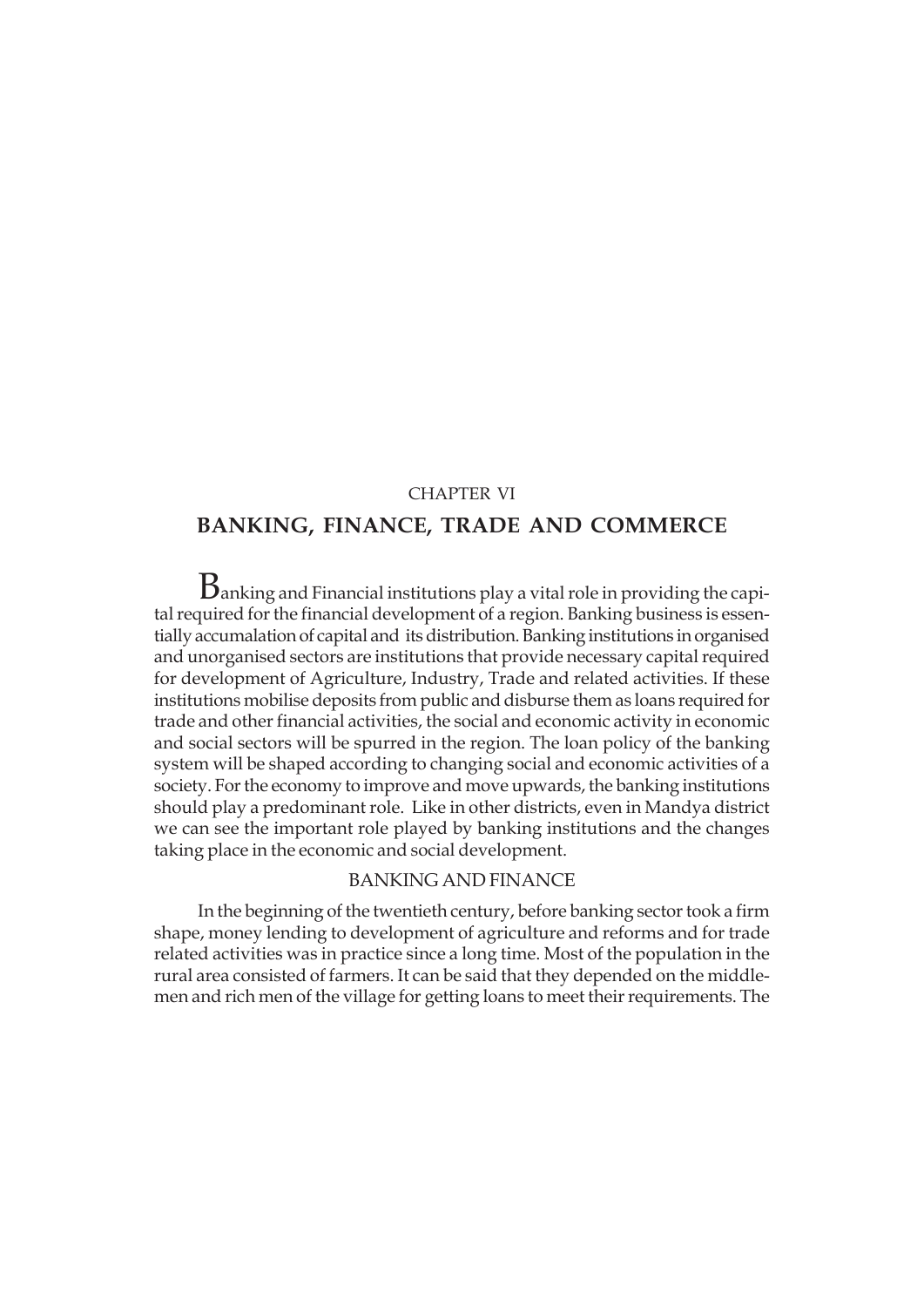loans carried a particular rate of interest. The amount of loans advanced by these middlemen and rich men would be low but the interest rate used to be high. As the administrative machinery at that time did not evolve any rules for controlling the lending activities, even people with small capital were gaining undue profits from money lending. The farmers had to pledge their fixed assets like land and moveables like ornaments with the rich men of the village to get loans. It was common to see the farmers approaching the rich men to get loans.

In every village there was a minimum of three to four money lenders who were well known to the villagers. The money lenders had the specific knowledge about the assets owned by the villagers and their attitude. The loans would be advanced at a specific rate of interest. The money lenders would go to the doorsteps of the villagers for recovery of loans and interest. Those who could not repay the loans had to loose their assets pledged. As most of the farmers were illiterates, they would be subjected easily to cheating by the lenders. To lend money to the needed farmers was the very profession of the money lenders, and some rich urban money lenders also used to give loans to villagers. They used to adopt coercive, influencing and exploitative methods for recovery of the loans. They always used to have a large amount of cash and used to gain huge profits from the same. These people used to purchase and store grains in large quantities during harvest season and sell the same for a huge profit when there was dearth of these commodities in the market.

The rich merchants of Mysore generally met most of the loan requirements of the farmers and traders in Mandya district. They used to camp in Ganjam, Mandya, Hirode (Pandavapura) and Attiguppe (Krishnarajapete) for a few days for this purpose and lend the money after obtaining sufficient security. After Tippu who developed Ganjam into a big industrial place, many rich people with huge cash settled there. They lent their money to the artisans from Sira who came there upon Tippu's invitation. Ganjam, which somewhat lost its prominence during the Mysore wars, began acquiring the original luster after 1799. There were rich moneylenders in Ganjam, Hirode and Nagamangala. The people who took the loans were paying the interest continuously and many times the amount of interest paid exceeded the principal amount.

During the rule of Srirangaraya, the provincial head of Vijayanagar kingdom at Srirangapattana, to encourage farmers taking up the barren land for cultivation, the government arranged loans for purchase of land, cattle and agricultural implements. Also the production and manufacturing costs in case of various commercial products like initial expenditure, seeds, nursery plants, etc. were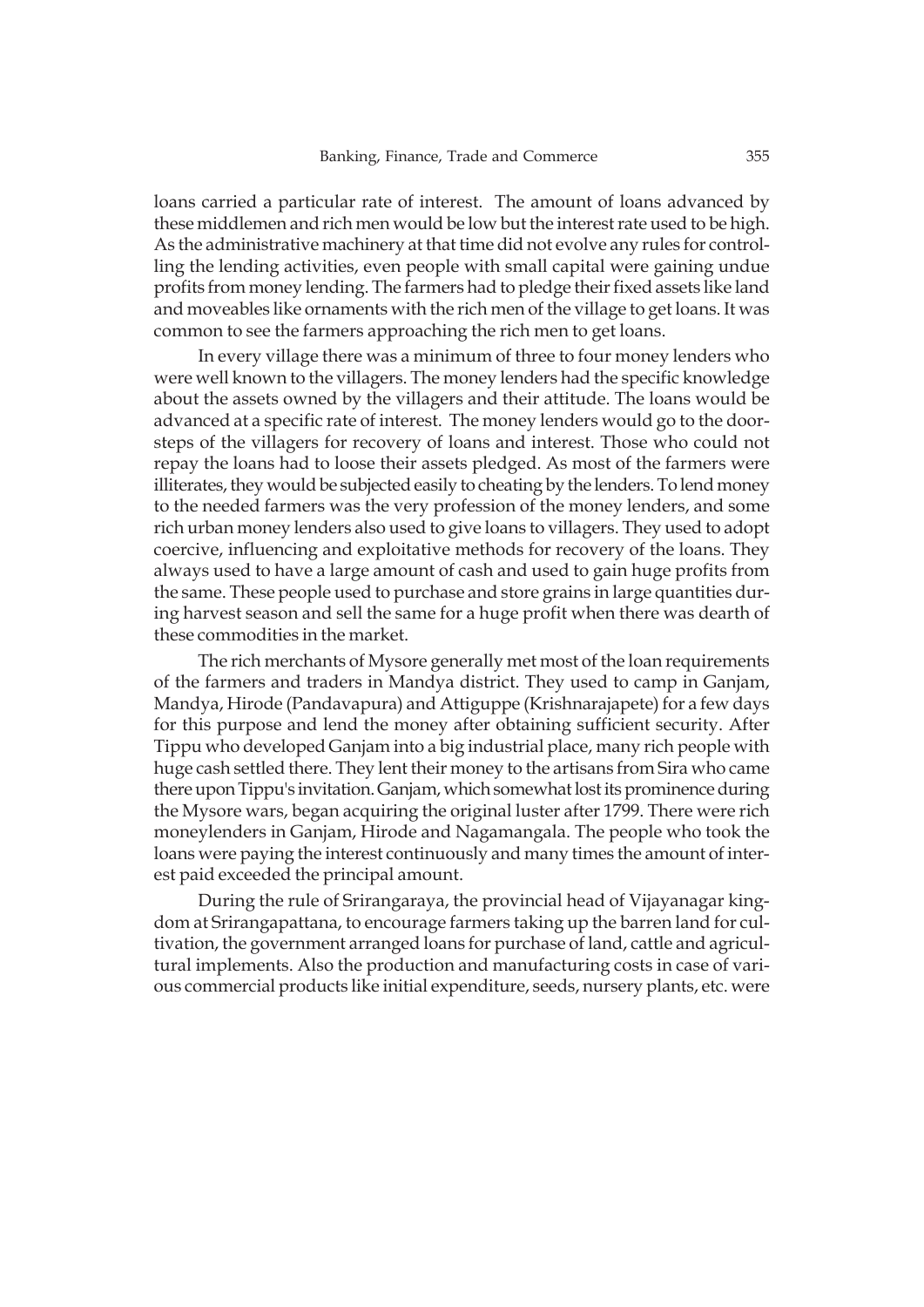provided and thus encouraged agriculture and commerce in the region. The foreign traders were encouraged to settle in places where new market and trading places were established, by providing them financial assistance. They were also encouraged to export the local goods to far off places as per demand and import valuable items of demand from distant places and sell them in the local market. Afterwards, due to internal quarrel and wars, the facilities were stopped and the businessmen lending the money became richer. As the moneylenders used to lend people, based on faith and fidelity, the money lending was popular among rural masses. Everybody was aware of the hand loans.

During 1890, the then ruling government introduced a land reform loan act. Then onwards, it became easy for the rural folk to get loans for agricultural purposes. This gave an inspiration to many of the future action programmes undertaken by the government regarding waiving of loans advanced to farmers. The then Diwans gave orders to open Agricultural banks. It was believed that this was a model arrangement during those days. By 1901, though there were many such banks, they were not functioning well. The Co-operative Societies Act (Regulation III) brought into force by the government, speedened the co-operative movement in the state. This marked the beginning of a systematic effort in establishing modern banking. Even after this systematic effort in lending money, the moneylenders' attitude did not change much. Even though the co-operative banks in Mysore state were advancing money to farmers on certain terms and conditions, the procedures they adopted and the delay occurred, normally pushed the needy farmers to moneylenders who would lend money simply on a promissory note. In addition, the institutions lending systematically were functioning only in district centres and big towns. This resulted in the people living in rural areas to rely on the local moneylenders alone.

### **Rural Indebtedness**

Indebtedness was not only prevalent with the farmers of Mandya district but most of the farmers in the entire state were in debt in one form or the other. The borrowing habit of farmers for agricultural purposes has been a traditional practice. Every farmer was spending half his agricultural income to clear loan. Hence his livelihood had become unbearable. Small land holdings, their fragmentation due to generations, death of cattle due to illness and famine, the uncertainty of the crops etc., all were reasons for the poverty of the farmers which induced them to borrow money every now and then. The industrialisation also posed a big threat to their indigenously made products, actually made by their family members during leisure. This threat later became a serious problem to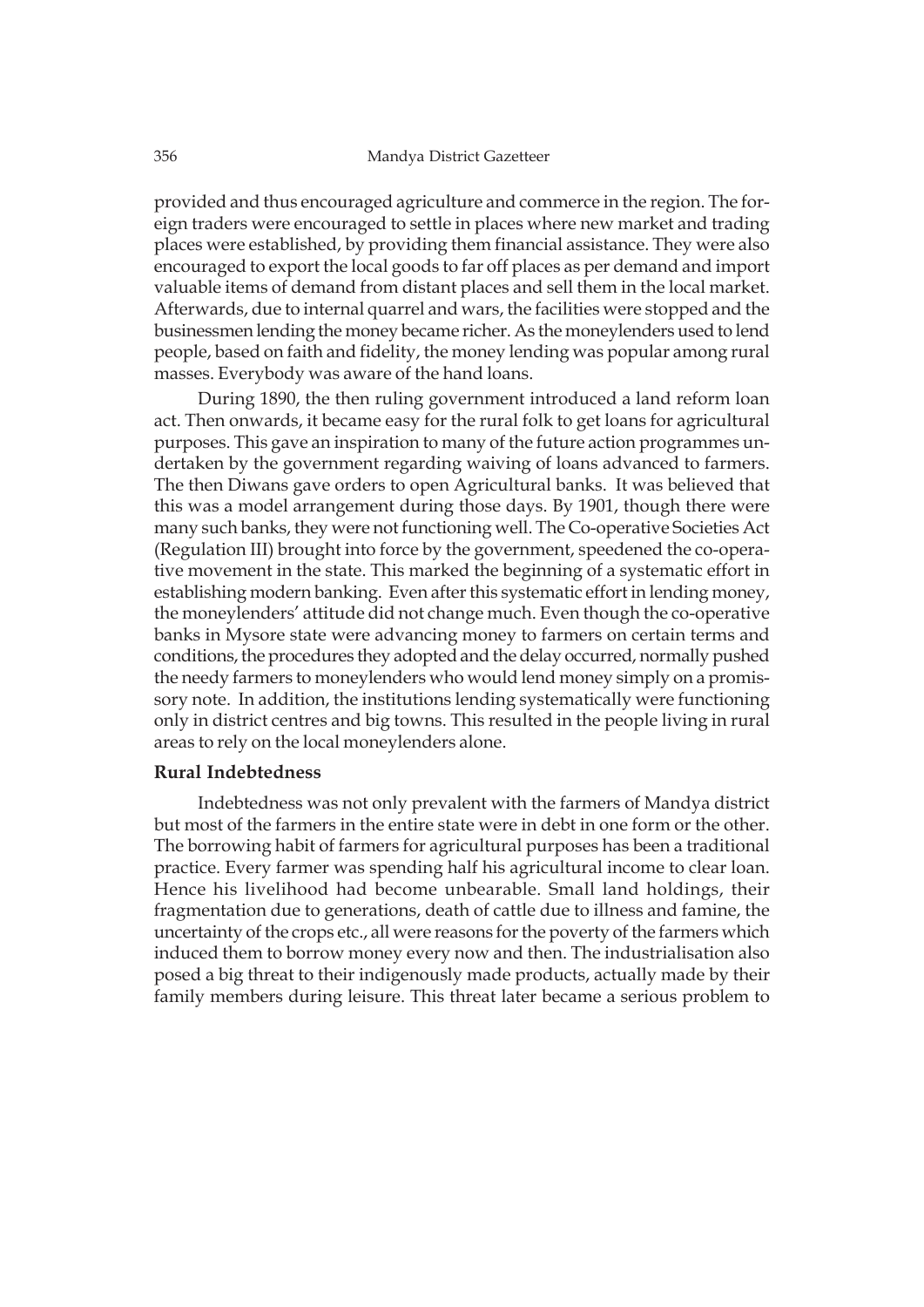the farming community, as their products could not match the industrial products.

Though, it is not possible to provide a clear picture of rural debt and its scope, the previous surveys indicate that most of the rural and urban people were borrowers. The increase in number of people depending on land, low income, famine and deficiency in savings contributed to rural indebtedness. Farmers were working only for their livelihood. They had to borrow even for unproductive domestic expenses like marriage, death and other domestic functions. The low income from agriculture was the main reason for farmers' indebtedness. The per capita income of the people in the State including Mandya district was Rs.47-9-10 or Rs.48 in 1912-13. The same was Rs.68-7-10 or Rs.69in 1922-23. This can be compared with the per capita income of the entire country, which stood at Rs.44 in 1914 and Rs.Rs72 in 1922. A report of 1926 states that eighty percent of the people depended on agriculture and the entire agricultural products which were valued at Rs.18 crores then, the per capita income of the people of the state would be at Rs.35. When in 1961, the per capita income of people in Mandya was Rs.317/-, the average per capita income of the state was Rs.289/- It was estimated that in 1936, the per capita income of the state including Mandya was Rs.50/-

**Income-wise borrowers :** As per the survey taken up complementary to 1961 census, the average indebtedness of various income groups in Kikkeri village of Mandya district was estimated as mentioned hereunder :

| Different income Groups | Average borrowings |
|-------------------------|--------------------|
|                         | of each family     |
| Rs. 100 and more        | Rs.1062            |
| Rs. 76-100              | Rs.403             |
| Rs. 51-75               | Rs.289             |
| Rs. 26-50               | Rs.247             |
| Rs. 25 and below        | Rs.140             |

In 1941, Kikkeri consisted of 414 families. Out of this, 2004 members of 228 families were borrowers. In a similar survey conducted in 1962, 2047 members of 526 families out of a total 536 families had borrowed a total amount Rs. 2,40,422/ -. These figures may indicate an increase of loans but it is significant to note that the loans were mostly taken for developmental purposes spurred by awareness for financial growth. These things enabled the people to improve their financial position.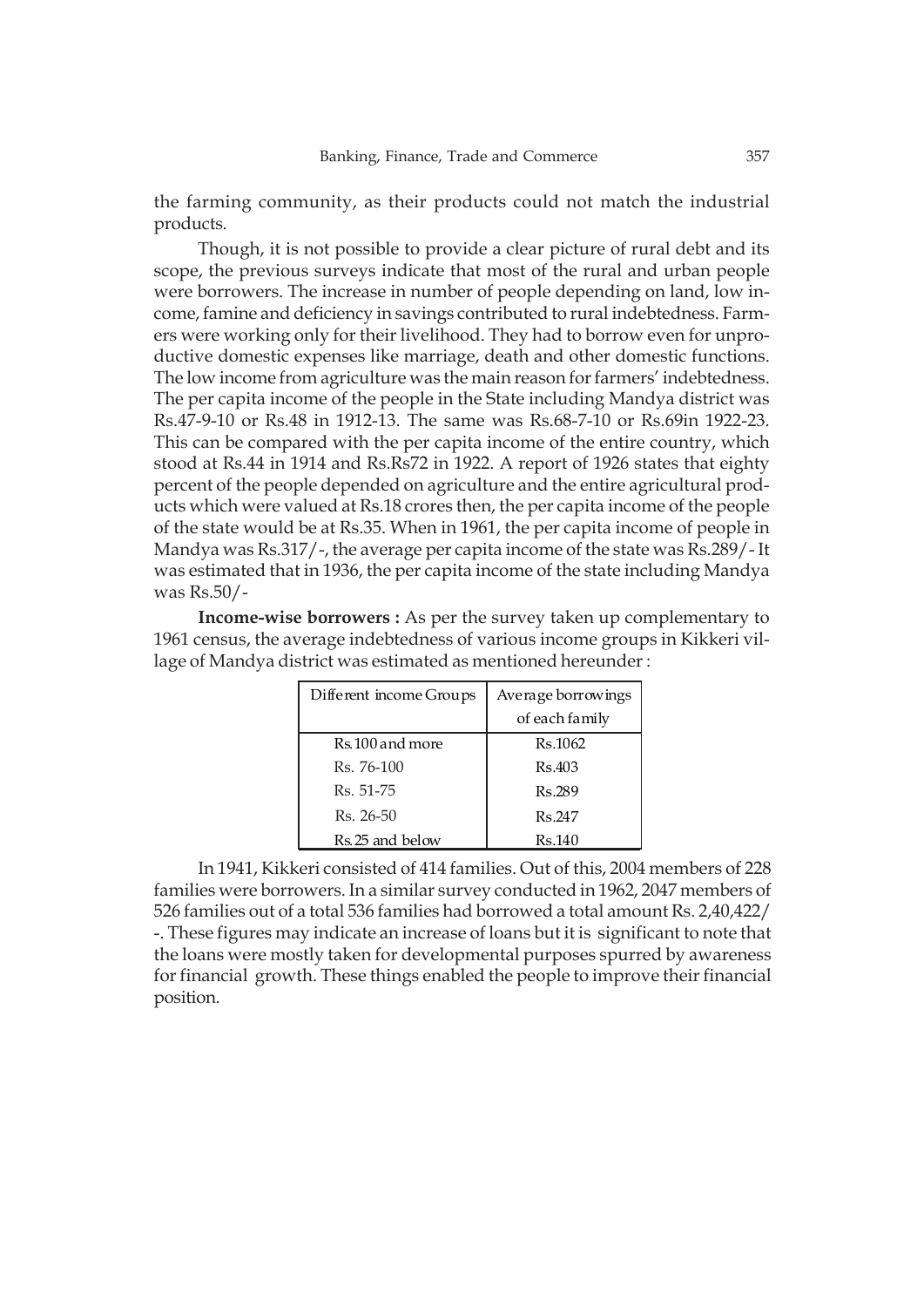As already observed, the money lending business was in practice since long. Even during the period of Hyder Ali, there were rich people in Srirangapatna and moneylenders in villages. They were either local or people from different places, settled since a long time. Among those came from outside, more were from Gujarat and were called Gujarathi's. They used to lend loans on faith reposed on individuals. The sincerity and business tactics they possessed had earned them an important status in the society. It has been said that Hyder Ali himself was a banker. It has also been said that he would withhold the salary of the employees who had taken loan, till they cleared it. Eventhough the service rendered by money lenders was useful to some extent, the exorbitant interest rate levied and the various methods they practiced were usually leading the borrowers into great difficulties.

### **Money Lending Control**

The difficulties experienced by the people due to heavy interest rates attracted the attention of the Government. The people's representatives at that time stressed the government to get rid of this hevineous practice. Due to easy availability of loans, even at a higher interest, made people take the loan and many would spend it for unproductive purposes and hence were unable to payback. Many of the borrowers who lost their land and homes had to work either as tenants or as bonded labourers to the moneylenders. Such money lenders who got lands could exercise a sort of uncontrolled power. Many a times, the borrower had to sell their produce to the lender at a cheaper rate than market rates. The Government checked the pathetic money lending through necessary legal enactments. After persisting the systems prevailing in the neighbouring states for controlling moneylending, it was felt by the government that the registration and licencing practise was appropriate and brought Mysore Moneylending act into force in 1939. As per this act, the power to control money lending business and issuing licences to moneylenders was vested with the District Commissioners. The necessary amendments were made to this act in 1955 and 1956.

After the reorganisation of states, the Karnataka Money lending act 1961 and rules 1966, and Karnatak pledgers act 1961 and rules 1966, were made applicable to the entire Karnatak state and brought into force from 1966. As per this act, the Registrar of state Co operative societies was appointed and designated as the registrar of moneylenders. The Assistant registrars, co-operative societies were appointed as Registrars, and they were also vested with the responsibility of controlling money lending business. Before this act came into force, the Sub registrars of co-operative societies in different taluks were controlling moneylending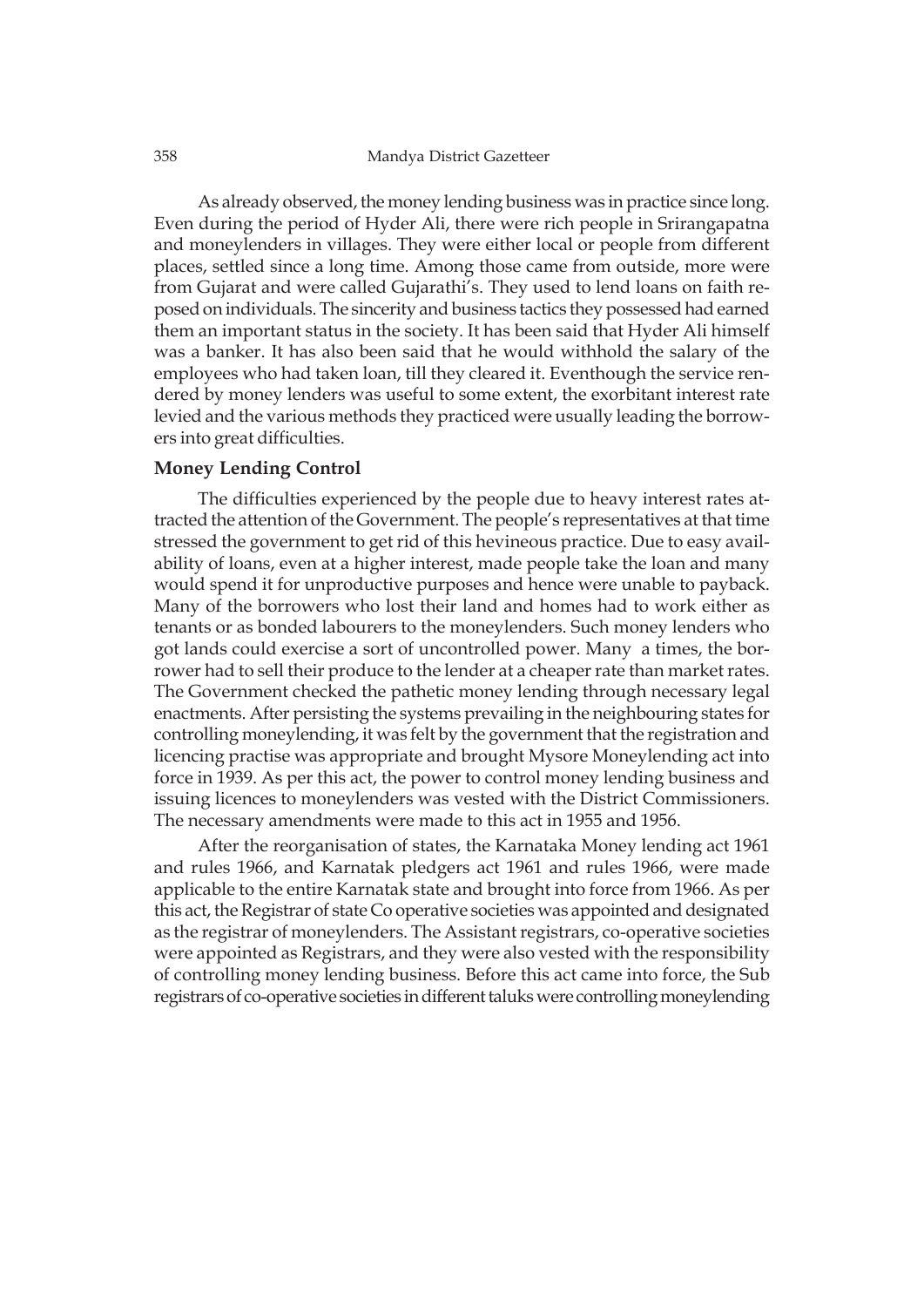business. Presently as per the above act, it is necessary to obtain a licence from Registrar, Money-lending of the district to conduct the money lending business. Doing money lending without licence will be an offence.

There were 99 licenced money lenders in Mandya District by 1966. This designated number reduced to 16 on account of the reforms in loan disbursement of co-operative societies. [Mandya taluk 7, Srirangapattana taluk 5, Krishnarajapet Taluk 3 and Nagamangala taluk 1] In 1965 the Government issued notifications to specify the interest rates which moneylenders could levy at 15% for secured loans and 18% for unsecured loans.

The administration of Co-operation department was recognised in 1966. As per that, the Assistant registrar of Co-operative societies in the district and chief of the sub-section were redesignated as Deputy Registrar Co-operatve societies and Assistant Registrars of Co-operative societies respectively. Since then, these officials have been managing the 1961 K.M.A and Karnataka pledgers act and also since 1983, the responsibility of implementing Chitfund act 1982 and Chitfund (Karnataka) Rules 1982.

In 1970-71, there were 71 licenced Moneylenders in Mandya district. [Urban areas : 38 and Rural areas : 32]. Likewise in the following tables number of licensed money lenders, their money transactions and the revenue collected from them in the form of license fees and the security deposits obtained in the district are given for the selected years. The state government has revised the interest rates in 1992 and has specified that 21% can be charged on secured loans and 23% on unsecured loans. As per the present norms the moneylenders have to get their licence renewed every five years.

It is a common phenomenon that private moneylenders, rich landlords, moneyed people and businessmen do conduct money lending business secretely. The interest rate charged by such people will be 2% to 5% per month. The faith and trust will be the basis for such business. Some of these conduct chit fund business of various types. There have been some reports that in such business, there are cheating and frauds in substancial proportion.

### **Financial Institutions**

In unorganised money market, apart from lenders and pledgers, many nonbanking financial institutions and chitfunds are operating in important towns of the district. In urban areas and trade centres, such institutions provide mortgage loans for trade, business, industry, vehicle purchase etc. By giving higher interest than Banks and through attractive schemes and providing cash incentives/prizes,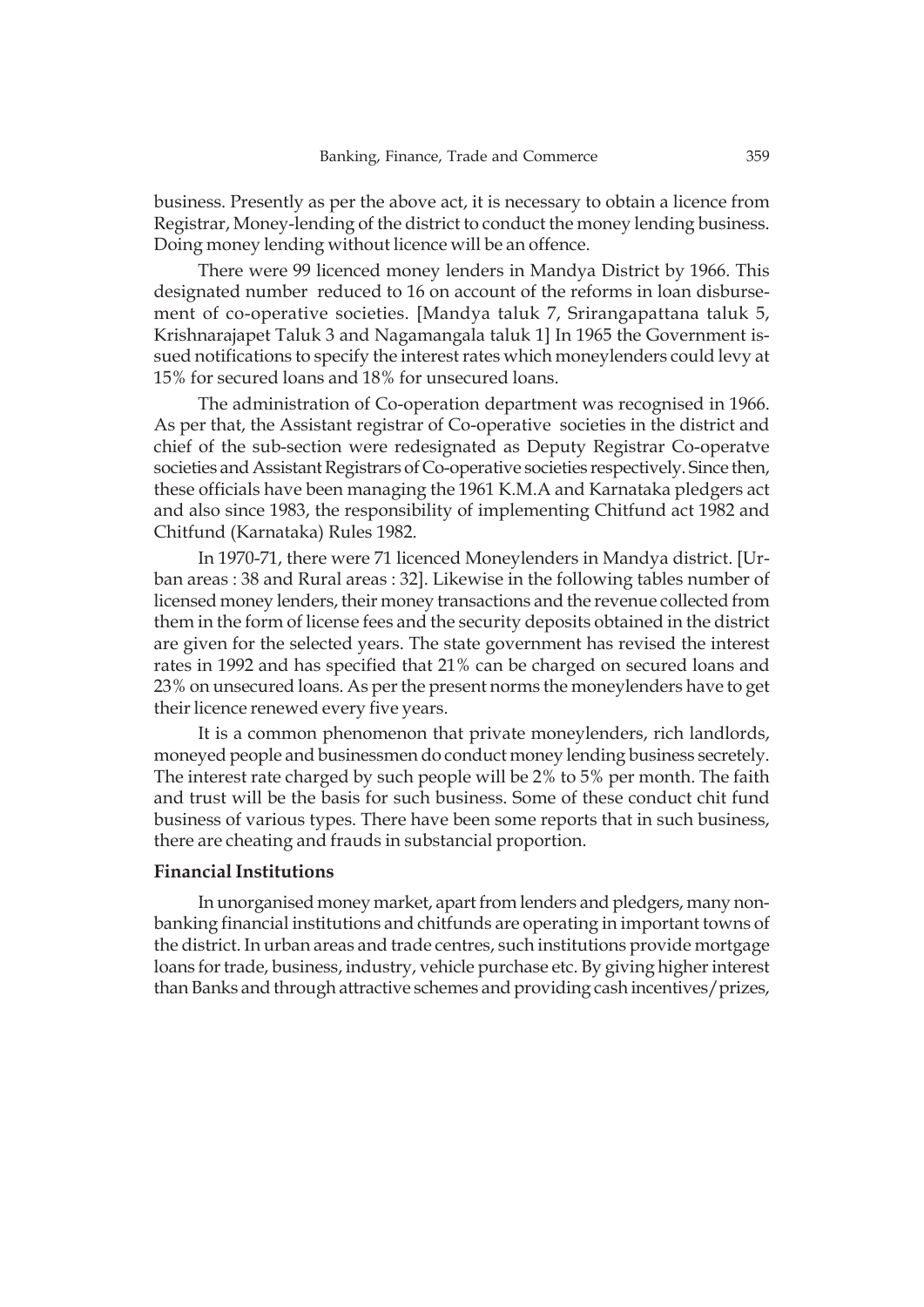these institutions have increased their deposits. The main borrowers of such institutions are small businessmen, employees and those involved in motor vehicle business. Though these institutions increase the saving tendency among people, their uncontrolled growth, many a time will cause their downfall. These institutions will normally be registered under Indian partnership act 1932 or companies act 1956. As per Karnataka moneylending act 1961, Co-operation department will have control over these institutions.

| Year               | Licenced<br>Moneylenders | Licenced<br>Pledgers |
|--------------------|--------------------------|----------------------|
| 1985-86<br>1990-91 | 48<br>10                 | 125<br>198           |
| 1995-96            |                          | 345                  |
| 1998-99            |                          | 337                  |
| $2001 - 02$        |                          | 336                  |

| Year               | <b>Business Transaction</b><br>by Money lenders | Loan amount<br>advanced by<br>pledges<br>(in lakhs) | Licence fee<br>collected by<br>the Government<br>(in lakhs) | <b>Security Deposits</b><br>obtained by<br>the Government<br>(in lakhs) |
|--------------------|-------------------------------------------------|-----------------------------------------------------|-------------------------------------------------------------|-------------------------------------------------------------------------|
| 1994-95<br>1995-96 | $3.26$ lakhs<br>4.04 lakhs                      | 70.50<br>74.10                                      | 0.38<br>0.65                                                | 32.39<br>40.91                                                          |
| 1996-97            | 4.56 lakhs                                      | 176.00                                              | 1.03                                                        | 46.07                                                                   |
| 1997-98            | 4.70 lakhs                                      | 198.00                                              | 9.55                                                        | 17.90                                                                   |
| 1998-99            | 5.10 lakhs                                      | 187.94                                              | 33.80                                                       | 18.10                                                                   |
| 2001-02            | 6.41 lakhs                                      | 38.18                                               | 4.35                                                        | 03.90                                                                   |

| Year        | No. of           | Deposits       | Loans          |
|-------------|------------------|----------------|----------------|
|             | <b>Financial</b> | Mobilised      | granted        |
|             | institutions     | (Rs. in lakhs) | (Rs. in lakhs) |
| 1990-91     | 121              |                |                |
| 1994-95     | NA               | 32.86          | 66.10          |
| 1995-96     | 388              | 69.30          | 86.08          |
| 1996-97     | NA               | 64.36          | 143.32         |
| 1997-98     | NA               | 65.26          | 124.30         |
| 1998-99     | 335              | <b>NA</b>      | 154.32         |
| 2000-01     | NA               | NA             | NA             |
| $2001 - 02$ | 334              | 52.01          | 42.91          |

**Details of Financial Institutions in Mandya district**

The loans disbursed by these institutions will ususally be for non-agricultural purpose and would mostly be secured.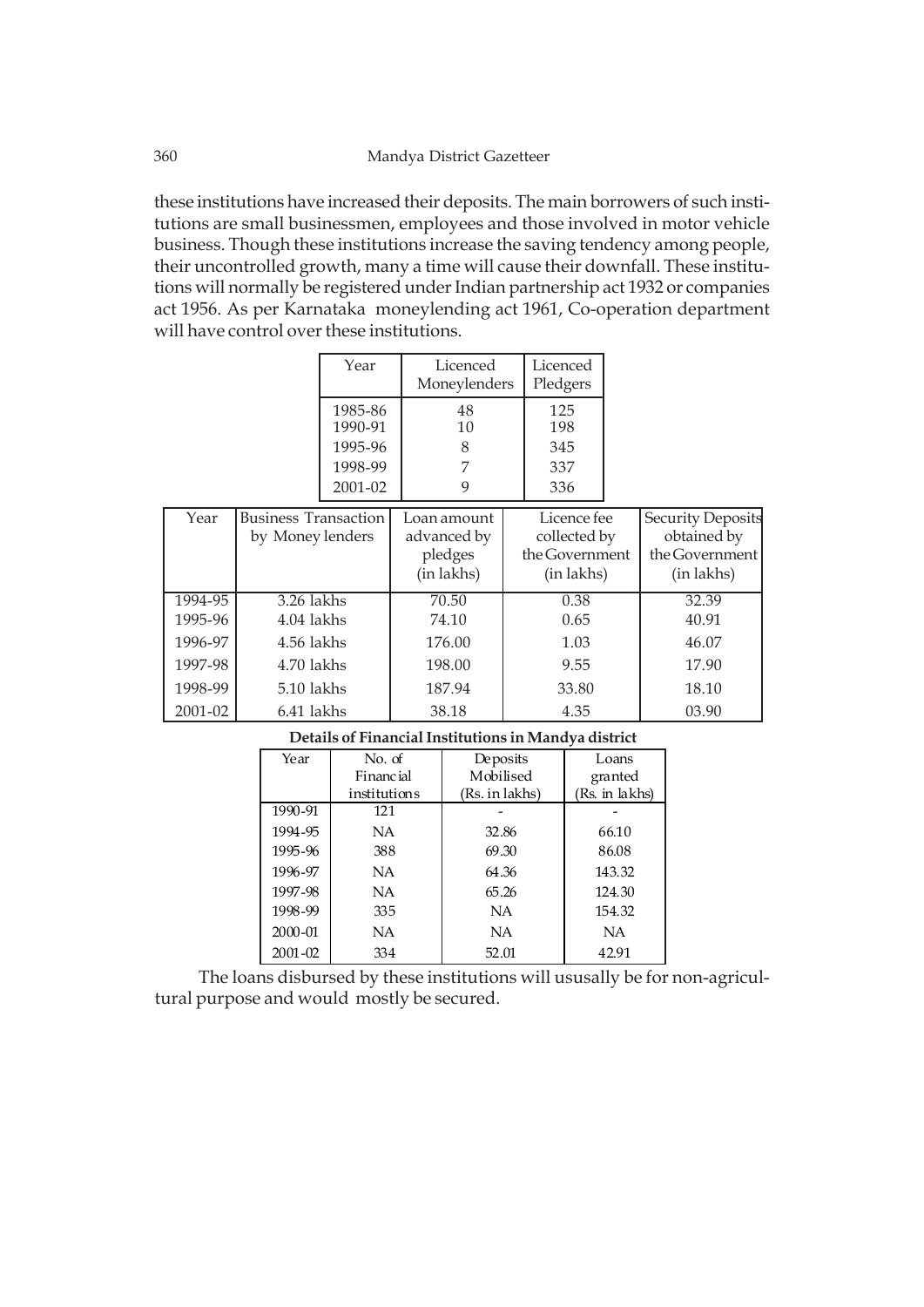| Year    | No. of Institutions<br>(with licences) | <b>Business</b><br>(Rs. in lakhs) |
|---------|----------------------------------------|-----------------------------------|
| 1994-95 |                                        | NA                                |
| 1995-96 |                                        | 1.60                              |
| 1996-97 | b.                                     | 0.55                              |
| 1998-99 |                                        | 1.25                              |
| 2001-02 |                                        | 23.95                             |

**Details of Licensed Chit funds as per Chit fund act 1982**

### COMMERCIAL BANKS

In modern times, Banking service is considered as one of the popular business. Banks role in financial & social development are of utmost importance. As the financial and social conditions among the population improves, the need for banking increases. Banks collect deposits from publics and provide finance to many sections like industry, trade, commerce and agriculture and for many productive plan purposes of the government.

### **Development of Banking in Mandya district**

The First Joint Stock Banking company of Mandya district "Srirangapattana Town Bank Ltd." was registered on 29th May 1891. As on the year 1947-48, the bank's paid up capital was Rs. 31,000/-. It seems this Bank did not last long. Lakshmi Vilas Bank in Mandya was registered on 10th october 1894. As on 913, the paid up capital of this Bank was Rs. 17,300/-. Because of influence of Swadesh Movement, after 1905 many Banking companies came into existence, promoted by many local persons. "Sri Lakshmi Narasimhaswamy Bank Ltd." of Malavalli got registered on 4th september 1907. As on March 1924 the bank's paid up capital was Rs. 27,700/-. This bank too did not survive long. "Mandya Bank Ltd." of Mandya was registered on 23rd september 1935. The Bank's paid up capital as on March 1948 was Rs. 45,140/-. This bank also did not last for many years. Due to the establishment of Sugar factory in 1933 and formation of Mandya district in 1939, a well organised banking facility became a necessity. The Bank of Mysore Ltd. (SBM) which was established with the encouragement of Government in Bangalore, opened its branch in Mandya in 1940. This bank played an important role in the development of the Mandya Sugar Factory. The establishment of this branch, provided considerable advantages to industrialists and traders in and around Mandya. Till 1955, except this bank, no other bank was there in the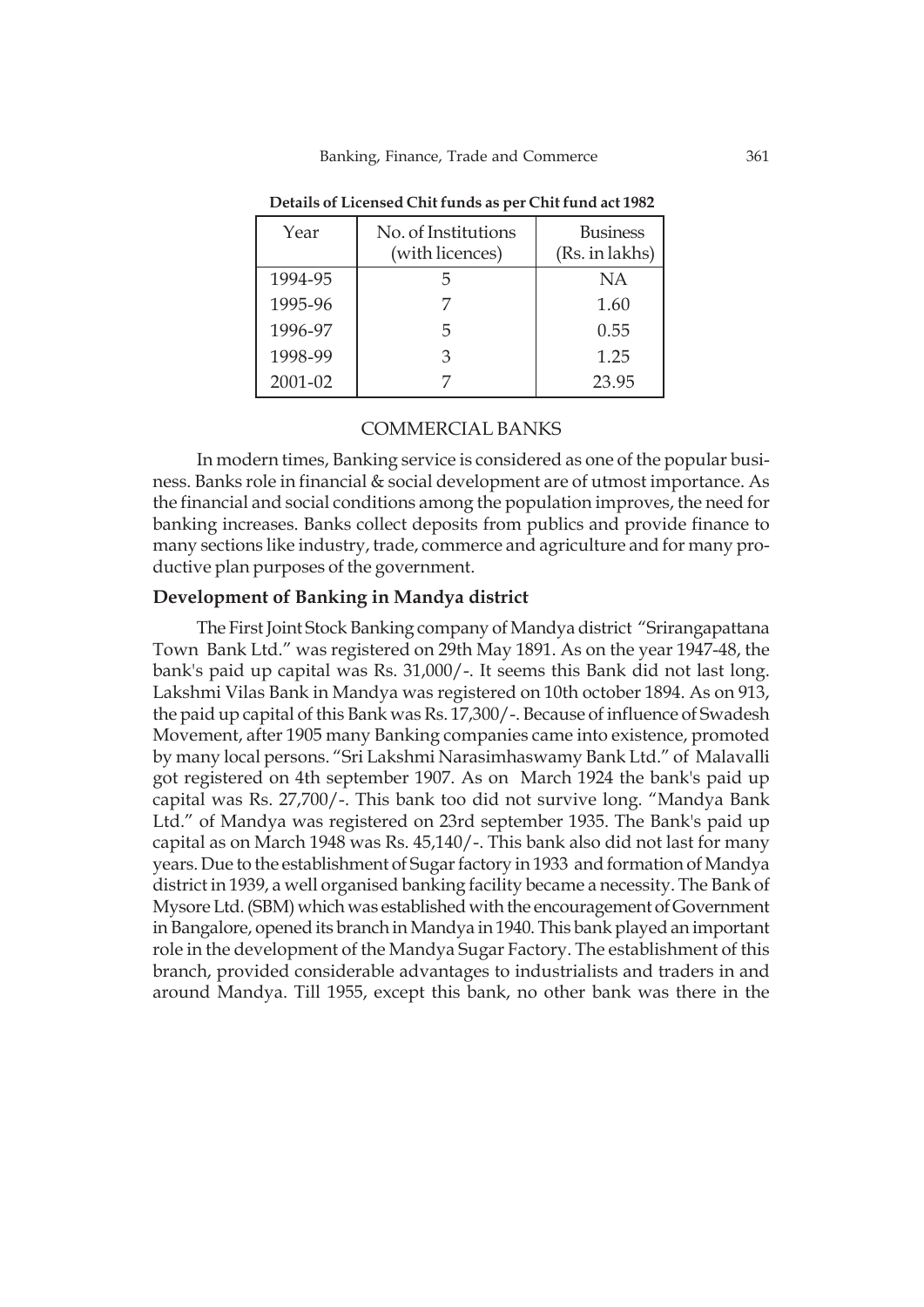District. This bank had provided financial lending to the Co-operative Sugar factory at Pandavapura and the Paper mills at Belagola. The Mangalore based Canara Bank (1906) with an intention to mobilise deposits from public by introducing attractive schemes, opened its branch office in Mandya in November 1955.

This bank helped the development of Industries and Commerce in the district. Chennai(Madras) based Indian Bank (1907) opened its branch in Mandya in july 1958 and indulged in providing Banking facilities to public. The Karnataka Bank (1924) of Mangalore origin, opened a branch in Srirangapatna in september 1963 and provided all types of Banking facilities to the public of the town. Another bank of Mangalore origin, Vijaya Bank opened its first branch in the district at K.R. Pet in 1963. Later the branches of this bank were established at Maddur, Malavalli and Pandavapura in August 1964, Dec 1964 and Nov. 1965 respectively. This bank as on Dec 1965, had collected a deposit of Rs. 16 lakhs from all its four branches and had advanced a sum of Rs. 6 lakhs to traders and agricultrurists of the district. Pangala Nayak Bank (1920) of Udupi origin, opened a branch at Nagamangala in 1965 to encourage rural savings, and provided all types of help to traders and small buisinessmen. Later Pangala Nayaka Bank merged with Canara Bank in 1968. By 1966, SBM had a branch at Maddur also.

Prior to first nationalisation and a few years thereafter, the progress of Mandya, district banking was as follows.

| Details                       | 31.12.1967 | 31.12.1968 | 31.12.1969 | 31.12.1970 |
|-------------------------------|------------|------------|------------|------------|
| Total no. of Commercial Banks |            | 15         | 16         | 24         |
| Deposits (in crores)          |            |            |            |            |
| 1. SBM                        | 0.50       | 0.61       | 0.76       | 0.85       |
| 2. Others (Commercial Banks)  | 0.94       | 1.22       | 1.34       | 1.61       |
| Total                         | 1.44       | 1.83       | 2.10       | 2.46       |
| Advances (Rs. in lakhs)       |            |            |            |            |
| 1. SBM                        |            | 219.23*    | $310.64*$  | 382.37*    |
| 2. other Commercial Banks     |            | 17.77      | 72.27      | 82.85      |
| Total                         |            | 267.00     | 382.91     | 465.22     |

**Table 6.1 : Progress of Banking Industries in Mandya District (1967-70)**

[\* Including the advances made to large industries in Mandya district by Bangalore Branch of SBM]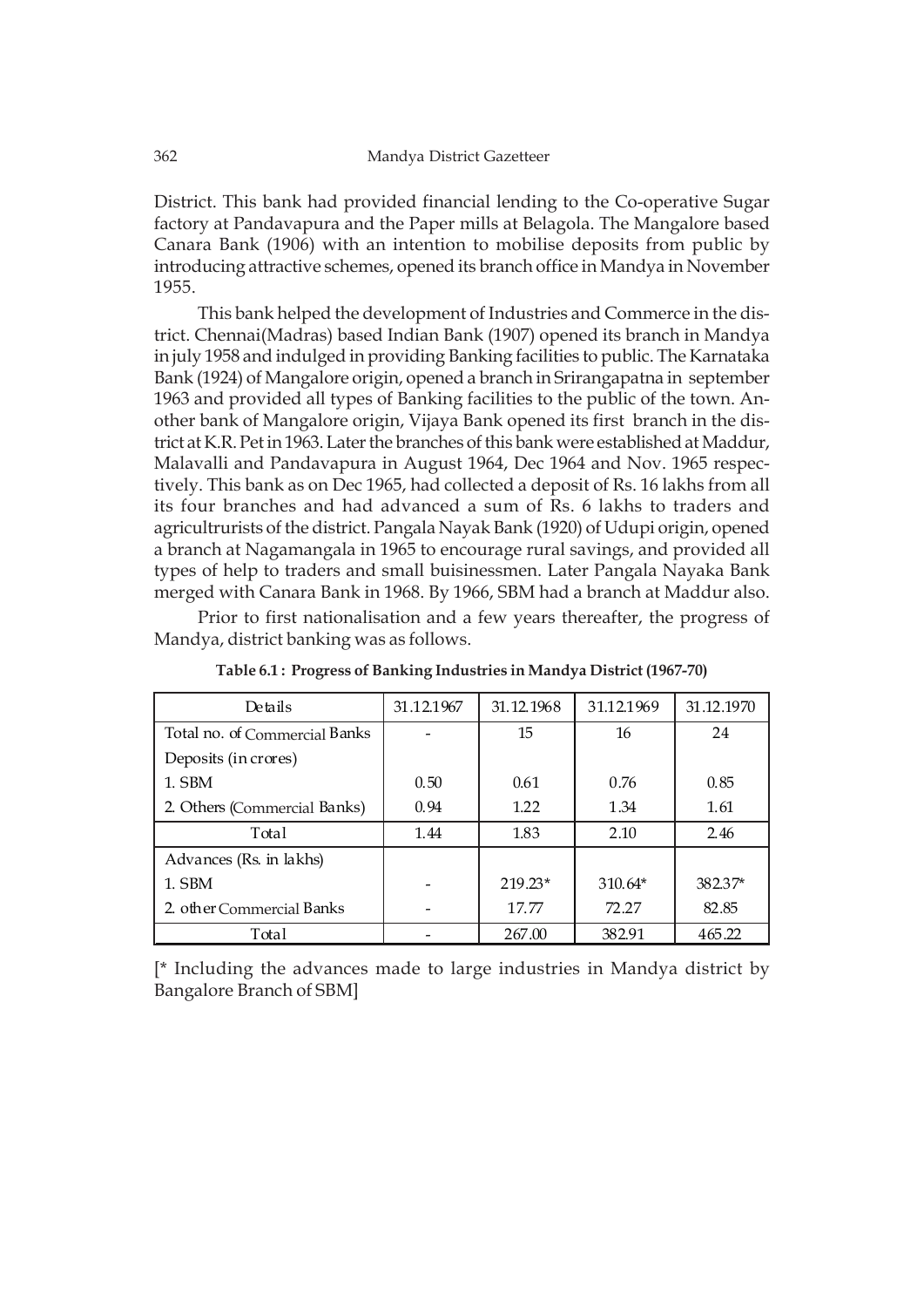As at the end of 1970, 24 branches of seven Commercial banks were conducting business in seventeen urban and eight rural centres. There was a bank branch for an average population of 49,000. The average population for a branch in the state was 39,000 as against country's average of 52,000. In this order, among 324 districts of the country, Mandya stood at 99th place. In 1971, as Indian Overseas Bank established a branch in the district, the number of commercial bank branches increased to 25 by the end of 1971.

The Bank-wise Branch details is as under SBM 10, Canara Bank 5, Vijaya Bank 5, Syndicate Bank 1 Karnataka Bank 1, Central Bank of India 1, Indian Bank 1, and Indian Overseas Bank 1, Total 25.

After 19th july 1969 when for the first time 14 major Commercial Banks were nationalised, then began a new chapter in the Indian Banking Industry. This was the first bold step in bringing the corporate financial institutions of private sector to Govt. sector.

Government was able to use these financial institutions to complement the National developmental plans in providing financial and social justice to the weaker sections of the society. The financial activities of a section of society that was deprived of banking facilities were identified and easy loans were disbursed on priority. This made even the unorganized sector also to join the mainstream. The Government framed its attitude & policy so as to make the banking services available not only to the specific classes but also to reach the vast masses. The government planned and put in action several schemes to bring economic and social changes in lower strata of the rural areas and made it mandatory for banks to provide financial assistance to rural population, to achieve the objectives. There were instances of misuse of these liberal policies on certain occasions.

In the decades after the nationalisation of banks, the drastic changes applied in banking sector, gave new dimensions, commitments and social concern in social lending. The Lead Bank Scheme (1969), Priority sector lending, Differential interest rate loans, establishment of Regional Rural Banks, Anthyodaya scheme, Integrated Rural Development Scheme etc., and the second round of nationalisation of banks in 1980 helped the banking services to expand further.

In the decades after nationalisation, the expansion of nationalised bank through branches increased rapidly. The increase in deposits was also noteworthy. Similarly, the advances also increased. The details pertaining to Mandya district is provided here. (Table 6.2)

In the decades after nationalisation, in accordance with the growing economic development, and to augment the increasing demand for banking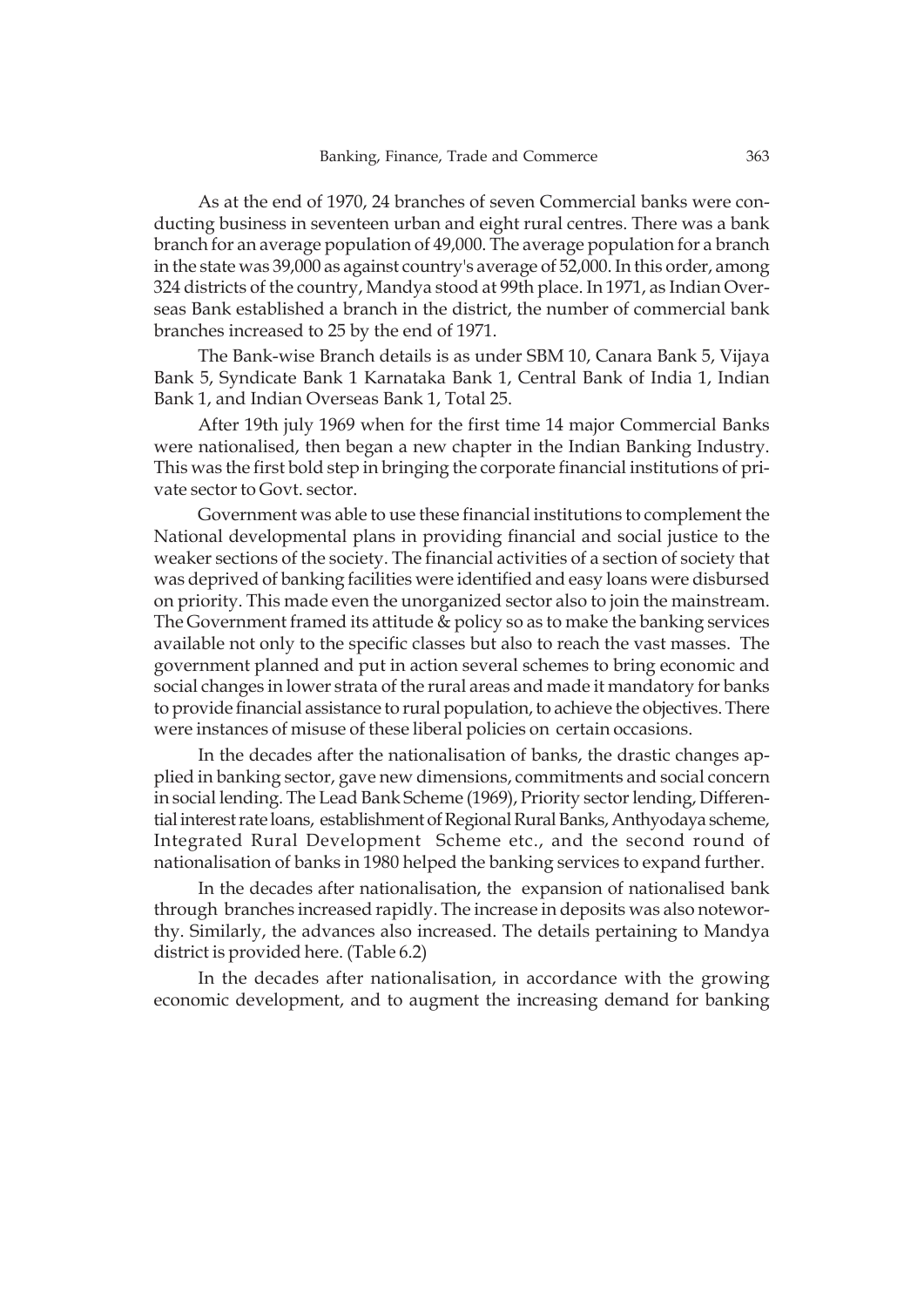services in the district, the nationalised and private banks by opening new branches and increasing the business of the existing branches have specially improved the overall banking services. The list of banks that entered the district after the nationalisation is as follows. State Bank of India, Corporation Bank, Alahabad Bank, Bank of India, Punjab National Bank, and private Banks such as Vysya Bank, South Indian Bank, Nedungadi Bank and Lakshmivilas Bank.

| Details                  |                |                |      | Year     |          |          |      |
|--------------------------|----------------|----------------|------|----------|----------|----------|------|
|                          | 30.06.72       | 30.06.73       | 1976 | 30.06.77 | 30.06.78 | 30.06.79 | 1980 |
| Bank Branches (No.)      | 30             | 358            | 53   | 53       | 71       | 71       | 72   |
| Deposits (Rs. in crores) | $\overline{4}$ | 5              | 8    | 10       | 12       | 15       | 27   |
| Advances (Rs. in crores) | 2              | $\overline{2}$ | 7    | 9        | 10       | 12       | 15   |

**Table 6.2 Commercial Bank Progress in 1970's**

After the establishment of Vishveshwariah Grameena Bank in 1985, the banking services increased considerably in rural areas. This, in addition to contributing to rural development, also helped in inducing saving habits among the rural mass. The Regional Rural Banks by expanding its business in rural and semi urban areas, by lending to agriculture and allied activities, priority sector, self employment, and rural transport, helped the momentum of agriculture and other complementary economic activities considerably. Between 1985 and 1990, the number of bank branches in Mandya district increased from 73 to 93, The deposits from Rs.27 crores to Rs.47 crores and advances from Rs. 15 crores to Rs.40 crores. The number of bank branches which was 109 in 1987 rose to 120 by 1989. In these years, the deposits rose from Rs.69 crores to Rs. 96 crores and advances from Rs.82 crores to Rs.84 crores.

During the last decade of 20<sup>th</sup> Century the banking in the district took a new turn. Rather than development of numbers, the attention was given to qualitative development.In 1989-90, the number of bank branches increased to 126 ( including Rural banks.) In the years follwed the expansion of branches was restricted. But importance was given to diversity in advances and increase in deposits. The details of the banking business in the district can be found in the following Table 6.3.

### **Lead Bank and District Credit Plan**

After the nationalisation of banks, the recomendation for Lead Bank Scheme made by Sri Nariman committee was implemented. Based on this committee's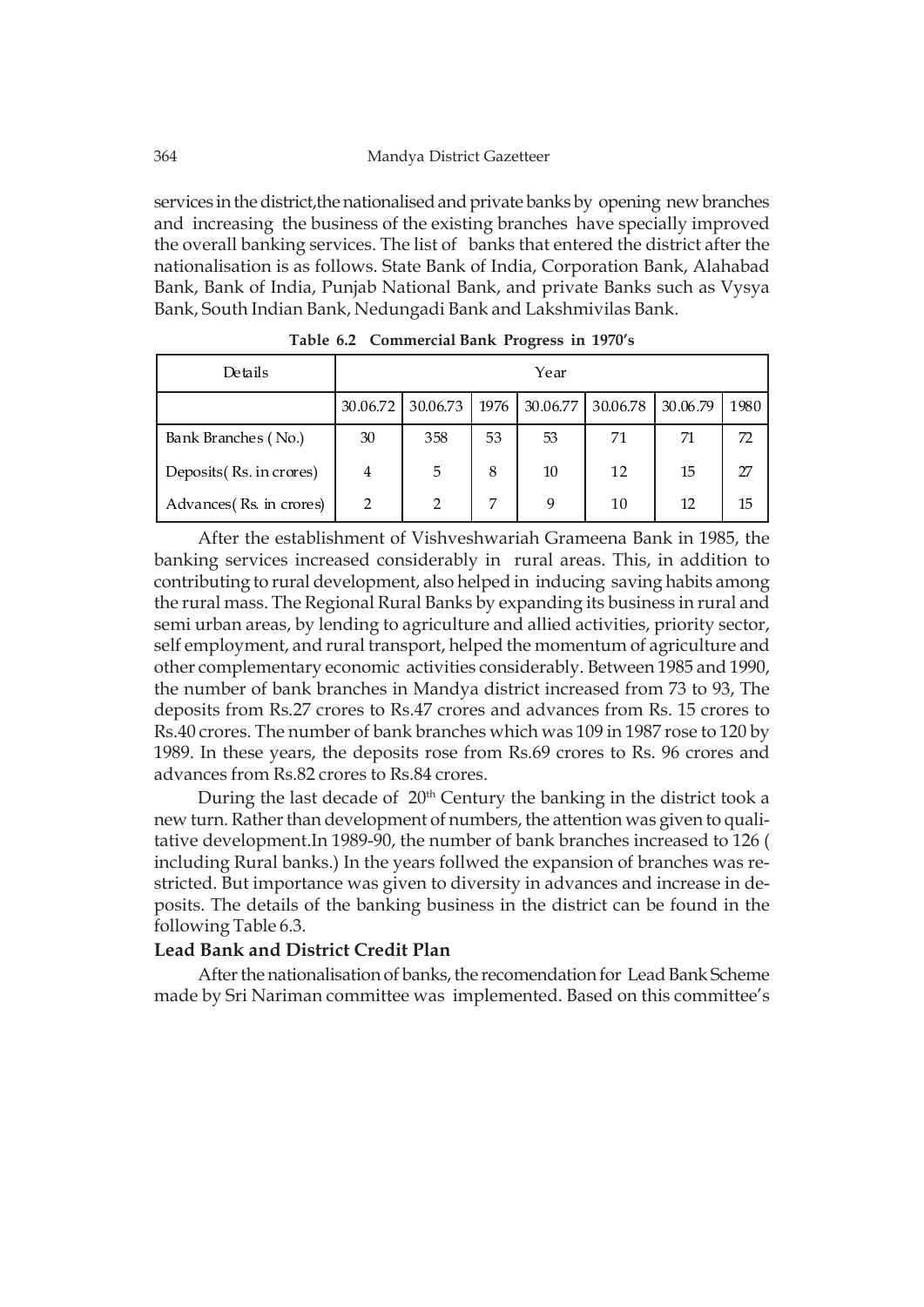report, the Reserve Bank of India brought Lead Bank scheme into force in December 1969. The main purpose of the scheme was to extend the banking sevices to all the districts. The responsibility of implementing the scheme was vested with the nationalised banks and for every district, a bank was assigned the role of the Lead Bank. These banks have conducted socio - economic surveys and are assessing the possible economic activities, the available resources and the level of credit requirements .It has been a major achievement after the nationalisation of banks that the banking system has taken care of the financial requirement of the institutions in the district and has helped the development of the backward areas in the district . To make the Lead Bank scheme more effective, for each branch, certain villages have been identified under the scheme called 'The service Area Approach' for overall development from 1989. The branchwise credit plan and action plans have been framed and being put into practise.

As per the Lead Bank scheme, Vijaya Bank has been the Lead Bank for Mandya district from 1989. Earlier to it the Mysore Bank ( 1970-71) was designated as the Lead bank of the district. The Vijaya Bank is preparing the annual district credit plan in consultation with all other financial institutions in the district and is implementing the same. Since such credit plans came into being, it has been possible for rural areas to obtain more credit facilities. The detilas of the progress related to the institutionalized financial organizations of the district are given in tables 6.4 to 6.7.

| Details         |      |      |      |      | ~<br>As on 31st of March |      |      |      |      |      |      | Rs.in crores |
|-----------------|------|------|------|------|--------------------------|------|------|------|------|------|------|--------------|
|                 | 1990 | 1991 | 1993 | 1994 | 1995                     | 1996 | 1997 | 1998 | 1998 | 2000 | 2001 | 2002         |
| Bank            | 126  | 126  | 127  | 127  | 127                      | 127  | 127  | 127  | 127  | 127  | 128  | 128          |
| <b>Branches</b> |      |      |      |      |                          |      |      |      |      |      |      |              |
| no.)            |      |      |      |      |                          |      |      |      |      |      |      |              |
| Deposits        | 114  | 154  | 173  | 199  | 235                      | 293  | 350  | 369  | 430  | 503  | 566  | 610          |
| (Rs. in crores) |      |      |      |      |                          |      |      |      |      |      |      |              |
| Advances        | 96   | 112  | 121  | 132  | 158                      | 166  | 187  | 219  | 239  | 283  | 318  | 368          |
| (Rs. in crores) |      |      |      |      |                          |      |      |      |      |      |      |              |

**Table 6.3 : Progress of Banks**

### RURAL BANKS

As per the Rural Banks Act 1976, Rural Banks for each one or two districts were established in joint participation of the Governement of India, the respec-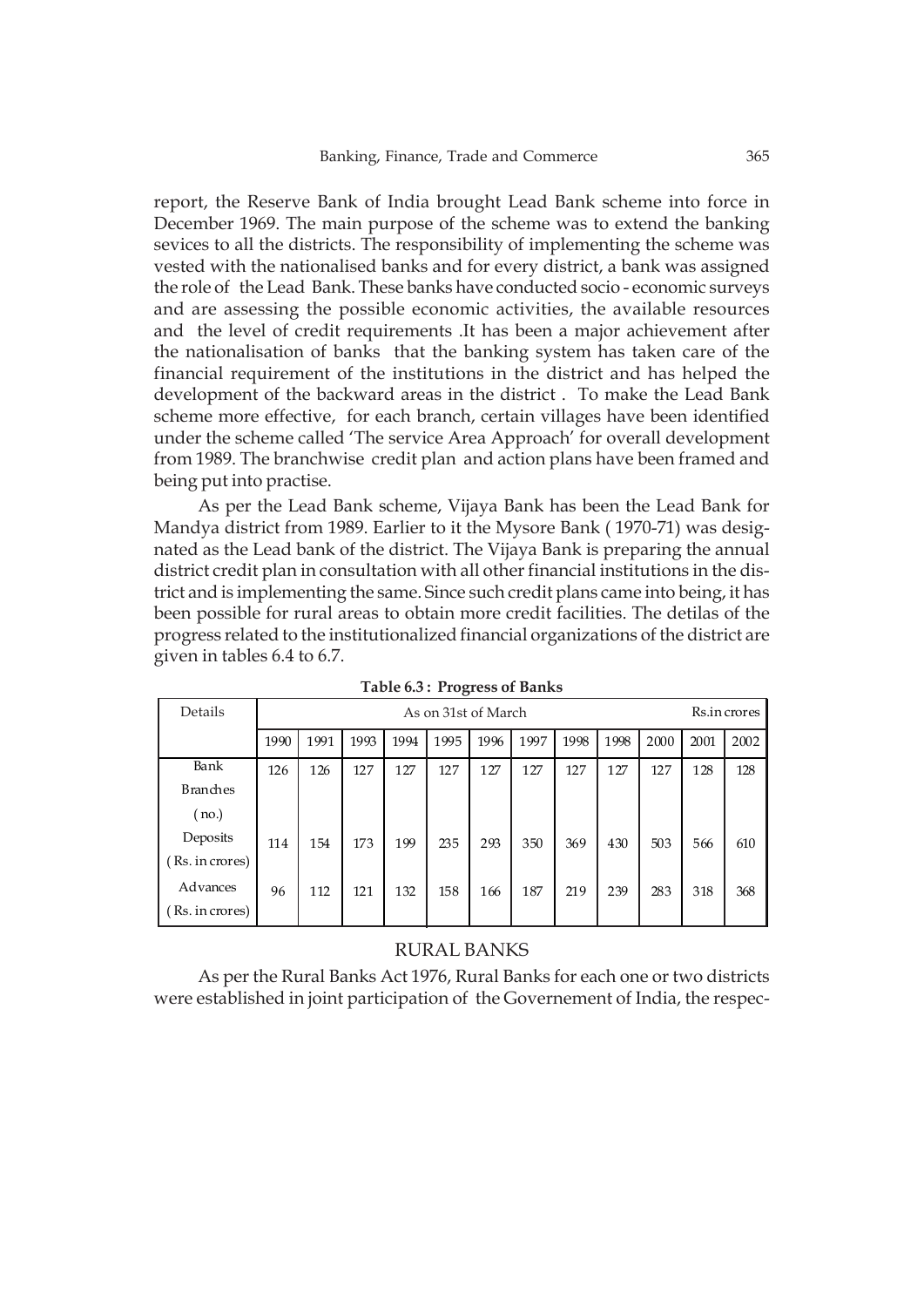# 366 Mandya District Gazetteer

|                                                                                 |                 | (adaki ni akha)<br>Intrest Loan  | $\overline{15}$ |                | 0.24           | 5.69           | 11.86            |                       |                 | 0.05            | 23.00                |                   | 0.36           |                      |                     | 1.00                 | 0.66            |       |
|---------------------------------------------------------------------------------|-----------------|----------------------------------|-----------------|----------------|----------------|----------------|------------------|-----------------------|-----------------|-----------------|----------------------|-------------------|----------------|----------------------|---------------------|----------------------|-----------------|-------|
|                                                                                 |                 | Differenctial                    |                 |                |                |                |                  |                       |                 |                 |                      |                   |                |                      |                     |                      |                 | Contd |
|                                                                                 |                 | Total Loans<br>Loan Out of       |                 | 8              |                |                |                  |                       |                 |                 |                      |                   |                | 8                    | 5                   |                      |                 |       |
|                                                                                 |                 | Weaker Section                   | 14              |                | $\overline{c}$ | 42             | 25               |                       | $\overline{12}$ |                 | 93                   |                   |                |                      |                     | 57                   | $\overline{11}$ |       |
|                                                                                 |                 | Percentage of                    |                 |                |                |                |                  |                       |                 |                 |                      |                   |                |                      |                     |                      |                 |       |
|                                                                                 |                 | uonoas                           |                 |                |                |                |                  |                       |                 |                 |                      |                   |                |                      |                     |                      |                 |       |
|                                                                                 |                 | to Weaker                        | 13              | 17.56          | 82.38          |                | 252.42           |                       | 43.48           | 5.38            |                      |                   | 0.64           | 58.64                | 140.38              |                      | 341.29          |       |
|                                                                                 |                 | Advances made                    |                 |                |                | 1,384.97       |                  |                       |                 |                 | 1,322.00             |                   |                |                      |                     | 6,598.00             |                 |       |
|                                                                                 |                 | Total Advances                   |                 |                |                |                |                  |                       |                 |                 |                      |                   |                |                      |                     |                      |                 |       |
|                                                                                 |                 | jo ino apeur<br>Agriculture Loan | $\overline{12}$ | $\sim$         | 30             | 57             | 30               | 53                    | $\overline{41}$ | $\overline{21}$ | 31                   | 13                | $\Box$         | ç                    | 27                  | 57                   | 34              |       |
|                                                                                 |                 | Percentage of                    |                 |                |                |                |                  |                       |                 |                 |                      |                   |                |                      |                     |                      |                 |       |
|                                                                                 |                 | (suylal ni essq                  |                 |                |                |                |                  |                       |                 |                 |                      |                   |                |                      |                     |                      |                 |       |
|                                                                                 |                 | ture Loan (Ru                    | $\Box$          | 5.49           | 127.39         |                | 311.77           | 105.70                | 147.42          | 95.48           | 439.00               | 45.10             | 32.90          | 64.44                | 695.76              |                      | 752.97          |       |
|                                                                                 |                 | Direct Agricul                   |                 |                |                | 1,872.23       |                  |                       |                 |                 |                      |                   |                |                      |                     | 6,569.00             |                 |       |
|                                                                                 |                 | Total Loans                      |                 |                |                |                |                  |                       |                 |                 |                      |                   |                |                      |                     |                      |                 |       |
|                                                                                 |                 | Loan Out of                      | $\Box$          | 48             | 85             | 84             | 66               | 94                    | 62              | $\overline{51}$ | 82                   | 71                | 51             | 61                   | 62                  | 77                   | 64              |       |
|                                                                                 |                 | Priority Sector<br>Percentage of |                 |                |                |                |                  |                       |                 |                 |                      |                   |                |                      |                     |                      |                 |       |
|                                                                                 |                 |                                  |                 |                |                |                |                  |                       |                 |                 |                      |                   |                |                      |                     |                      |                 |       |
|                                                                                 |                 | (adabi ni ashqu)<br>Sector Loans | $\circ$         | 105.58         | 353.10         | 2,787.83       | 678.21           | 186.95                | 223.78          | 244.00          |                      | 245.56            | 148.90         | 417.21               |                     | 8,887.00             |                 |       |
|                                                                                 |                 | Vittoir <sup>q</sup> lstoT       |                 |                |                |                |                  |                       |                 |                 |                      |                   |                |                      |                     |                      |                 |       |
|                                                                                 |                 |                                  |                 |                |                |                |                  |                       |                 |                 |                      |                   |                |                      | 92 1,605.64         |                      | 67 1,396.69     |       |
|                                                                                 |                 | Deposit<br>Loan<br>Ratio         | $\infty$        | 108            | $\overline{7}$ | $\overline{6}$ | 67               | 48                    | 67              | $\overline{17}$ | 103 1,168.00         | 79                | 61             | 119                  |                     | $60\,$               |                 |       |
|                                                                                 |                 |                                  |                 |                |                |                |                  |                       |                 |                 |                      |                   |                |                      |                     |                      |                 |       |
|                                                                                 |                 |                                  |                 |                |                |                |                  |                       |                 |                 |                      |                   |                |                      |                     |                      |                 |       |
|                                                                                 |                 | Advances<br>(in lakhs)           | $\sim$          | 220.91         | 416.45         | 3,302.00       | 1,026.15         | 199.19                | 362.92          | 476.11          | 1,423.00             | 343.63            | 293.71         | 685.39               | 2,597.98            |                      | 2,193.50        |       |
|                                                                                 |                 |                                  |                 |                |                |                |                  |                       |                 |                 |                      |                   |                |                      |                     |                      |                 |       |
|                                                                                 |                 |                                  |                 |                |                |                |                  |                       |                 |                 |                      |                   |                |                      |                     |                      |                 |       |
|                                                                                 |                 | Deposits<br>(in lakhs)           |                 |                |                |                | 1,541.00         |                       |                 |                 |                      |                   |                |                      |                     | 19,184.00 11,487.00  |                 |       |
|                                                                                 |                 |                                  | $\circ$         | 204.40         | 584.73         |                |                  | 416.74                | 543.98          |                 |                      | 435.11            | 484.77         | 574.87               |                     |                      |                 |       |
|                                                                                 |                 |                                  |                 |                |                | 6,717.00       |                  |                       |                 | 2,845.08        | 1,381.00             |                   |                |                      | 2,813.07            |                      | 3,262.15        |       |
| Table 6.4 : Progress of Financial Institutions in the District as on March 2002 |                 | <b>I</b> stoT                    | LO.             |                | $\sim$         | $\Box$         | $\sim$           |                       |                 | $\sim$          | LN,                  |                   |                |                      |                     | 33                   | LO.             |       |
|                                                                                 |                 | $u$ eq $I1$                      | 4               |                |                |                |                  |                       |                 |                 |                      |                   |                |                      | $\sim$              | 3                    |                 |       |
|                                                                                 | <b>Branches</b> | Semi Urban                       | 3               |                |                | $\sim$         |                  |                       |                 |                 |                      |                   |                |                      |                     | $\circ$              |                 |       |
|                                                                                 |                 | Rural                            | $\sim$          |                |                | ∞              |                  |                       |                 |                 | 5                    |                   |                |                      |                     | 24                   | 3               |       |
|                                                                                 |                 |                                  |                 |                |                |                |                  |                       |                 |                 |                      |                   |                |                      |                     |                      |                 |       |
|                                                                                 |                 |                                  |                 |                |                |                |                  |                       |                 |                 |                      |                   |                |                      |                     |                      |                 |       |
|                                                                                 |                 |                                  |                 |                |                |                |                  |                       |                 |                 |                      |                   |                |                      |                     |                      |                 |       |
|                                                                                 |                 |                                  |                 |                |                |                |                  |                       |                 |                 |                      |                   |                |                      |                     |                      |                 |       |
|                                                                                 |                 |                                  | I               |                |                |                |                  |                       |                 |                 |                      |                   |                |                      |                     |                      |                 |       |
|                                                                                 |                 |                                  |                 |                |                |                |                  |                       |                 |                 |                      |                   |                |                      |                     |                      |                 |       |
|                                                                                 |                 | Name of the Bank                 |                 | Allahabad Bank | Bank of India  | Canara Bank    | Corporation Bank | Central Bank of India | Indian Bank     | Karnataka Bank  | Indian Overseas Bank | Lakshmivilas Bank | Nedungadi Bank | Punjab National Bank | State Bank of India | State Bank of Mysore | Syndicate Bank  |       |
|                                                                                 |                 |                                  |                 |                |                |                |                  |                       |                 |                 |                      |                   |                |                      |                     |                      |                 |       |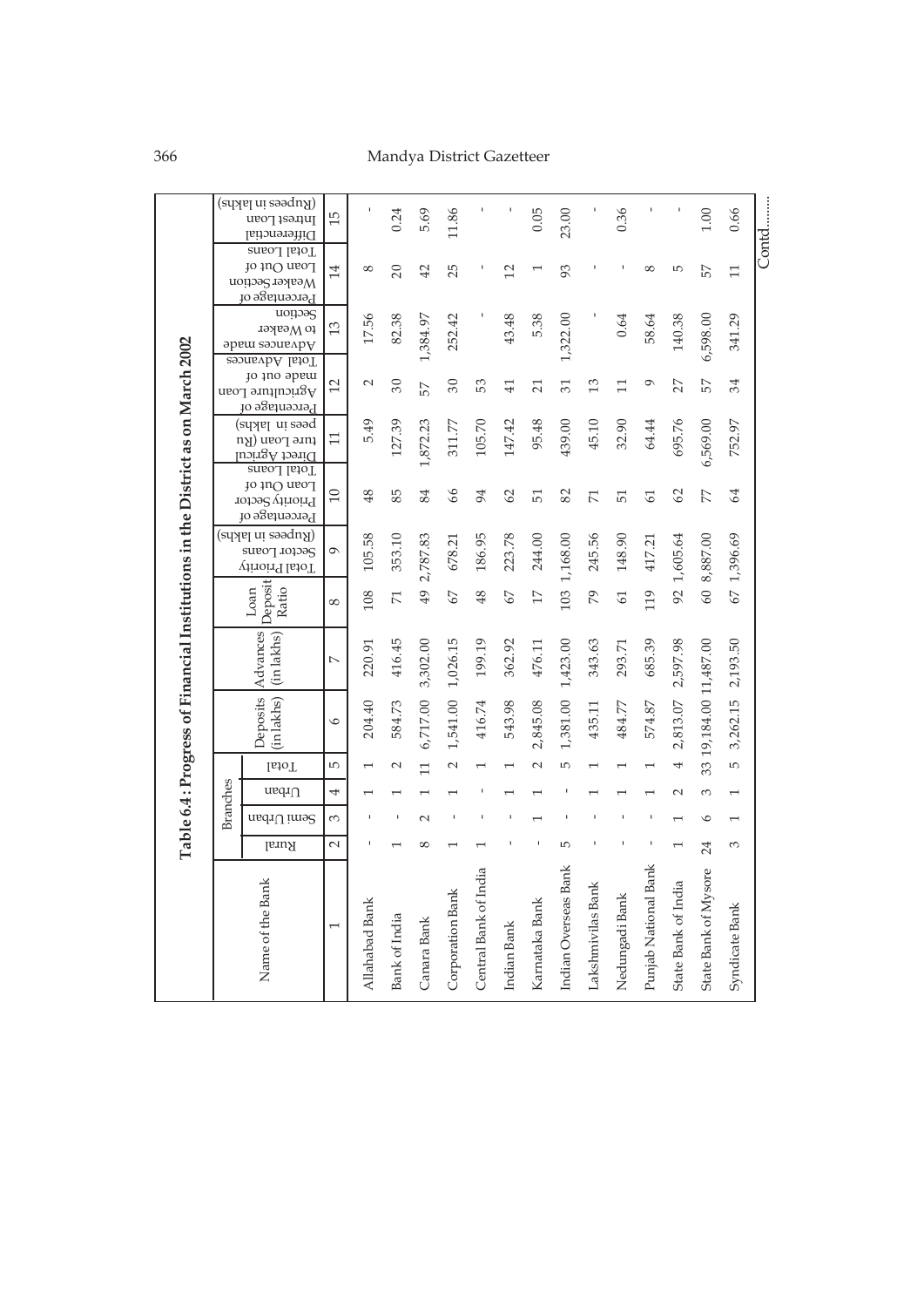|                                                                    | $\sim$ | 3             | 4              | LO <sub>1</sub> | $\circ$          | $\sim$        | ∞           | Ó         | 10  | $\Xi$        | 12             | 13        | 14              | 15    |
|--------------------------------------------------------------------|--------|---------------|----------------|-----------------|------------------|---------------|-------------|-----------|-----|--------------|----------------|-----------|-----------------|-------|
| South Indian Bank                                                  |        |               |                |                 | 672.32           | 468.42        | 70          | 225.47    | 48  | 7.50         | $\mathbf 2$    | 3.50      | 0.7             | 0.10  |
| Vijaya Bank                                                        | 24     |               |                |                 | 29 10,755.00     | 6,489.00      | 60          | 5,518.00  | 85  | 4,029.00     | 62             | 3,156.00  | 49              | 3.00  |
| Vaishya Bank                                                       |        |               |                | 3               | 3,744.45         | 1,146.43      | 31          | 718.67    | 62  | 301.83       | 26             | 174.82    | 15              | 0.10  |
| Total                                                              | 69     | $\frac{6}{1}$ | 18             | 103             | 56,159.67        | 33,13199      | 59          | 24,910.49 | 75  | 15,602.98    | 47             | 13,481.46 | $\overline{41}$ | 46.06 |
| Grameena Bank<br>Visweshvaraiah                                    | 20     |               |                | 25              | 4,805.44         | 3,659.12      | 76          | 2,269.69  | 62  | 1,887.25     | 51             | 878.19    | 24              |       |
| MDCC Bank                                                          | 33     |               | 5              |                 | 45 17,410.06     | 19,596.90 113 |             | 9,905.58  | 50  | 9,905.58     | 50             | 3,725.78  | $\overline{0}$  |       |
| Co-operative and Rural<br>Primary Agricultural<br>Development Bank |        | C             |                |                 | 38.59            | 3,909.00      |             | 3,237.958 | 82  | 2,794.27     | $\overline{7}$ | 1,914.94  | 49              |       |
| Karnataka Industrial<br>Co-operative Bank                          |        |               |                |                 |                  | 432.93        |             | 425.00    | 100 |              |                |           |                 |       |
| All Co-operative Banks                                             | 33     | 13            | $\overline{a}$ |                 | 53 17,448.65     | 23,938.83 137 |             | 13,568.53 |     | 57 12,699.85 | 53             | 5,640.72  | 24              |       |
| Finance Corporation<br>Karnataka State                             |        | ı             |                | $\overline{ }$  | 14.59            | 5,644.09      | $\mathbf I$ | 5,644.09  | 100 |              |                |           |                 |       |
| Grand Total                                                        | 122    | 33            |                |                 | 27 182 78,428.35 | 66,374.03     | 85          | 46,392.80 |     | 70 30,190.08 | 45             | 20,000.37 | 30              | 46.06 |
| $I = I D$ $I$ , $I$                                                |        |               |                |                 |                  |               |             |           |     |              |                |           |                 |       |

**Source:** Lead Bank (Vijaya Bank) Mandya  *Lead Bank (Vijaya Bank) Mandya*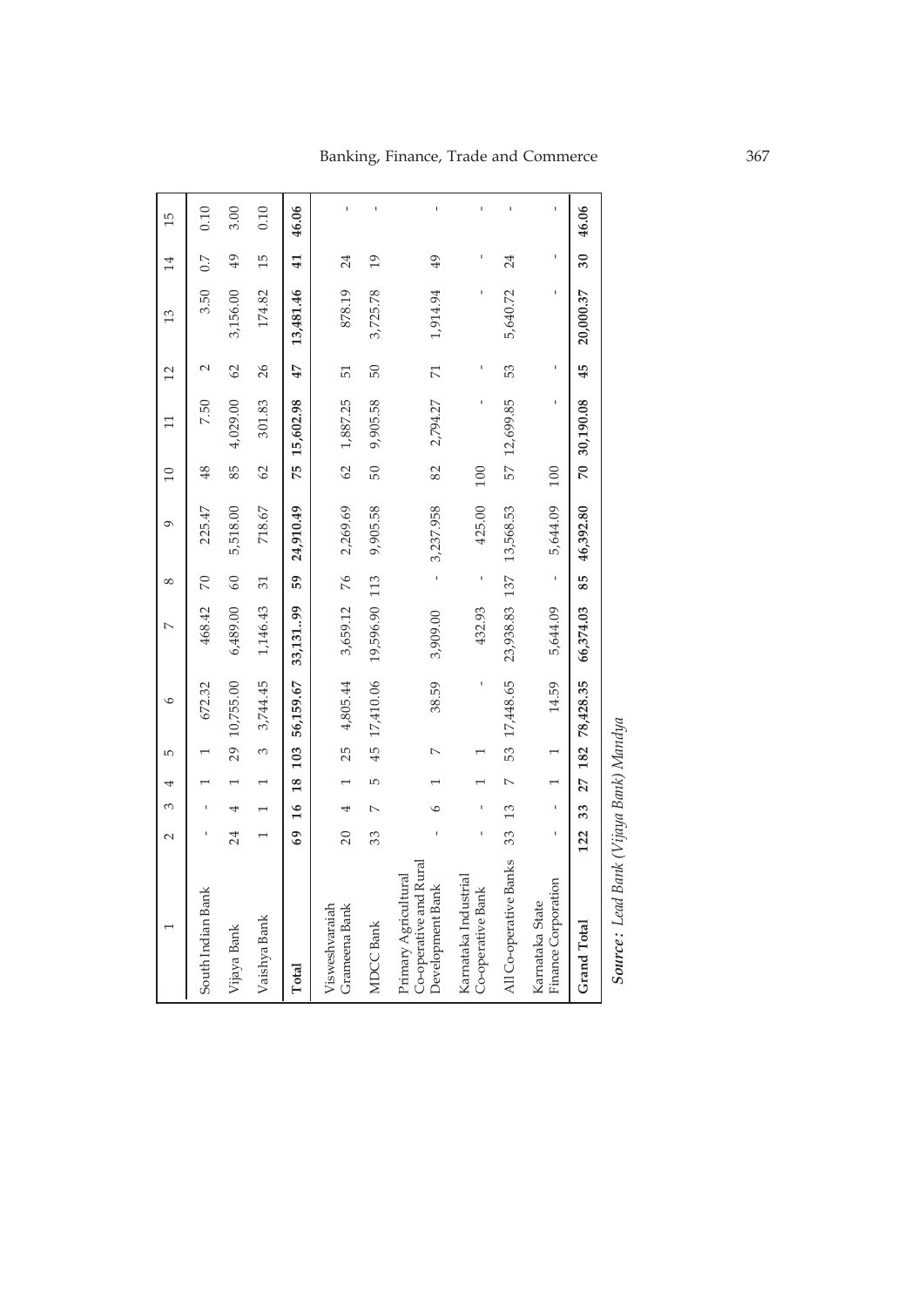| to $31 - 3 - 2000$<br>22.70<br>93.18<br>17.04<br>6.26<br>Achievement<br>Ó                                                                                                                                                                                                                                                               | 163.79<br>27.73<br>140<br>103<br>29.99<br>150.99<br>21.39<br>145.91<br>122<br>178<br>139.18  |
|-----------------------------------------------------------------------------------------------------------------------------------------------------------------------------------------------------------------------------------------------------------------------------------------------------------------------------------------|----------------------------------------------------------------------------------------------|
| 1-4-98 to 31-3-99<br>(198n)<br>13.76<br>14.83<br>50.55<br>24.17<br>µmow<br>5<br>pəmpəqos<br>63<br>87<br>88<br>164<br>Achievement<br>4<br>1-4-97 to 31-3-98<br><b>JO</b> %<br>12.18<br>15.50<br>20.33<br>65.21<br>3<br>Achievement                                                                                                       | 103.31 128.66<br>121<br>113.22                                                               |
| Loans issued to priority sector as per annual loan plan by district Financial Institutions during 1997-2002<br>(Target)<br>23.36<br>39.86<br>13.88<br>16.74<br><b>Jnuom</b> ł<br>$\mathbf{\sim}$<br>pampayog<br>Sector Advances<br>Seasonal Loan<br>Other Priority<br>(Agriculture)<br>Sector<br>Small Scale<br>Crop Loan<br>Industries | Note: Targets and Achievements given in crores<br>63.84<br>Sector Advances<br>Total Priority |

*Source : Lead Bank (Vijaya Bank) Mandya*

Source : Lead Bank (Vijaya Bank) Mandya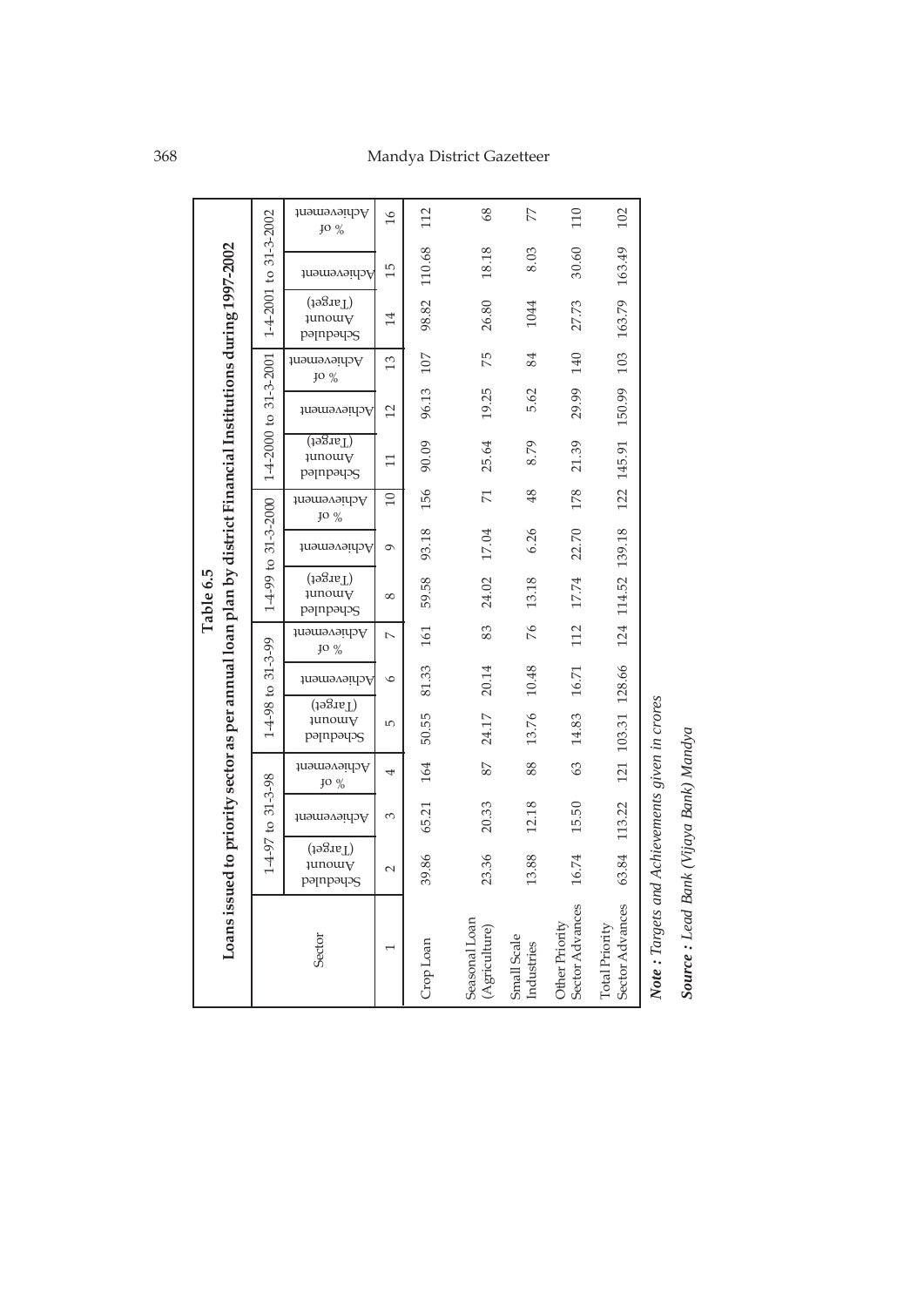| Particulars                       | 1999 March | 2000 March | 2001 March | 2002 March |
|-----------------------------------|------------|------------|------------|------------|
| Total Branches (No)               | 179        | 179        | 182        | 182        |
| Deposits (in crores)              | 529.48     | 629.19     | 713.49     | 784.29     |
| Advances (in crores)              | 446.33     | 533.91     | 600.57     | 663.74     |
| Deposit-Advances Ratio            | 84%        | 85%        | 84%        | 85%        |
| Priority Sector Loans (in crores) | 320.74     | 363.28     | 402.02     | 463.93     |
| % Priority Sector Loans           |            |            |            |            |
| out of Total Loans                | 72         | 68.04      | 67         | 70         |
| Loans given to Agricultural       |            |            |            |            |
| Sector (in crores)                | 206.87     | 235.92     | 269.84     | 301.90     |
| % Agricultural Loan               |            |            |            |            |
| out of Total Loans given          | 64         | 44.18      | 45         | 45         |
| Loans given to weaker             |            |            |            |            |
| section (in crores)               | 66.25      | 83.64      | 165.07     | 200.00     |
| Loans given to weaker             |            |            |            |            |
| section out of Total Loans        | 14.84      | 15.66      | 27         | 30         |
| Differential Interest             |            |            |            |            |
| Rate of Loan (in crores)          |            | 0.43       | 0.82       | 0.46       |
| % of DIR Loans out of Total Loans |            | 0.08       | 0.14       | 0.07       |

**Table 6.6 : Progress Achieved by the Financial Institutions in the District**

*Source : Lead Bank (Vijaya Bank) Mandya*

tive state Government and the sponsered bank. The government concluded that the Commercial Banks cannot bear the responsibility of the improvement in economic conditions of the rural places, generation of rural unemployment and protect the rural industries and hence decided to start separate banks which would adjust to the needs and conditions of the rural areas. These banks are reserved to fullfil the economic demands of the rural people and they would finance fully all the economic activities of the villages. By the establisment of these banks, the rural people are freed from the dependence on the commercial banks for their requirements. To understand the griviences of the rural mass and to help them in development is the purpose behind the formation of the Rural banks.

The Vishvesvaraiah Grameena Bank, sponsered by the Vijaya bank was established in 1985.This bank has been striving for the development of the rural folk, especially in developing the finacial conditions of the small and marginal farmers and the agricultural labourers. The Integrated development of the rural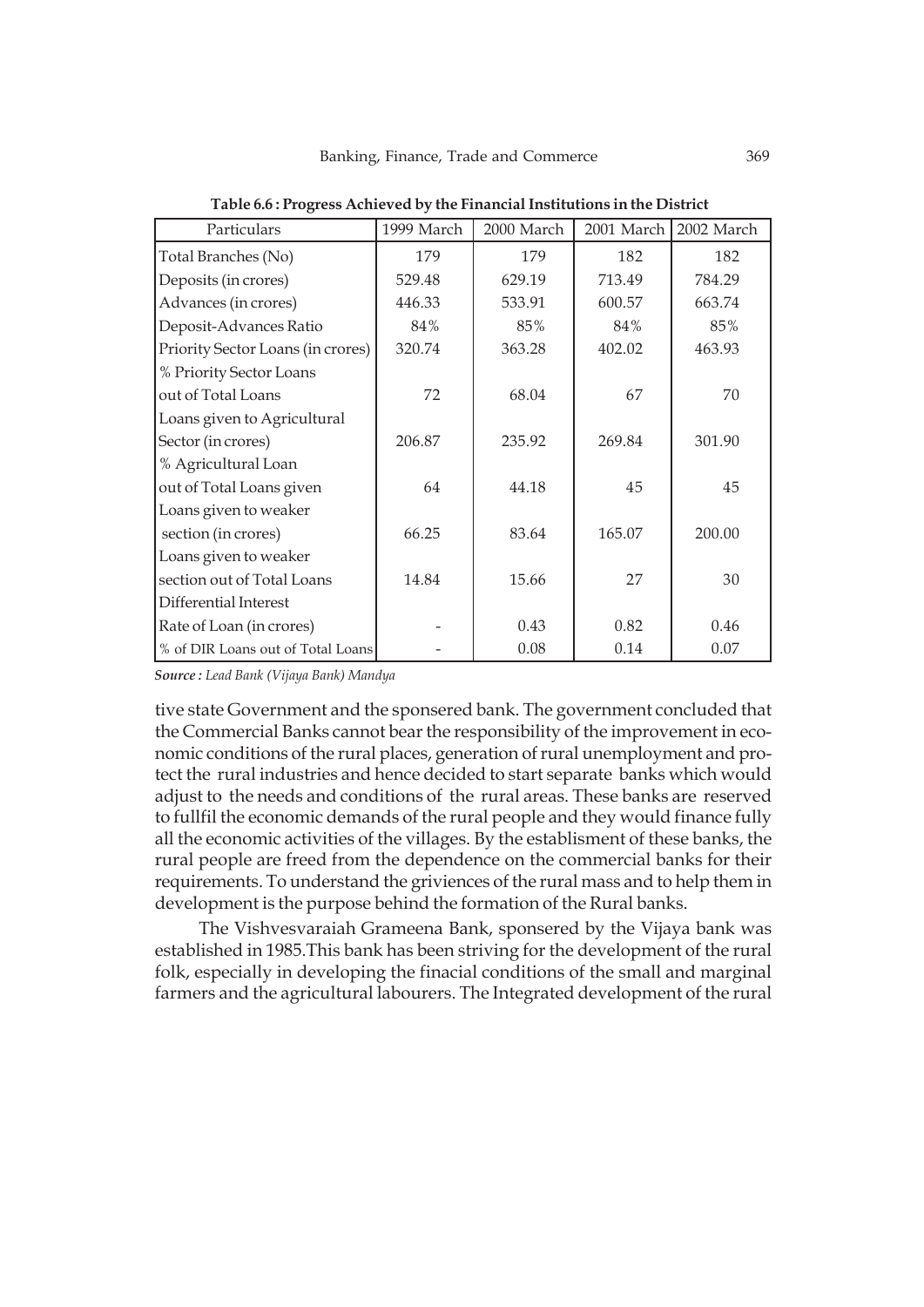people, increasing the agricultural production and to create new employment in rural areas, have been the obectives of the bank and the bank is successful in achieving these obectives. The progress of the bank is listed in table 6.8

| Year | Deposits  | Recoveries<br>(in lakhs) | Compound interest | % of Recovery |
|------|-----------|--------------------------|-------------------|---------------|
| 1991 | 7,766.53  | 2,646.75                 | 5,119.78          | 34            |
| 1992 | 8,917.66  | 3,142.66                 | 5,775.00          | 35            |
| 1993 | 8,917.27  | 2,977.64                 | 5,939.63          | 33            |
| 1994 | 8,831.51  | 3,687.69                 | 5,143.82          | 42            |
| 1995 | 9,886.96  | 4,767.64                 | 5,119.32          | 48            |
| 1996 | 11,528.12 | 5,699.96                 | 5,828.16          | 49            |
| 1997 | 12,546.32 | 6,434.39                 | 6111.93           | 51            |
| 1998 | 11,940.37 | 6132.40                  | 5,807.97          | 51            |
| 1999 | 14,439.08 | 15,341.16                | 9,097.88          | 63            |
| 2000 | 17,484.74 | 12,066.48                | 5,218.26          | 70            |
| 2001 | 22,698.99 | 14,201.67                | 8,497.32          | 63            |
| 2002 | 35,322.34 | 22,838.22                | 12,484.12         | 65            |

**Table 6.7 : Progress Achieved by Financial Institution During 1991-2002 in Recovering the loans**

*Source : Lead Bank (Vijaya Bank) , Mandya*

| Particulars           | 1989-90 | 1991-92  | 1993-94   | 1995-96 | 1997-98  | 1999-2000 |
|-----------------------|---------|----------|-----------|---------|----------|-----------|
| Deposits              |         |          |           |         |          |           |
| (in lakhs)            | 350.39  | 549.62   | 668.39    | 1496.28 | 2358.66  | 3642.51   |
| Loans (in lakhs)      |         |          |           |         |          |           |
| To Agricultural       |         |          |           |         |          |           |
| Activities            | 81.22   | 81.70    | 110.96    | 268.83  | 476.18   | 857.94    |
| To Non-Argicultural   |         |          |           |         |          |           |
| Activities            | 106.85  | 81.99    | 267.99    | 249.38  | 402.24   | 507.34    |
| Others                | 305.55  | 362.54   | 263.55    | 528.31  | 832.95   | 1257.97   |
| Total                 | 493.62  | 556.23   | 642.50    | 1046.52 | 1711.37  | 2623.25   |
| $Profit (+) Loss (-)$ | $-4.16$ | $-25.90$ | $-122.00$ | $-8.99$ | $+20.11$ | $+81.26$  |
| (in lakhs)            |         |          |           |         |          |           |

|  | Table: 6.8: Progress of Visweshvariah Grameena Bank |
|--|-----------------------------------------------------|
|--|-----------------------------------------------------|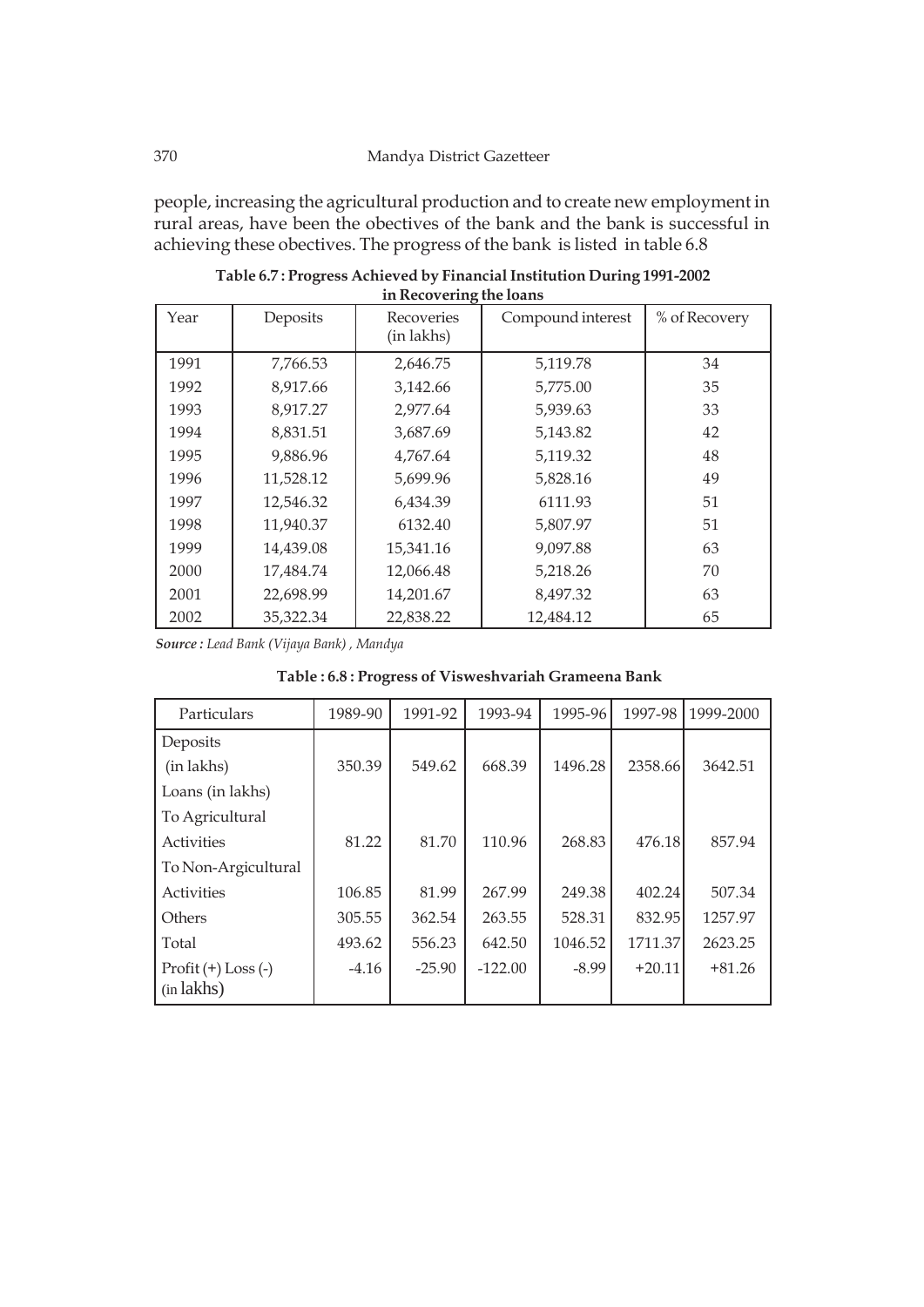Under the reorganisation of the rural branches, Vishvesvaraiah Grameena Bank has re-located ten of its branches till 2002 and has increased its service area, improved its business position. Among its 25 branches in the district, one is in the urban area, four in semi urban area and the remaining twenty branches are in rural area.

The following table gives the deposits advances made by the Banks in the district during 2001 and 2002

| Particulars            | 31.03.2002    | 31.03.2001    | Particulars         | 31.03.2002 | 31.03.2001                |
|------------------------|---------------|---------------|---------------------|------------|---------------------------|
|                        | Rs. in lakhs. | Rs. in lakhs. |                     |            | Rs. in lakhs Rs. in lakhs |
| 1                      | $\mathcal{P}$ | 3             | 1                   | $-2 -$     | 3                         |
| <b>Total Deposits</b>  | 4805.44       | 4284.00       | Advances to SSI/    | 21.01      | 25.19                     |
|                        |               |               | Agricultural        |            |                           |
|                        |               |               | la bourers          |            |                           |
| <b>Total Advances</b>  | 3658.45       | 3238.24       | Other priority      | 103.41     | 110.86                    |
|                        |               |               | sector loans        |            |                           |
| Increase over          | 12 %          | 13%           | Advances to         | 1417.88    | 1289.16                   |
| last year              |               |               | Non priority sector |            |                           |
| Advances to            | 2240.57       | 1943.08       | No.Of Kisan         | 4893       |                           |
| Priority sector        |               |               | Credit cards        |            |                           |
| to agriculture sector. | 2116.15       | 1813.03       | disbursed           |            |                           |
| - Term loans           | 436.25        | 488.40        | Of these Over due   | 1467.08    |                           |
|                        |               |               | amount              |            |                           |
| - Crop loans           | 1679.90       | 1324.63       | TotalStaff          | 102        |                           |
|                        |               |               | Profit (in lakh)    | 145.56     | 105.85                    |

### INSURANCE

The Mysore government established a Insurance section in 1891 and made the insurance compulsory, applicable to all government officials who were getting a salary of Rs.10/- or more. Afterwards this department became a separate Insurance department know as the Karnataka Government Insurance Dept.The KGID is looking after the Life insurance and the Motor vehicle insurance business in respect of employees belonging to the government and government corperations.In 1976, the administration of KGID was decentralised. Accordingly the office of the District Insurance officer was opened at Mandya in 1976. Before this, the Mysore Divisional Office of the KGID was looking after the insurance business of the district. In 1981-82, the insurance business pertaining to all the C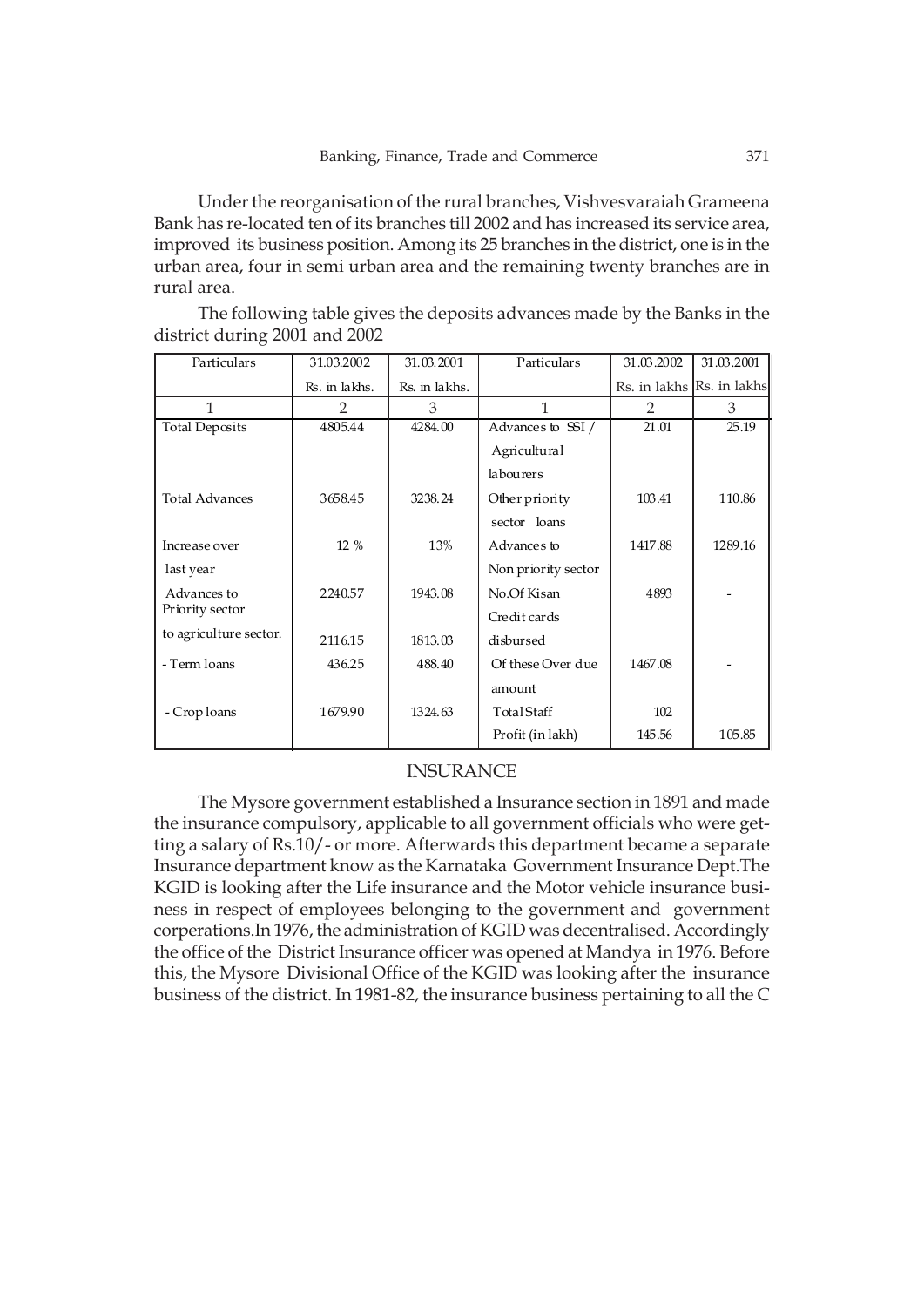and D group employees was transferred to the District office. But the insurance transactions of the gazetted officers being looked after by the Divisional office only. ( recently since the Divisional office was discontinued, the insurance business of the entire district is being looked after by the district office itself) some of the details of the insurance in the district is mentioned below ;

| Particulars               |             |             |             |
|---------------------------|-------------|-------------|-------------|
|                           | 1995-96     | 1998-99     | 2001-2002   |
| No.of employees           | 21691       | 23185       | 23599       |
| No. Of insurance policies | 34,488      | 36,947      | 41,249      |
| current                   |             |             |             |
| The Premium income        | 2,43,65,183 | 3,19,84,339 | 6,91,85,555 |
| Motor vehicles insured    |             |             | 256         |
| Staff members             |             |             | 22          |

# **Life Insurance Corporation of India**

By the time, the Life Insurance corporation came into existance in 1956, few insurance companies had their agents to encourage life and general insurance schemes at importantat places in the district. In those days people did not have as much knowledge about insurance as much they have today. After 1956, the LIC started conducting its business in Mandya district through its agents. To conduct this business efficiently and to develop it further, in 1958, LIC opened its first branch in Mandya. Later, LIC opened its branches at Srirangapatna, Maddur and Krishnarajpet in 1985,1987 and 1991 respectively.

**Table 6.9 : The progress of LIC business achieved by LIC Mandya branch when it covered entire Mandya district.**

| Details                        | 1968-69   | 1969-70   | 1970-71     |
|--------------------------------|-----------|-----------|-------------|
| New policies issued            | 3,716     | 2,967     | 3,212       |
| Insurance amount (Rs. in 000s) | 18,739    | 16,532    | 17747       |
| The annual income from Premium | 21,42,069 | 21,37,023 | 22, 44, 390 |

*Source : State Bank of Mysore ( the then Lead Bank) Mandya, 1972*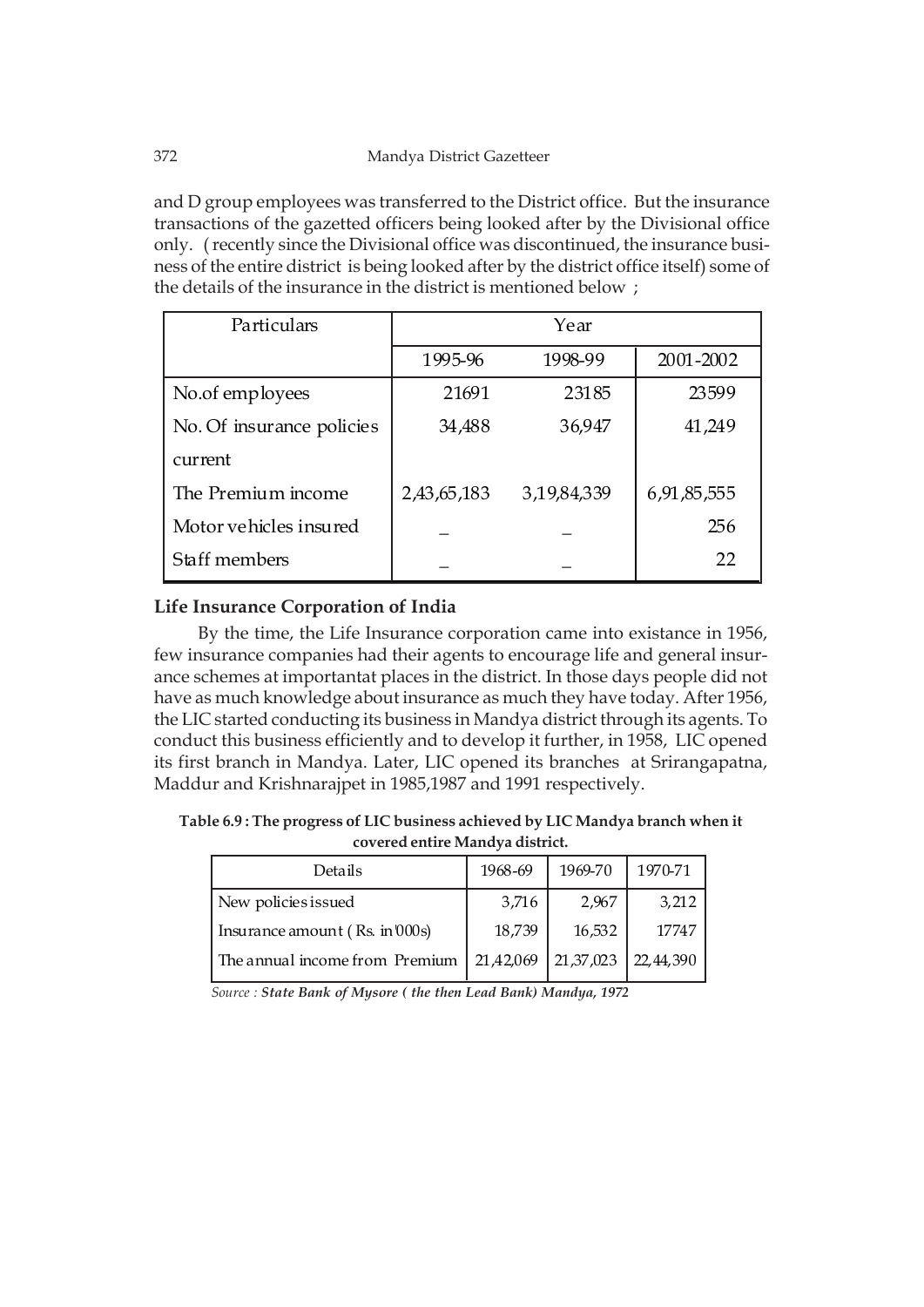| Details                   | Year      |           |            |  |  |  |
|---------------------------|-----------|-----------|------------|--|--|--|
|                           | 1999-2000 | 2000-2001 | 2001-2002  |  |  |  |
| No.of Agents              | 1592      | 1653      | 1749       |  |  |  |
| No. of Insurance policies | 2,62,542  | 2,92,589  | 3, 26, 625 |  |  |  |
| current                   |           |           |            |  |  |  |
| Staff of LIC              |           |           | 226        |  |  |  |

**Details of the LIC policies in the district**

### **Law for ending Bonded Labour**

In 1976, the central government for the first time brought into force the 'Bonded Labour Act' and took up releasing of bonded labourers. Under this act, the loan amount and the interest to be paid by such labourers were waived completely. Under the scheme of 'Rehabilitation of bonded labours, the central and the state governments have made several plans for assisting bonded labourers, from 1970, the central government is reimbursing half of the cost incurred by the state government under this sheme. The village panchayats and the district panchayats will identify bonded labourers and provide rehabilitation. Such beneficiaries are being provided with agricultural land, home, implements, cows, buffalloe's, pigs etc., by the Government.

Ever since the bonded labour act came into force, upto the end of march 2002, in Mandya district, a total of 5361 bonded labourers have been identified. Among them, 4050 were from Scheduled castes and 21 from scheduled tribes and 1290 from other castes. In total 5131 people got released from the bonded labour. Among these, 3852 were from scheduled castes and 15 from scheduled tribes and 1264 from other castes.

### CO-OPERATION MOVEMENT

The credit for establishing a hybrid Agricultural Banking system which would operate on the principles of co-operation and which would look similar to joint stock companies in structure took within 1894 itself, even before the cooperative system in India came into being with legal framework, goes to the then Mysore State. The primary purpose of these banks was to provide agriculture credit in simple ways. The first such bank in the whole of Mysore state was established at Palahalli in Srirangapatna taluk.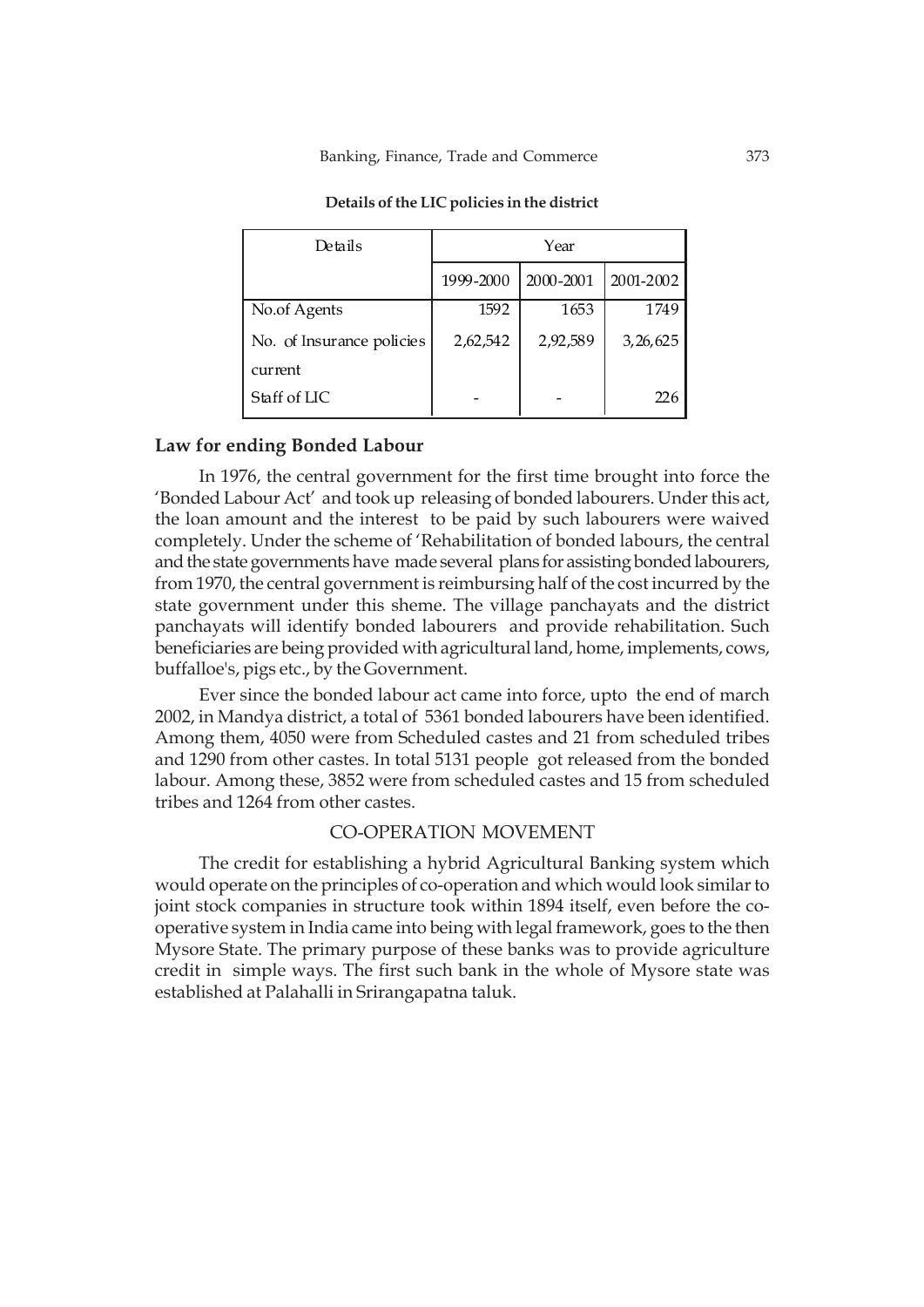#### 374 Mandya District Gazetteer

Before 1939, Mandya district was a part of Mysore district. On the lines of the Indian co-operative societies act, the Mysore Co-operative societies act (Regulation III) was enacted in 1905. This Co-operative act in Mysore state was more comprehensive and progressive than the national act. While there was provision only to organise co-operative credit societies under the first Indian cooperative act , it was a prominent thing that the Mysore co-operative act provided for the formation of non-agricultural credit co-operative and also the establishment of non credit co-operative ventures . The Mysore co-operative act was the first of its kind among the then existed provinces. To enforce the cooperative law of 1905 meticulously, the controllers of co-operative societies were appointed temporarily in 1905 itself. The appointments were regularised and continued in 1912. Prior to this in 1902, officials were sent to Europe and England to study about the 'co-operation'. From the beginning along with the agricultural co-operative credit societies in urban areas, emphasis was also laid also towards the development of both non-agricultural credit co-operative societies and non credit co-operative societies. This helped the co-operative movement to grow both in rural and urban areas.

In 1910, the services of retired officials were utilised to lend the cooperative societies a good shape and to oversee the organisation and supervision of co-operative socities and to guide them properly. Since these people used to organise, supervise and guide the co-operatives, they were appointed as 'Honorary supervisors'. In rural areas, for each co-operative work day, they were paid one rupee. Later due to all these efforts, the agriculture co-operatives, non agriculture co-oparetives and non credit co-operative societies could grow and develop in both rural and urban sectors.

The Bangalore City Central Co-operative Bank established in 1908, intended to provide loans to the farmers of the state through the member societies throughout the state. This bank also had the provision to extend credit facilities to individuals. In 1915, when 'The Mysore Regional Co-operative Bank' was established, Bangalore, Kolar and Chitradurga districts remained under 'The Bangalore City Central Co-operative Bank' and the remaining districts along with the Mysore district were attatched to Mysore Regional Co-operative Bank. In 1912-13, some small central institutuions called 'The Combined Banking Unions' established. These were functioning as a intermediary between the socities and the lending bank and the Primary Co-op societies, and were superwising the societies. Due to very limited area of operation, these unions did not progress and District Central Banks were established in their place. By 1920-21, including the Mysore District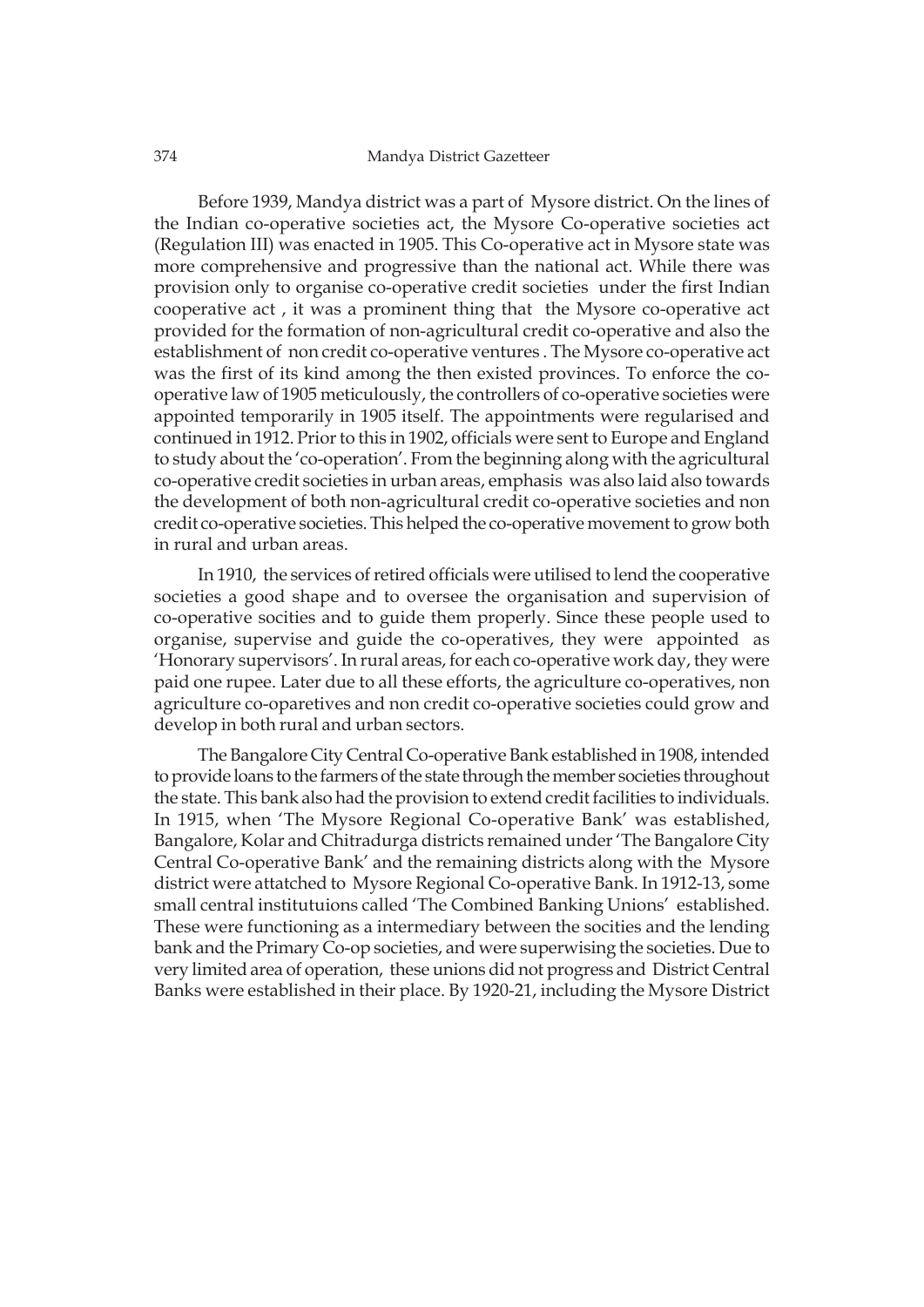Bank, five District Banks were functioning in Mysore state. Even these District Central Banks did not function properly and finally were extinct one after another.

The following table throws light on the formation of various Co-operative socities in the Mandya district.

| 1              | Melukote                        | The town Credit Co-op.society                      | 1909 |
|----------------|---------------------------------|----------------------------------------------------|------|
| $\overline{2}$ | Maddur                          | The town Credit Co-op, society                     | 1912 |
| 3              | Kirugavalu (Malavalli taluk)    | The Agricultural Co-op.society                     | 1912 |
| $\overline{4}$ | Krishna raja Sagara             | KRS Consumers, Co-op. society                      | 1912 |
| 5              | Maduvinakodi (KR Pet taluk)     | Maduvinakodi Agricultural Co-op.society            | 1914 |
| 6              | Hosaholalu (KR Pet taluk)       | Lakshminarayana Cotton and                         | 1914 |
|                |                                 | Silk weavers Co-op. Credit. society                |      |
| 7              | Santhebachahalli (KR Pet taluk) | Agricultural Co-op.society                         | 1914 |
| 8              | Koppa (Maddur taluk)            | Varalakshmi non agricultural credit Co-op. society | 1915 |
| 9              | Mandya                          | Mandy city Co-op. Society                          | 1915 |
| 10             | Malavalli                       | Ganga paramesh vari consumer Co-operative society  | 1915 |
| 11             | Mandya                          | Sri Lakshmi Janardana Girls High school            |      |
|                |                                 | Consumers Co-operative Credit Society              | 1915 |
| 12             | Nelamane (Pandavapura Taluk)    | Nelamane Agricultural Co-op.society                | 1918 |

Only a few years after the Mysore Co-operative act came into being in 1905, the dificiencies in the act were felt. These difficiencies were rectified and a new Co-operative act was enacted in 1918. As per this act, the opportunities were opened up for appointing the registrars to taluk level unions and for formation of district level co-operatives and for appointing Assistant Registrars to co-operative societies. This brought a fresh momentum in the organisation and development of Rural co-operative institutions. In order to provide able administration in Co-operation department, in 1918-19, Assistant Registrar, Co-operative Societies, Mysore sub-division was established.

On account of unfavourable financial market and weather conditions, in 1916-17, the Co-operative department took steps to strengthen the co-operative socities and continued it for a few more years.

In 1920, the government constituted the 'Samaldas Mehtha Committee' to review the progress of co-operative movement and to suggest ways and means relating to further development in this regard. As per this committee's report, in 1925, the government encouraged the formation of Non-credit Co-op. societies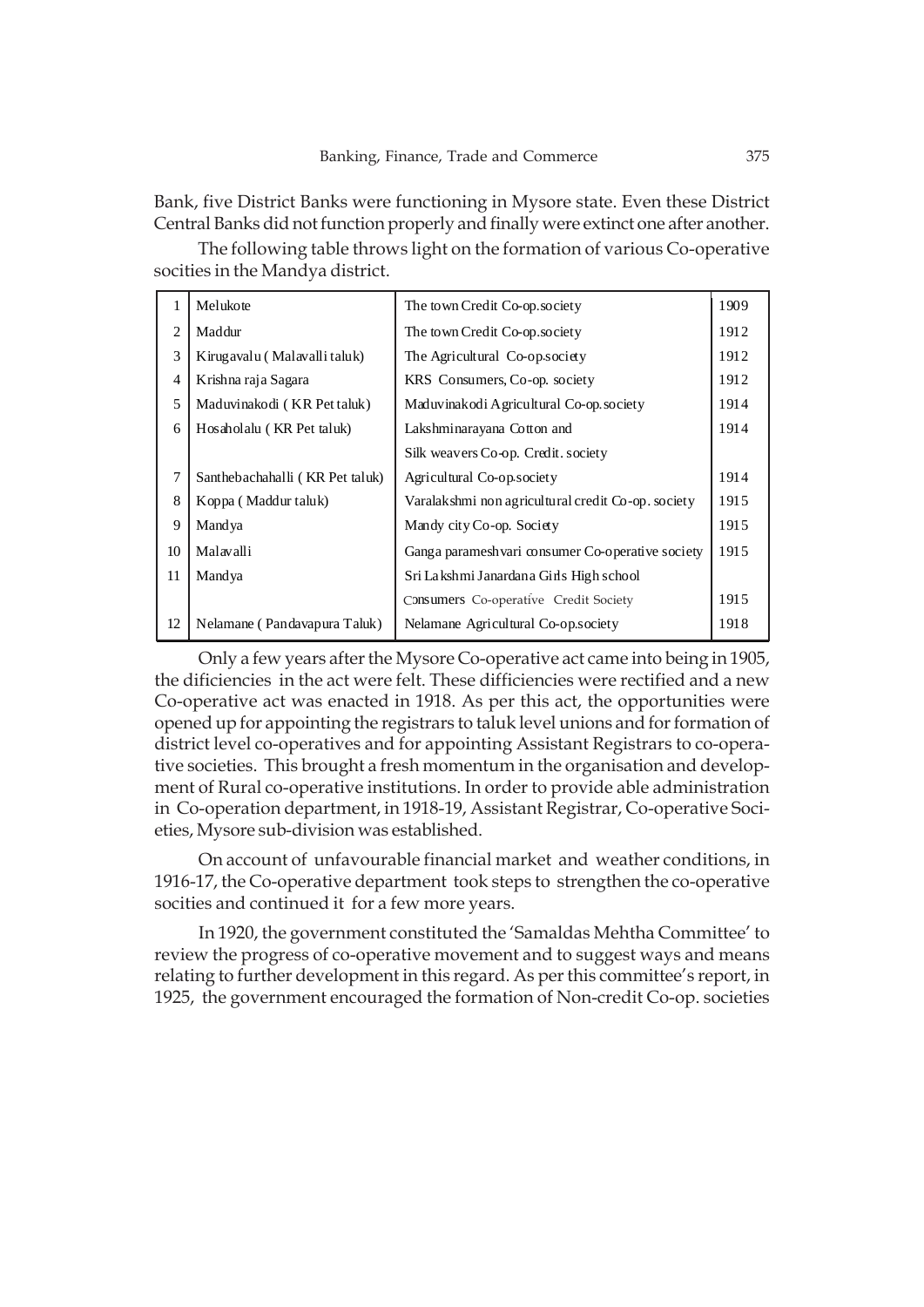especially to organise the co-operatives in backward areas. Similarly, in order to provide loans to repay the debts to the farmers, in 1929, the Land Mortgage Bank was established on a co-operative basis. As per the recommendations of the committee, the Mysore regional co-operative bank was reconstituted as the Apex Bank. In addition, an organisation was established for propagation of the principle of co-operations.

On account of the steps taken for revival of co-operative movement, after 1925-26, the co-operative socities recovered. The Regional Co-operative promotion organisation also began working effectively. In 1928-29, The agricultural societies were encouraged to disburse not only loans but also improved agricultural implements that were necessary for farmers and the seeds and fertilisers.

Due to the global economic crisis of 1929-30, the Co-operative movement took a beating and its progress halted. The price of the agricultural commodities shrunk. The farmers lost the capacity to repay their loans. On account of the deficiency in the repaying capacity of the farmers, the loans disbursed by the cooperative society were not paid and the bad debts increased in societies. Some societies closed down. In 1935, to revive the co-operative societies, the government constituted a committee headed by K S Chandrashekharaiah. Just then the second world war began and the prices of agricultural produce increased. Due to this reason, during and after the world war days, the position of the farmers improved. As the farmers were able to repay their debts, the position of the societies also improved. At this juncture, to control the rising prices, Consumers Cooperative Societies came into being.

In 1945-46 there were 147 co-operative societies in Mandya district, with 10,038 members and a working capital of Rs.8,45,865/-. The co-operative societies conducted business worth Rs. 34,29,877/- The Co-operative societies adopted many new dimensions of the popular governments of post independence period and continued as the people's movement. As the capital was invested by the government, several micro changes were brought in the administration of the societies to improve their efficiency. As per the changed attitude of the government, in 1949, in addition to forming Multi-purpose socities, priority was given to convert the existing Agricultural credit co-operative societies into Multipurpose cooperative societies. Hence, many Multipurpose co-operative societies were organised in Mandya district. The priority was given to economic development schemes that began from 1951. Accordingly, those socities which disbursed agricultural credit and non-agricultural credit and those which did not lend money were developed by the active support of the government. This made the co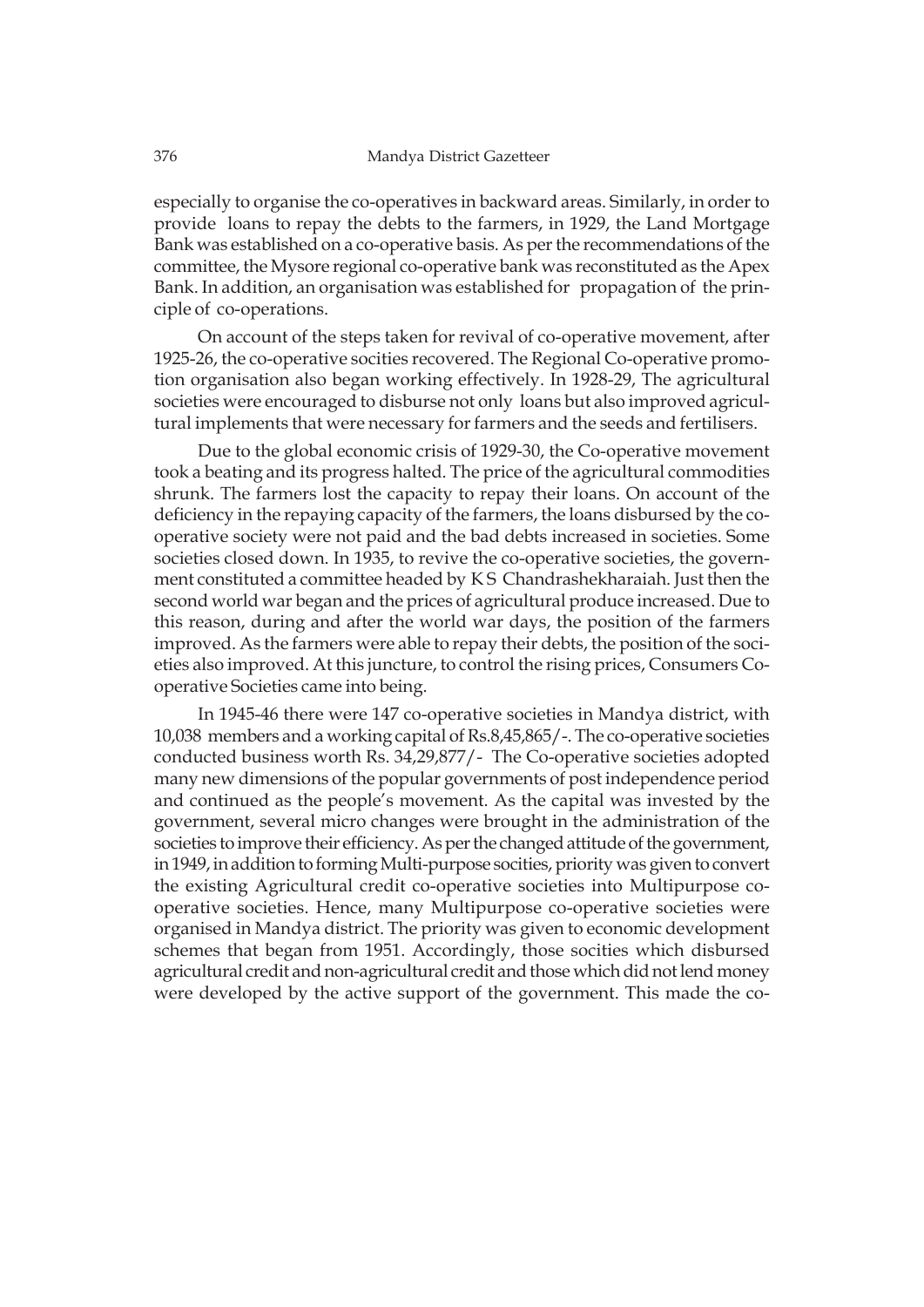operation movement cover more geographical area and helped co-operative movement grow qualitatively in the subsequent decades. The encouragement by the government went on increasing. By the end of 1953, for the first time, the DCC Bank operating throughout the district was established in Mandya.

By the end of second five year plan ( 1961) there were 528 different type of co-operative societies in Mandya district. They had Rs.139 lakhs and Rs.512 lakhs as owned capital and working capital respectively. By then, forty large scale primary co-operative societies had been established in various places in the district and seven Mortgage Banks one each per taluk were functioning during that period. ( now, these banks are being called as ' The Agriculture and Rural development Banks) 1,338 villages ( 91%) of the 1,464 villages in the district were brought under the orbit of Agricultural credit co-operative societies. The membership of the Agricultural credit co-operative societies was 65,108. As many as 41.4% of the rural farmer community had made use of these societies. As per the new policies of the National Credit Council, after 1959-60 the Service co-operative societies began. The formation of new multipurpose co-operative societies were stopped and instead, the service co-operative societies were formed throughout the state. Accordingly in Mandya district , 181 service co-operative societies were also established. During the same period, taluk level Agriculture produce marketing co-operative societies were also established. To provide storage facility for Agriculture produce and commodities (Seeds, Fertilisers, Pesticides, Agricultural implements etc.,) the construction of buildings for village societies, marketing societies and godowns for storage began. The government not only provided the financial assistance of three lakh rupees for the construction of thirty godowns, but also provided a sum of two lakhs thirty thousand rupees in the form of loan and subsidy for construction of twenty three rural godowns. 161 service co-operative societies in addition to providing credit for agricultural purpose began the distribution work of fertilisers and agricultural implements. During the period of this scheme, 22 weavers co-operative societies and 33 industrial co-operative societies were there in Mandya district. There was also an agricultural co-operative society (Bellibettada kaval) with 64 members. The other societies in the district like the Sugarcane growers co-operative society, Co-operative marketing society, Fisheries society and Ladies co-operative societies in Mandya and Belakavadi were functioning well.

The Mandya district co-operative union and Mandya District Central co-operative Wholesale Marketing Society were formed in 1960 and 1964 respectively, and would operate in the entire district. The first Sugar factory in the co-operative region got registered at Pandavapura in 1955.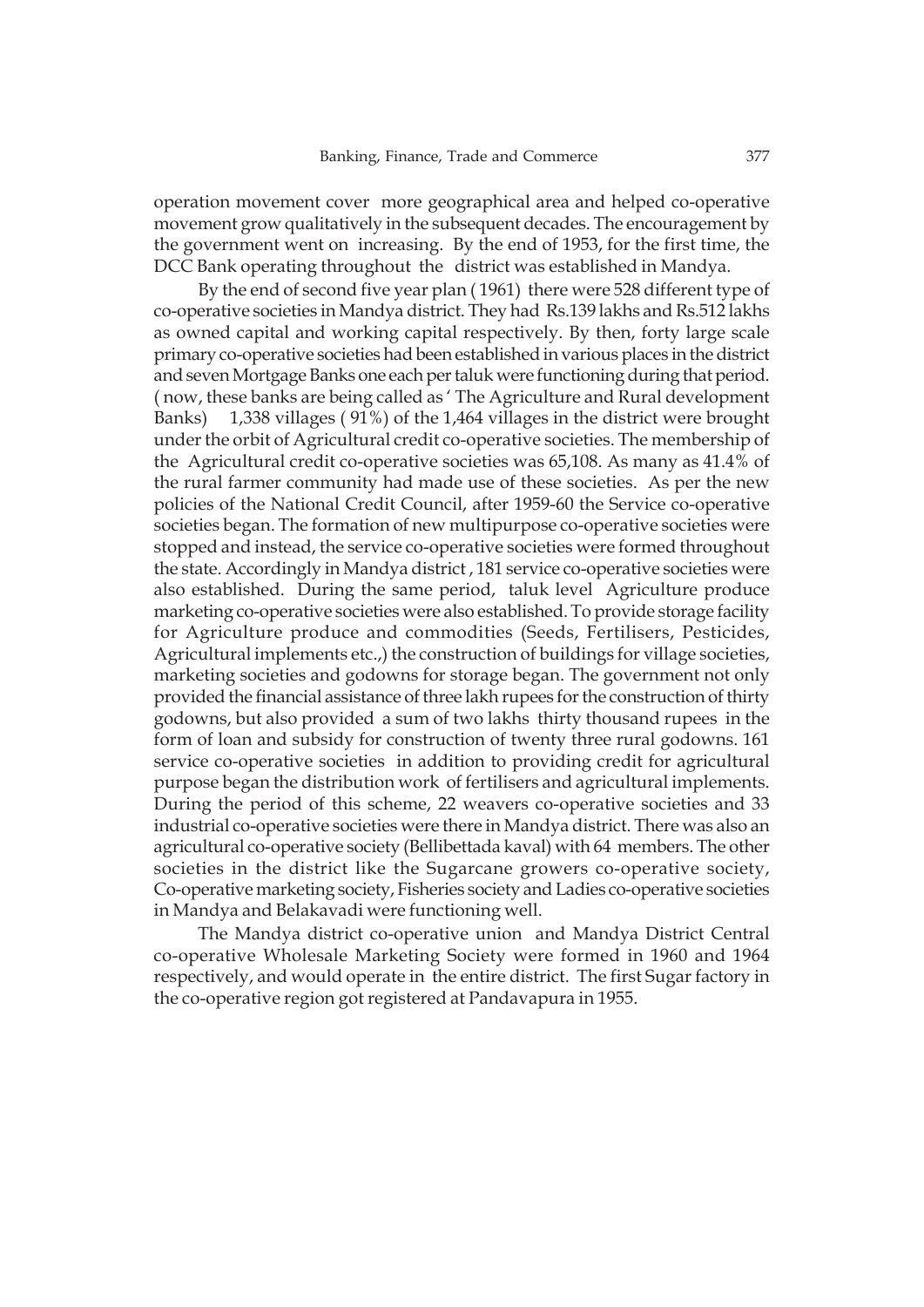An office of the Sub registrar co-operative societies was opened in Mandya in 1962 recognising the increasing number of societies in the district, growing portion of the governments share capital, subsidy and along with all these, the growing level of more transactions in the sector and to improve the efficiency and decentralization in administration.

By the end of June 1965, there were, in total 662 co-operative societies in the district . The details are given here.

| 49 | Consumer Co-operative societies   | $\mathcal{L}$   | Central Financial Institutions           |
|----|-----------------------------------|-----------------|------------------------------------------|
| 29 | House Building societies          | 10 <sup>1</sup> | Marketing Societies                      |
| 8  | Primary Land Development Banks    | 394             | Primary Co-operative credit<br>societies |
| 8  | Supervising Unions                | 26              | Large scale societies                    |
| 25 | Weaver's societies                | 285             | Service Co-operative societies           |
| 61 | Industrial Co-operative societies | 83              | Small scale societies                    |
| 31 | Other Co-operative societies      | $46\,$          | Non a gricultural credit societies       |

There were 1,68,037 members in 662 co-operative societies and their details are furnished

| (Rs.in<br>lakhs) | Number   | Details                              |
|------------------|----------|--------------------------------------|
|                  | 662      | Co-op societies                      |
|                  | 1,68,037 | Membership                           |
| 1094.18          |          | Share Capital                        |
| 154.63           |          | Reserves                             |
| 85.44            |          | Deposits                             |
| 411.57           |          | Advances (as on June $1965$ )        |
| 409.06           |          | Loan amount recovered                |
| 818.80           |          | Total business                       |
|                  | 285      | Consumer co-operative societies      |
|                  | 66,000   | Membership                           |
| 109.07           |          | Total business                       |
|                  | 15       | Farming co-operative societies       |
|                  | 14       | Milk supply co-operative societies   |
|                  | 2        | Fisheries co-operative societies     |
|                  | 2        | Horticultural co-operative societies |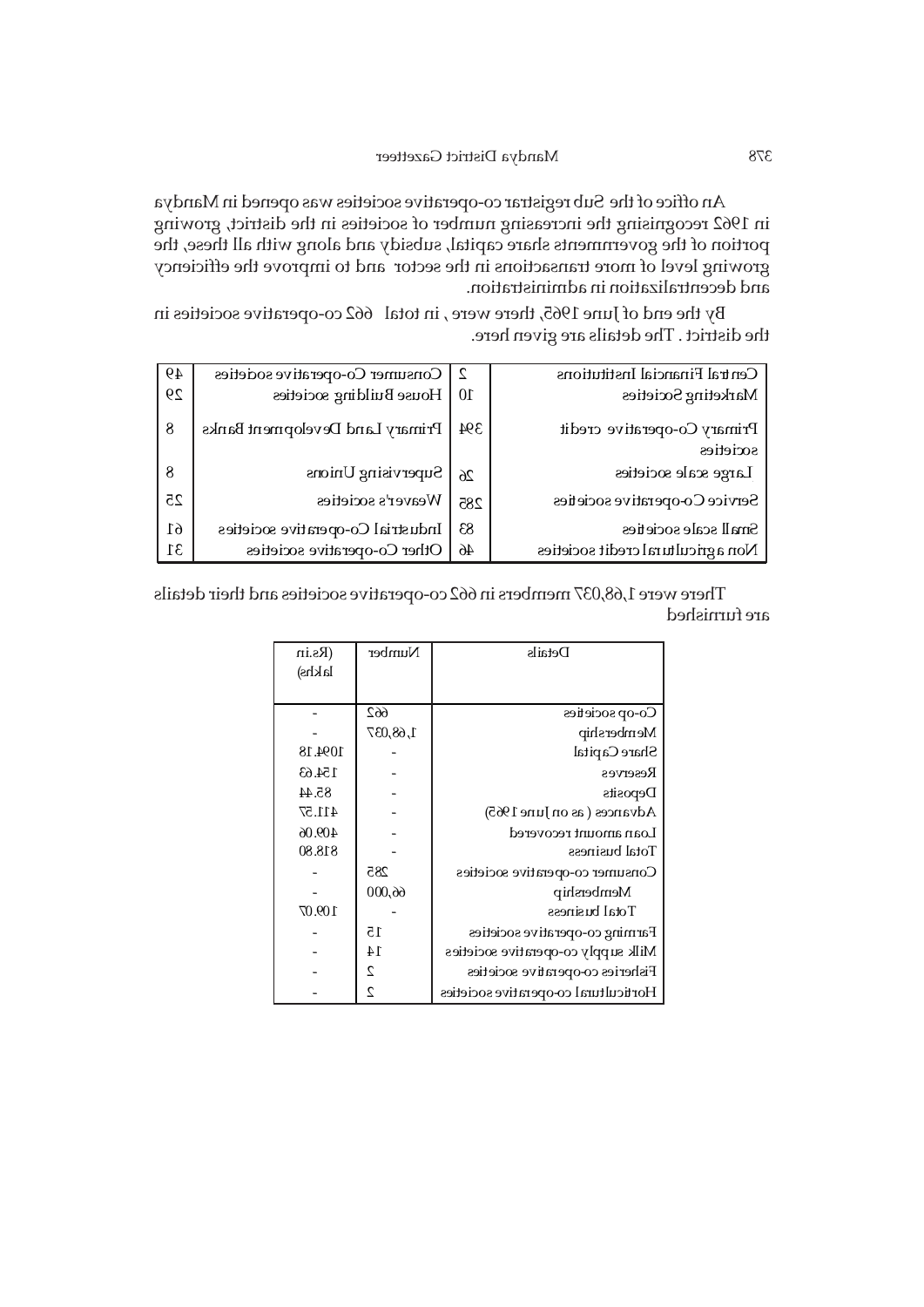In addition to the above, in the district out of ten marketing co-operative societies, which were functioning satisfactorily, six started rice mills. The Farmer agricultural produce co-operative society had established an unit for manufacture of agricultural implements and arranged to provide modern agricultural equipments to farmers at reasonable prices. In table 6.10, the details of the Co-operative societies in Mandya district as at the end of 1971 are given.

| Details                | Societies    | Members      | Share Capital | Deposits | Working<br>Capital | Sanctioned<br>Loans | Purchase | Sales | Profit |
|------------------------|--------------|--------------|---------------|----------|--------------------|---------------------|----------|-------|--------|
|                        | No           | '000         | Rs.           | Rs.      | Rs.                | Rs.                 | Rs.      | Rs.   | Rs.    |
|                        |              |              | in            | in       | in                 | in                  | in       | in    | in.    |
|                        |              |              | lakhs         | lakhs    | lakhs              | lakhs               | lakhs    | lakhs | lakhs  |
| Primary credit         | 367          | 119          | 69.5          | 2.6      | 375.2              | 280.7               |          |       | 12.1   |
| Co-op society          |              |              |               |          |                    |                     |          |       |        |
| Primary                | 7            | 16           | 12.5          |          | 182.4              | 35.3                |          |       | 0.8    |
| Land Devp. Banks       |              |              |               |          |                    |                     |          |       |        |
| Non. Agri. Credit Soc. | 30           | 7            | 4.9           | 3.8      | 14.4               | 12.4                |          |       | 0.5    |
| House Bldg co-op soc.  | 26           | 8            | 3.1           |          | 32.1               |                     |          |       | 0.2    |
| Primary Mktg.          | 14           | 7            | 31.8          |          | 287.5              |                     |          |       | 5.0    |
| and Rupanthara Soc.    |              |              |               |          |                    |                     |          |       |        |
| Primary consumers      | 48           | 18           | 2.3           |          | 5.5                |                     |          | 22.1  | 0.4    |
| Society                |              |              |               |          |                    |                     |          |       |        |
| Other Industrial       | 48           | 16           | 4.5           |          | 19.5               |                     | 0.8      | 0.7   | 0.1    |
| Soc.                   |              |              |               |          |                    |                     |          |       |        |
| Agri Soc.              | 21           | 0.7          | 0.6           |          | 2.9                |                     |          |       | 0.01   |
| Milk supply Soc.       | 14           | $\mathbf{1}$ | 3.4           |          |                    |                     |          |       |        |
| <b>Sugar Factories</b> | $\mathbf{1}$ | 9            | 54.1          |          | 366.5              |                     | 0.28     |       |        |
|                        |              |              |               |          |                    |                     | (Lakh    |       |        |
|                        |              |              |               |          |                    |                     | tons)    |       |        |

**Table 6.10 : Details of Co-operative Societies in the District as on June-1971**

By June 1976, there were 816 Co-operative societies in the district and out of them 361 were Agricultural credit co-operative societies and 455 were Non agricultural credit co-operative societies. All the societies put together had a membership of 2,56,000.In that year the amount of short term, medium term and long term loans disbursed by co-operative societies was Rs.615.50 lakhs, 20.43 lakhs and Rs.135.63 lakhs respectively. In order to strengthen the agricultural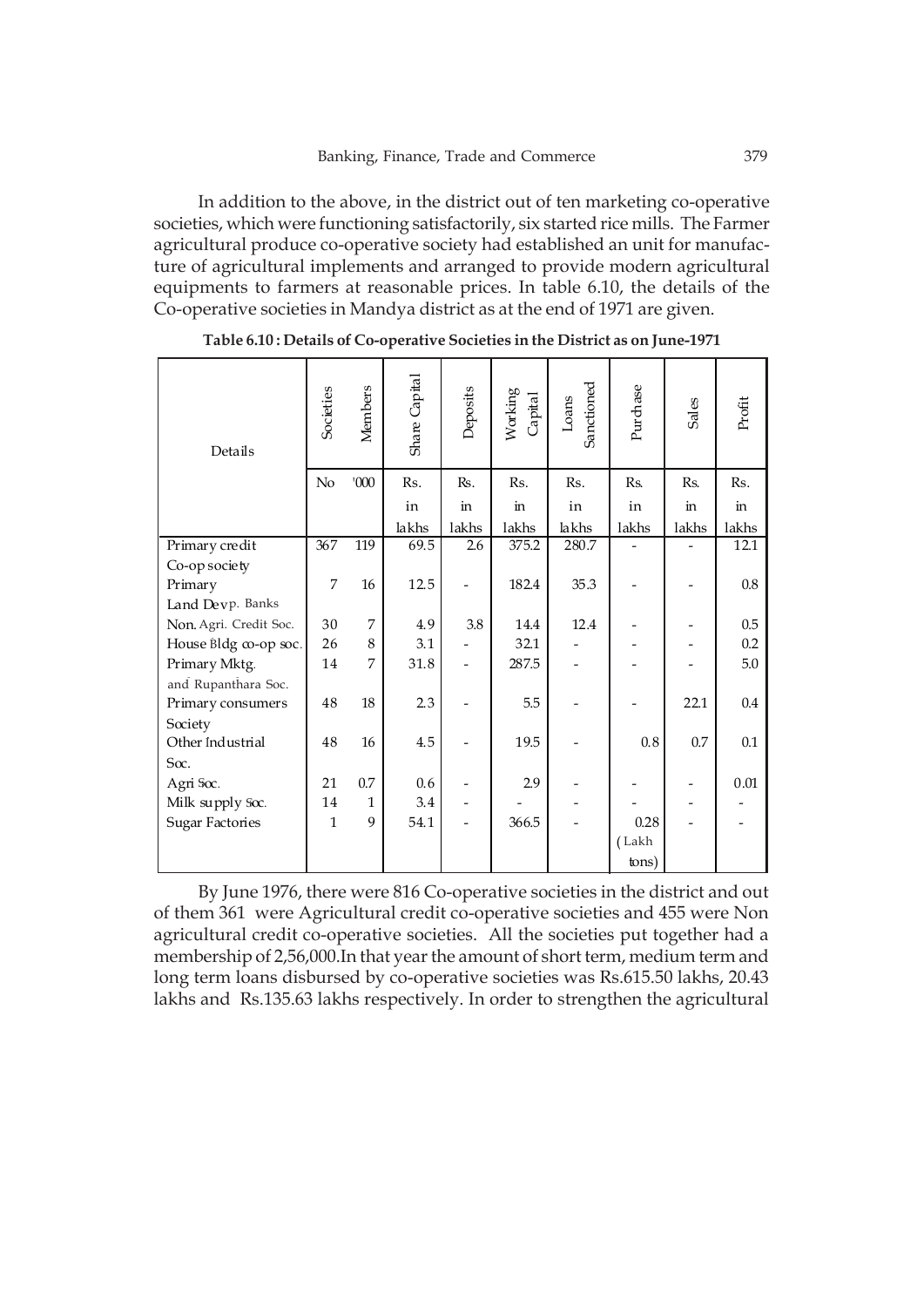#### 380 Mandya District Gazetteer

co-operative societies and to make them economically viable units, the government took many effective steps. Many co-operative societies, mainly the credit co-operative societies were merged and were reconstructed and strengthened. By this action, the number of socities dwindled. Due to the encouragement received by the Dairy activity in the district after 1975 - 76, the Milk producers cooperative societies were established throughout the district . In 1987, the Federation of Milk producers co-operative societies was established in Gejjalagere and the Milk producers co-operative societies that were coming under the Mysore Milk federation were brought under the Mandya district Milk federation. There were 1,449 various types of co-operative societies in the district as on 2001-02. The details of the clasiffication is mentioned beolw.

| District Cetral Co-operative Bank                             | 1   |
|---------------------------------------------------------------|-----|
| Primary Agricultural Credit Co-operative Societies            | 225 |
| Primary Co-operative Agricultural and Rural Development Banks | 7   |
| Urban Co-operative Banks                                      | 3   |
| Employees and other credit Co-operative Societies             | 43  |
| <b>Marketing Societies</b>                                    | 7   |
| Other special produce marketing Societies                     | 4   |
| Processing Co-operative Societies                             | 1   |
| Farmers Co-operative Societies                                | 5   |
| Milk Supply Co-operative Societies                            | 722 |
| <b>Weavers Co-operative Societies</b>                         | 18  |
| Consumers Co-operative Societies                              | 69  |
| House Building Co-operative Societies                         | 35  |
| Irrigation Co-operative Societies (Including Water users      |     |
| co-operative societies)                                       | 6   |
| Industrial Co-operative Societies                             | 54  |
| Other Co-operative Societies                                  | 249 |

The details of the progress made by the Co-op. sector in Mandya district between 1980-81 and 2001-02 and the details of the important classes of co-operative societies are given in table 6.11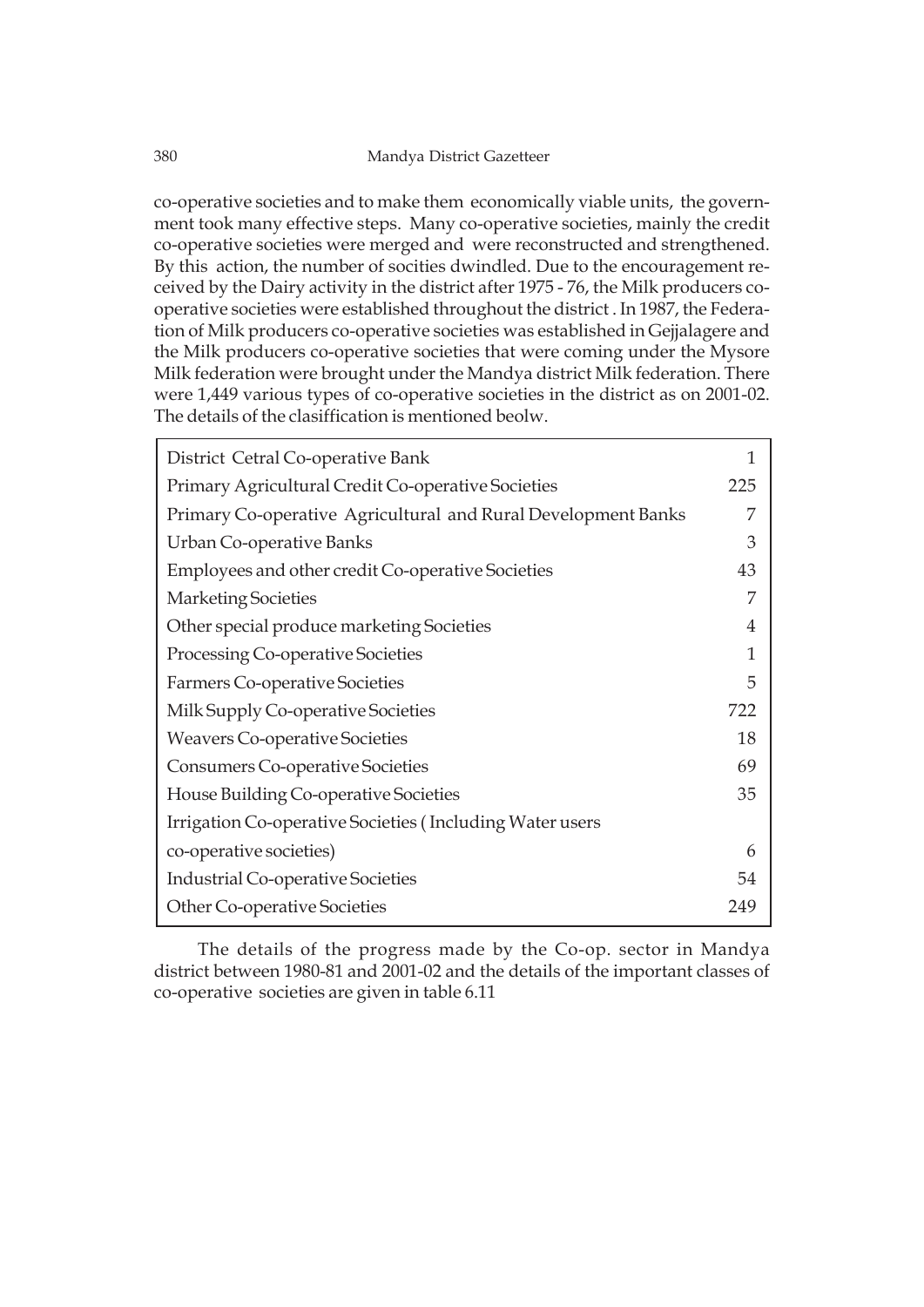| Details                                                   | Year      |           |           |           |            |           |  |  |  |
|-----------------------------------------------------------|-----------|-----------|-----------|-----------|------------|-----------|--|--|--|
|                                                           | 1980-81   | 1985-86   | 1990-91   | 1995-96   | 200-01     | 2001-02   |  |  |  |
| Total no. of Co-operative societies                       | 669       | 839       | 1,165     | 1,215     | 1,356      | 1,449     |  |  |  |
| Membership(In '000s)                                      | 505       | 584       | 625       | 634       | 610        | 622       |  |  |  |
| Total Share Capital (Rs.In ' 000s)                        | 1,36,899  | 1,56,367  | 2,07,620  | 2,10,156  | 3,79,910   | 4,17,901  |  |  |  |
| Government Share (in total Share<br>capital) Rs.In '000s) | 67,643    | 69.099    | 71,079    | 71,896    | 98,630     | 1,08,499  |  |  |  |
| Reserves and Other funds                                  | 2,13,362  | 2,70,742  | 2,96,418  | 3,50,302  | 5,51,759   | 6,06,935  |  |  |  |
| Loans obtained from                                       |           |           |           |           |            |           |  |  |  |
| State Government<br>$(Rs.\ln' 000s)$                      | 32,548    | 34,175    | 36,986    | 40,935    | 1, 26, 355 | 3,09,483  |  |  |  |
| Central Government (Rs.In '000s)                          | 3,86,939  | 5,29,649  | 7,38,596  | 9,35,866  | 18,10,631  | 1738954   |  |  |  |
| From Other Institutions                                   |           |           |           |           | 4,98,6755  | 3,50,087  |  |  |  |
| Deposits (Rs.In' 000s)                                    | 5,92,587  | 6,63,026  | 7,27,139  | 8,26,898  | 2,70,235   | 3,13,897  |  |  |  |
| Working Capital (Rs.In '000s)                             | 12,05,138 | 13,80,721 | 15,95,323 | 21,40,973 | 25,82,495  | 28,40,745 |  |  |  |
|                                                           |           | Loans     |           |           |            |           |  |  |  |
| Disbursed (Rs.In '000s)                                   | 3,45,790  | 4,73,456  | 6,98,515  | 8,03,828  | 9,06,395   | 9,80,000  |  |  |  |
| Recoverd                                                  | 1,95,371  | 2,68,544  | 2.99.498  | 3,85,348  | 6,58,492   | 8,34,798  |  |  |  |
| Dues                                                      | 2,70,910  | 3,10,302  | 3,65,910  | 5,40,685  | 5,67,930   | 7,36,780  |  |  |  |
| Overdues                                                  | 1,10,823  | 1,24,913  | 1,54,632  | 2,39,844  | 3,79,877   | 4,51,758  |  |  |  |
| Profit (Rs. in 000s)                                      | 11,889    | 22,267    | 10,436    | 24,023    | 49,935     | 74,757    |  |  |  |
| Loss ( $Rs.In$ 000s)                                      | 432       | 8,893     | 17,164    | 34,524    | 65,644     | 2,83,413  |  |  |  |
| Purchase (Rs.In 000s)                                     | 82,025    | 1,24,015  | 1,42,396  | 3,50,560  | 8,47,594   | 17,63,175 |  |  |  |
| Sales $(Rs,In'000s)$                                      | 87,383    | 1,28,095  | 1,57,784  | 3,40,580  | 11,95,622  | 2024559   |  |  |  |

### **Table 6.11 Overall progress achieved by the Co-operative Societies in Mandya District during the last two decades (1981-2001)**

# **Mandya District Central Co-operative Bank**

The Mandya District Central Co-operative Bank started with the basic intention to provide agricultural credit to the farmers was registered in 1953, and started functioning in a small room ,in Marketing society building situated in Mandya town. When this bank satrted functioning, the co-operative movement was not so strong in the district. In the initial years, there were no borrowers at all. As per the policy of the government at that time, the minimum loan amount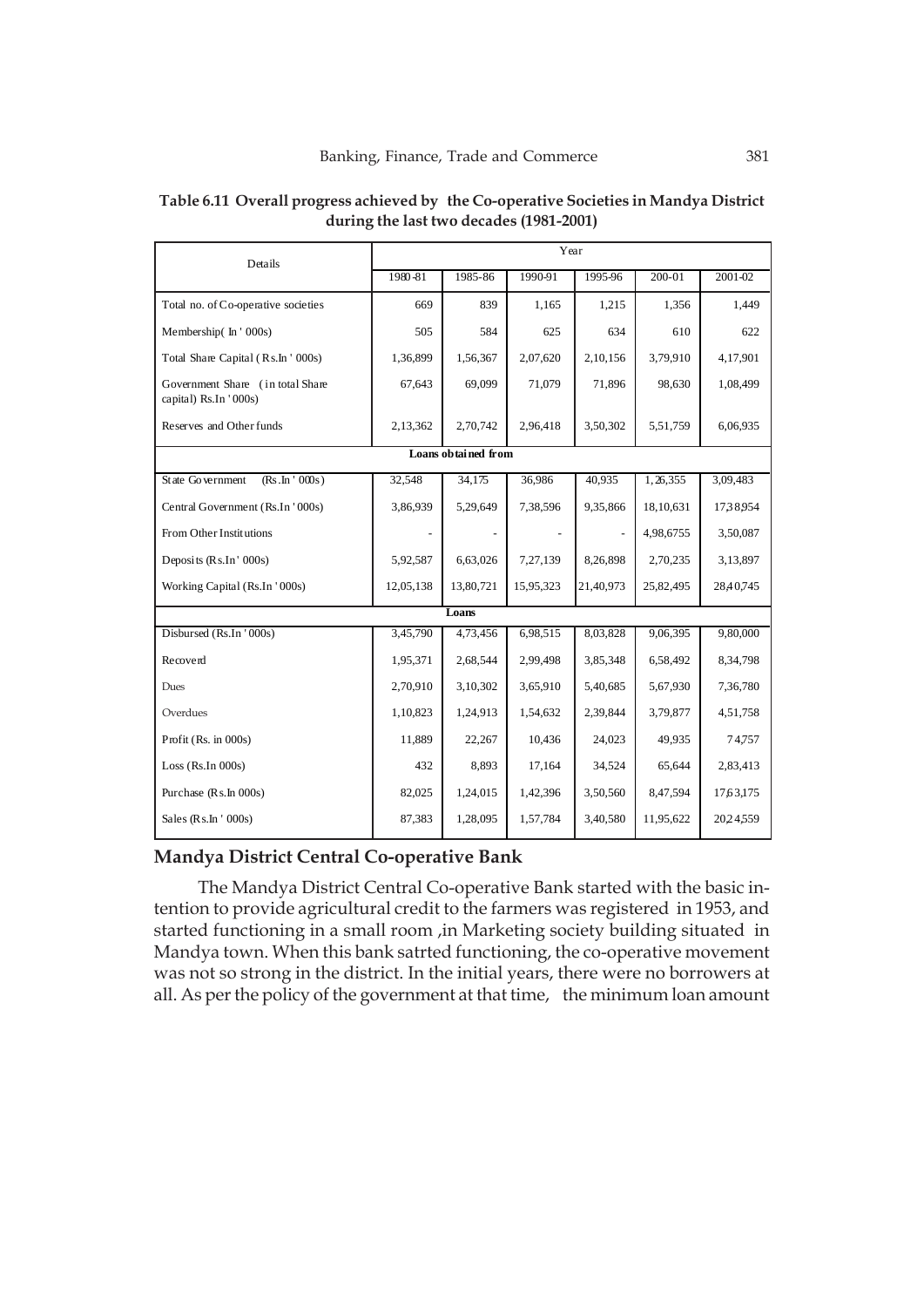per farmer was Rs.250/- and the maximum amount was Rs. 1000/- with an interest rate of 6.25% p.a. Due to lack of publicity, nobody was coming forward to take the loans. It took quite some time to convince the farmers that the scheme is indeed for their benefit.

Particulars of transactions of the bank as on june 1954 and 1959 is as follows

| Particulars            | June 1954    | June 1959      |
|------------------------|--------------|----------------|
| Membership             | 80           | 229            |
| Paid up Capital        | Rs. 97,000   | Rs. 8, 67, 000 |
| <b>Working Capital</b> | Rs. 1,00,000 | Rs.84,52,000   |
| Deposits               |              | Rs. 7,85,000   |
| Own Capital            |              | Rs. 9,28,000   |
| Outside borrowings     |              | Rs. 67,39,000  |
| Loans disbursed        |              | Rs. 65,09,000  |
| Net Profit             |              | Rs.68,000      |

The Bank took up branch expansion work in the district after 1961.The details of opening of branches in the district is as under ; Maddur 1961, Pandavapura 1961, Malavalli 1962, Krishnaraja Pet 1962, Srirangapattana 1963, Nagamangala 1965 and Mandya 1968.

As on March 2002, the bank had a total of 45 branches working in the district and is serving the customers more efficiently. In 1965, The DCC Bank started Pigmy deposit scheme for the benefit of the public members, small businessmen, and for daily wage earners. This scheme not only promoted the savings habit among the public, but also helped the bank to improve its internal capital. In this period, bank was disbursing loans to grow sugarcane, the all important crop of the district, to the extent of Rs.4 to Rs.5 crores. Majority of this loan would in the form of 'acceptance crop loan'. As per the suggestions of the RBI, the Bank expanded the crop loan scheme to the entire district and started giving loans to cultivate Paddy, Sugarcane, Ragi , Groundnut etc,. By 1967, all the credit co-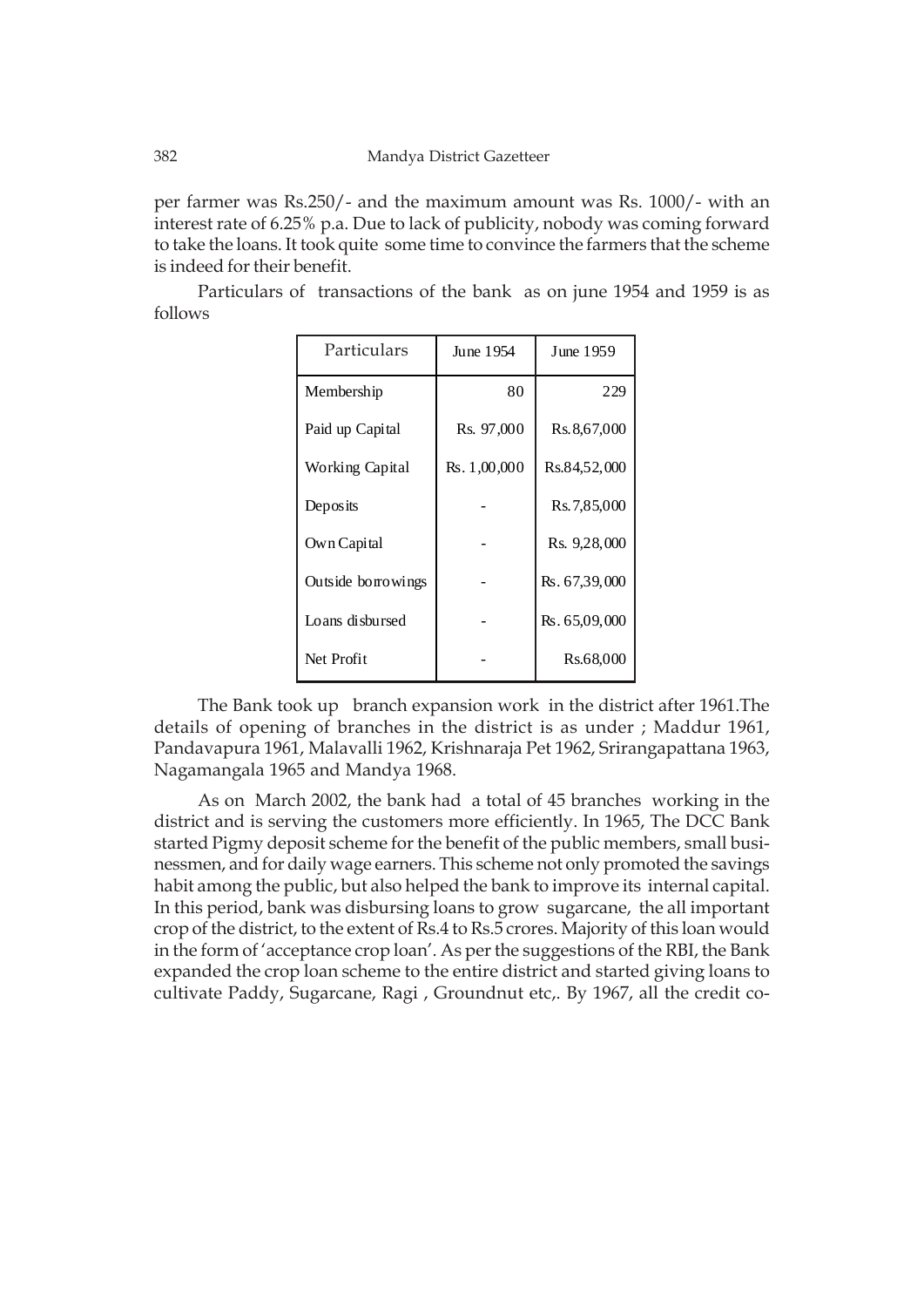operative societies of the district had become members of this Bank. In 1968-69, the activities of the bank did not bind itself to the farmers but brought out new schemes of advancing loans to the public members also.It shifted its premises to its own building with new type of counters and lockers in 1968. The LIC appointed the bank as its Insurance Agent in 1970. This enabled the Bank to procure Insurance policies from the people of the entire district and could gain popularity.

In 1971 the banks membership reached 533, the Paid up Capital rose to Rs.111.50 lakhs, with deposits worth Rs.216.98 lakhs and the working capital was Rs.645.00 lakhs and the net profit reached was Rs.10 lakhs. In the ensuing table , the details of the progress, the bank achieved in the last twenty years is shown in the following table

| Details                                   | Years    |          |          |          |           |            |           |  |
|-------------------------------------------|----------|----------|----------|----------|-----------|------------|-----------|--|
|                                           | 1980-81  | 1985-86  | 1990-91  | 1995-96  | 1999-200  | 2000-01    | 2001-02   |  |
| Membership                                | 498      | 629      | 727      | 589      | 626       | 622        | 624       |  |
| Share Capital (Rs. in<br>lakhs)           | 177.07   | 221.07   | 300.65   | 355.14   | 649.16    | 755.29     | 825.91    |  |
| Shares held by the<br>Govt.(Rs. in lakhs) | 44.95    | 44.95    | 41.86    | 41.86    | 116.86    | 116.86     | 116.86    |  |
| Reserves (Rs. in lakhs)                   | 145.52   | 194.92   | 253.79   | 1,152.28 | 2.097.03  | 2,443.59   | 2,593.49  |  |
| Deposits (Rs. in lakhs)                   | 988.32   | 1,247.03 | 3.454.25 | 6.104.45 | 12,054.58 | 14, 145.27 | 17.410.06 |  |
| Advances (Rs. in<br>lakhs)                | 1,457.07 | 2,120.36 | 5,033.37 | 8,544.71 | 15.371.32 | 18,574.43  | 19,596.90 |  |
| Profit                                    | 9.37     | 9.64     | 20.15    | 52.68    | 155.38    | 202.48     | 252.91    |  |
| ' Rs. in lakhs)                           |          |          |          |          |           |            |           |  |

| Table 6.12: Progress of District Central Co-operative Bank during the last two decades |  |
|----------------------------------------------------------------------------------------|--|
|                                                                                        |  |

 *Source : DCC Bank, Mandya.*

Though the basic intention of the DCC Bank was the disbursement of agriculture loans, it started showing more interest towards non agriculture and rural cottage industries in view of the public welfare and the overall economic viability of the bank. To avoid farmers, middle class people and employees getting exploited by paying higher interest, DCC Bank is giving loans against gold and the National Savings Certificates, and against the salary.To guard the bank against the loss it may have to incurr on account of delayed payment of loans by farmers due to irregular crop yields, the bank is giving consumer loans to employees, cash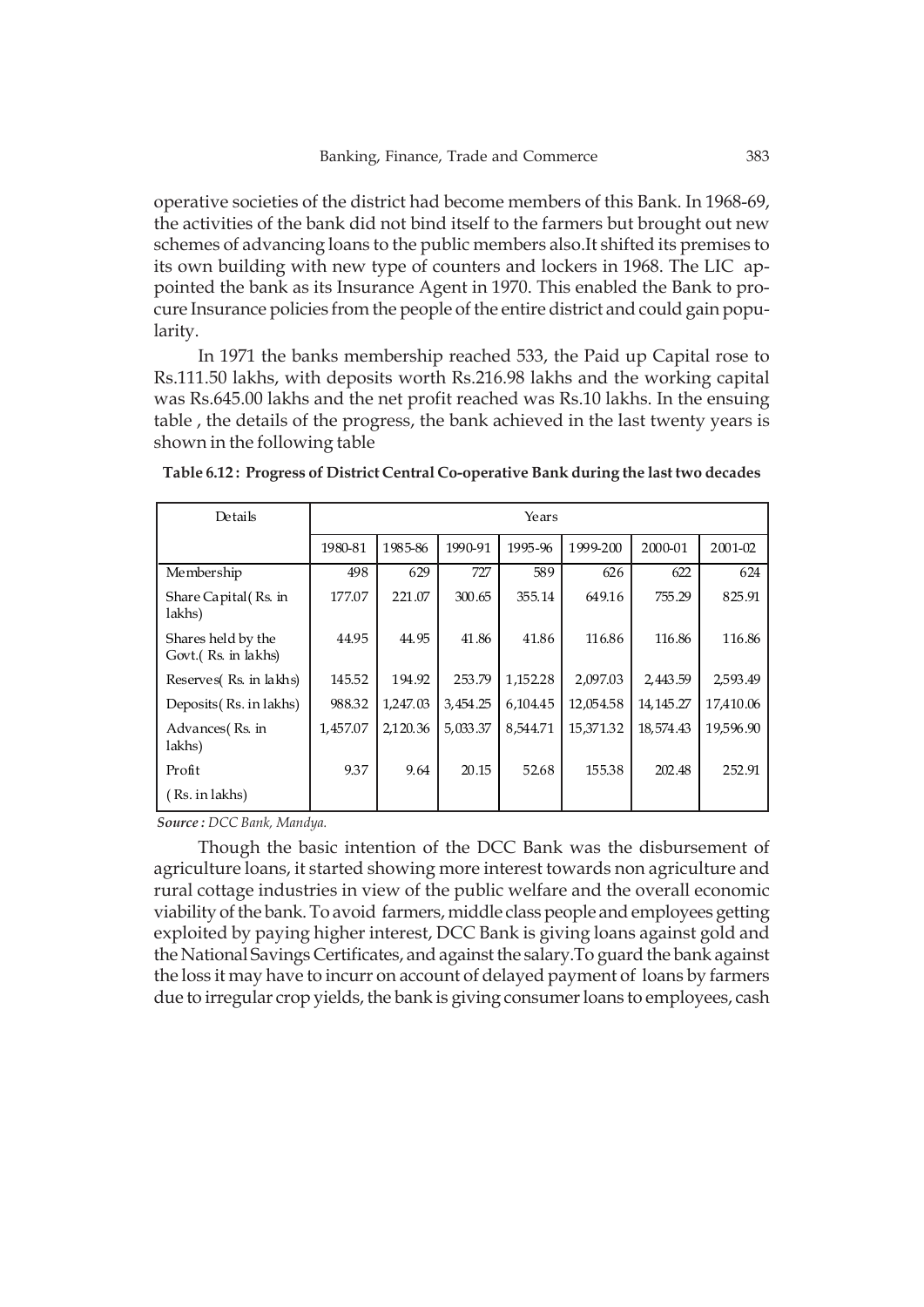credit, vehicle loans, tractor to individuals and through the societies to the businessmen.

In accordance with the recent policies of the government, the district bank is giving prominence to bring in, all working co-operative societies under the trade development scheme and thereby to strengthen the co-operative societies , which are the backbone of the co-operative sector in the district . Bank has brought even the passive societies under these schemes and formulated plans to revive them. Upto March 2002, it has organised to bring 99 credit co-operative societies under the scheme and has provided them with cash counters and safe lockers. To aviod farmers paying higher interest, and to benefit them more, the Bank has brought out the Kisan Credit Card scheme. The Bank has issued 48,000 Kisan Credit Cards upto March 2002 and the dues under that head was Rs.7667.33 lakhs. The DCC Bank has also taken up identifying the people with lowest percapita income and help in forming Self Help Groups (SHG) ,enabling them to collect deposit among themselves and make funds available to their specific problems as per the directions of NABARD. From the time this scheme started, till march 2002, 1730 SHG's have been formed in the district and they have collected a deposit of Rs.69.11 lakhs. The DCC Bank has disbursed Rs.50.33 lakhs to 466 SHG's under the loan -linking scheme.

The DCC Bank celebrated its silver jubilee in 1979. Including the Head office of this bank, all the taluk branches have their own buildings (except Malavalli taluk branch).

#### **Primary Co-operative Agriculture and Rural development Banks**

In 1929 itself, the first Land Mortgage Bank was established to provide long term advances to farmers on a co-operative basis in Mysore State. Initially this was experimented in malnad district regions and then was extended to other districts. In Mandya district, such taluk level branches of Land Mortgage Cooperative Banks were established at Mandya in 1936, Maddur in 1938 Srirangapatna in 1939, Nagamangala and Pandavapura in 1942, Krishnarajapet and Malavalli in 1943 respectively. These banks which were lending only to clear the old debts till 1965, have made a loan policy in accordance with the changing times and started sanctioning advances more and more to developmental activities. The Land Mortgage Co-operative Banks were named as Primary Cooperative Agriculture and Land Development Banks after 1965. Even though these banks were involved in disbursing long term agricultural loans, they are also providing credit facilities to non agricultural activities like Rural Industries,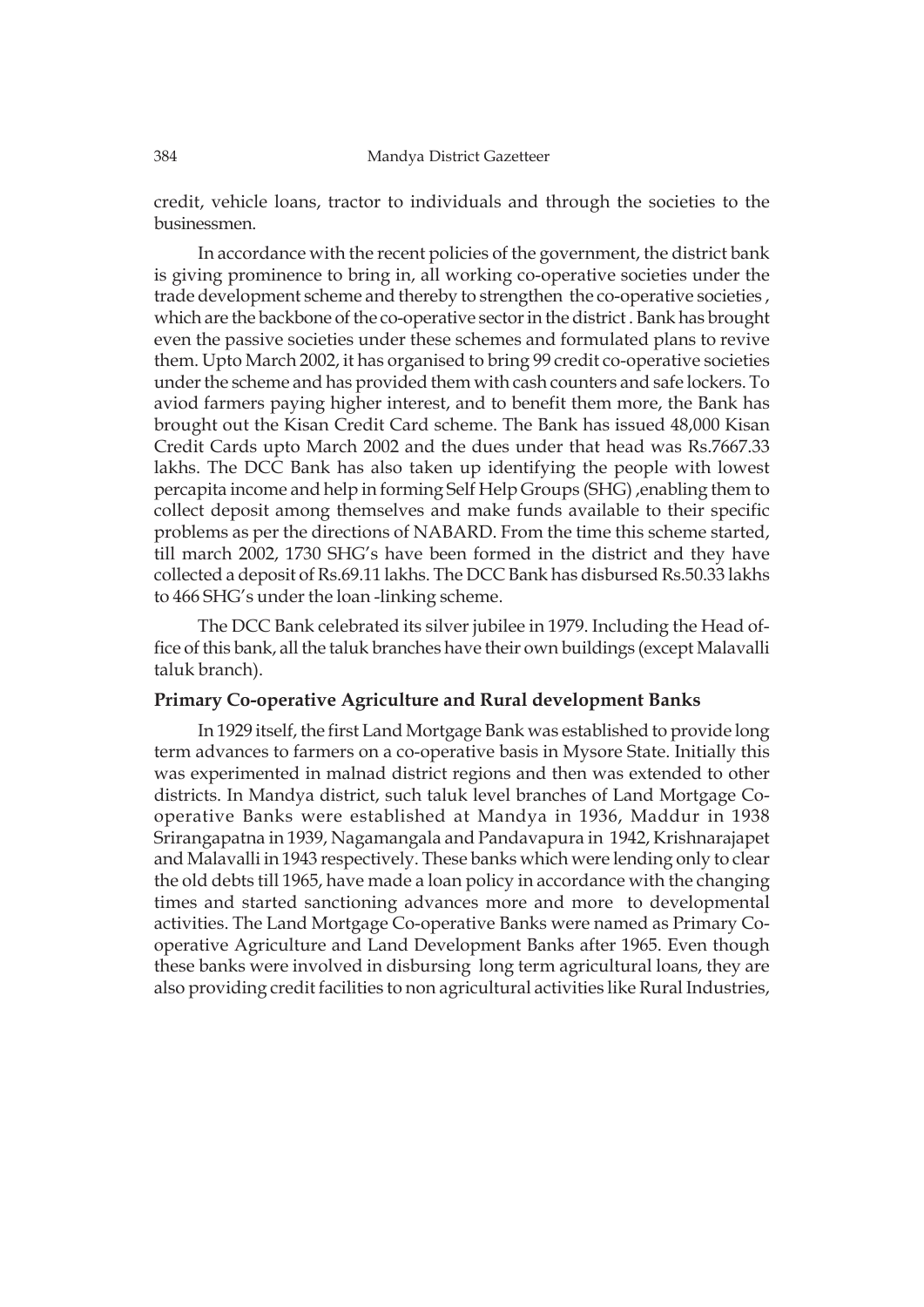Rural housing (1989 onwards) etc,. after 1987. The Mandya district office of the State Primary co-operative agriculture and Land development Bank sanctions advances to activities falling under various schemes to the seven taluk primary banks belonging to the district. In the next table, the progress achieved by the Primary co-operative agriculture and Land development Banks of Mandya district is shown.

| Details                       | Year    |                         |          |          |          |          |  |
|-------------------------------|---------|-------------------------|----------|----------|----------|----------|--|
|                               | 1980-81 | 1985-86                 | 1990-91  | 1995-96  | 2000-01  | 2001-02  |  |
| No. of Banks                  | 7       | 7                       | 7        | 7        | 7        |          |  |
| Membership                    | 45,821  | 60,984                  | 55,814   | 32,450   | 34,831   | 35,862   |  |
| Share Capital                 | 5,677   | 8,618                   | 12,043   | 18,485   | 26,606   | 26,869   |  |
| (Rs. in lakhs)                |         |                         |          |          |          |          |  |
| Shares held by the Govt.      | 294     | 407                     | 624      | 724      | 751      | 777      |  |
| (Rs. in '000's)               |         |                         |          |          |          |          |  |
| Reserves                      | 1,850   | 2,167                   | 3,610    | 5,872    | 20,994   | 20,653   |  |
| and other funds (Rs in 000s)  |         |                         |          |          |          |          |  |
| Loans obtained (Rs in 000s)   | 44,984  | 62,455                  | 94,456   | 1,52,042 | 2,97,912 | 2,97,356 |  |
| Working Capital(Rs in' 000s)  |         |                         |          |          |          |          |  |
| (Rs in' 000s)                 | 61,806  | 95,482                  | 1,27,725 | 1,53,397 | 3,41,839 | 3,36,749 |  |
| Deposits                      |         |                         |          |          |          |          |  |
| (Rs in' 000s)                 | 1,134   | 1,358                   | 1,827    | 2,134    | 6,582    | 6,835    |  |
|                               |         | Advances: (Rs in' 000s) |          |          |          |          |  |
| Disbursed                     | 18,662  | 25,989                  | 47,030   | 60,587   | 31,444   | 29,868   |  |
| to be recovered               | 69,316  | 85,286                  | 1,19,258 | 1,93,511 | 2,86,251 | 2,76,425 |  |
| Overdues                      | 9,100   | 18,649                  | 41,063   | 69,004   | 90,762   | 92,328   |  |
| recovered                     | 13,663  | 9,306                   | 11,129   | 32,493   | 67,558   | 57,016   |  |
| Profit (Rs in' 000s)          | 354     |                         | 475      |          |          |          |  |
| Loss ( $\text{Rs in}$ ' 000s) | 322     | 2,800                   | 5,381    | 10,321   | 77,824   | 86,300   |  |

| Table 6.13 : Progress of Primary Co-operative Agriculture and Land Development |
|--------------------------------------------------------------------------------|
| Banks in the last twenty years                                                 |

*Source : Karnataka State Primary Co-operative Agriculture and Land Development Bank, Mandya*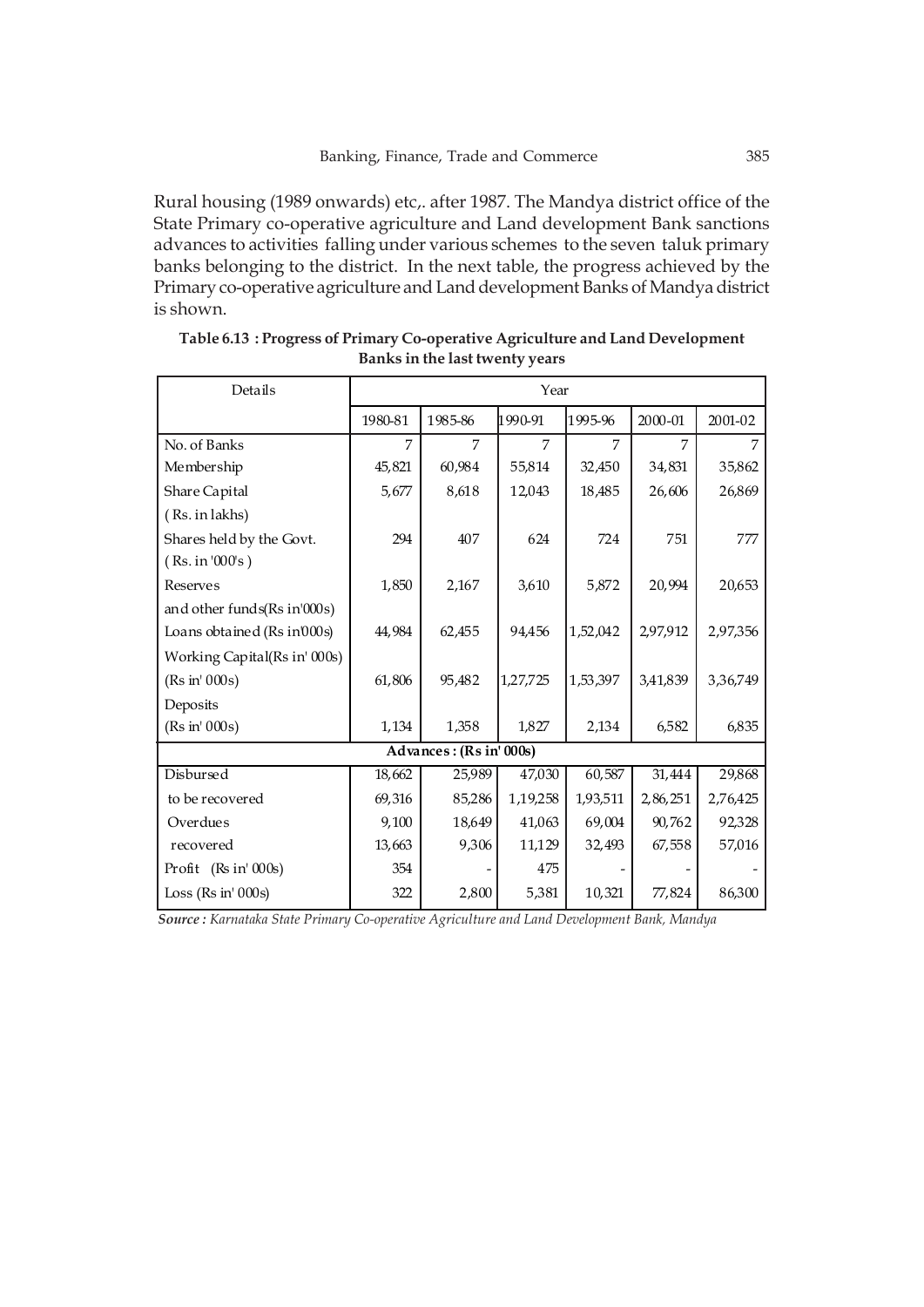### **Primary Agricultural Credit Co-operative Societies**

 Lot depends on these Primary agricultural credit co-operative societies. to make the advances provided to agricultural development more effective, These credit societies provide improved seeds , fertilisers and pesticides, along with short term ( Crop loans) and medium term loans for agricultural development. In addition, it sells commodities like sugar, kerosene, clothes etc,. which are farmers daily requirements. When there is no proper rates to their produce, it stores their produce and make arrangements to provide loans against the stocks. It also develops contacts with co-operative marketing societies and thereby make satisfactory rates available to their produce. Provide advances even to rural artisans and put in efforts for their economic progress. Under the Trade development scheme of 1995-96, these credit societies are being strengthened and are being converted as Primary agricultural credit co-operative banks. The government is providing financial assistance to buy Cash Chests and Iron safe lockers etc,. to these societies.

| Details                         | Year     |          |          |          |          |            |  |  |  |  |
|---------------------------------|----------|----------|----------|----------|----------|------------|--|--|--|--|
|                                 | 1980-81  | 1985-86  | 1990-91  | 1995-96  | 2000-01  | 2001-02    |  |  |  |  |
| Total no.of Credit co-operative | 221      | 221      | 221      | 225      | 223      | 225        |  |  |  |  |
| societies (Banks)               |          |          |          |          |          |            |  |  |  |  |
| Membership                      |          |          |          |          |          |            |  |  |  |  |
| Scheduled Caste                 | 37,938   | 37,968   | 41,000   | 47,289   | 14,718   | 15,218     |  |  |  |  |
| Scheduled Tribe                 | 2,477    | 2,495    | 3,000    | 2,405    | 2,431    | 2,445      |  |  |  |  |
| Others                          | 2,61,110 | 2,61,081 | 2,75,000 | 2,60,388 | 1,80,710 | 1,82,510   |  |  |  |  |
| Total                           | 3,01,525 | 3,01,544 | 3,19,000 | 3,10,082 | 1,97,859 | 2,00,173   |  |  |  |  |
| Share Capital (Rs. '000s)       | 44,386   | 46,590   | 48,601   | 55,665   | 1,55,228 | 1,58,328   |  |  |  |  |
| Govt. Share(Rs. '000s)          | 4,234    | 4,784    | 5,480    | 8,893    | 14,782   | 15,077     |  |  |  |  |
| Loans Disbursed (Rs. '000s)     | 20,536   | 21,056   | 28,465   | 1,29,173 | 6,58,169 | 6,84,495   |  |  |  |  |
| Loans recovered(Rs. '000s)      | 59,138   | 67,482   | 77,563   | 66,752   | 4,66,401 | 4,73,397   |  |  |  |  |
| Loans outstanding (Rs. '000s)   | 32,115   | 34,320   | 49,098   | 62,421   | 1,91,768 | 2, 11, 100 |  |  |  |  |
| Loans overdue (Rs. '000s)       | 19,248   | 21,426   | 28,992   | 49,590   | 11,066   | 11,776     |  |  |  |  |
| Recovery percentage             | 48.64    | 49.05    | 37.55    | 45.61    | 70.00    | 69.16      |  |  |  |  |

| Table 6.14: Progress of the Credit co-operative societies (Banks) in Mandya district |  |  |
|--------------------------------------------------------------------------------------|--|--|
|--------------------------------------------------------------------------------------|--|--|

*Source : Co-operative department. Mandya District*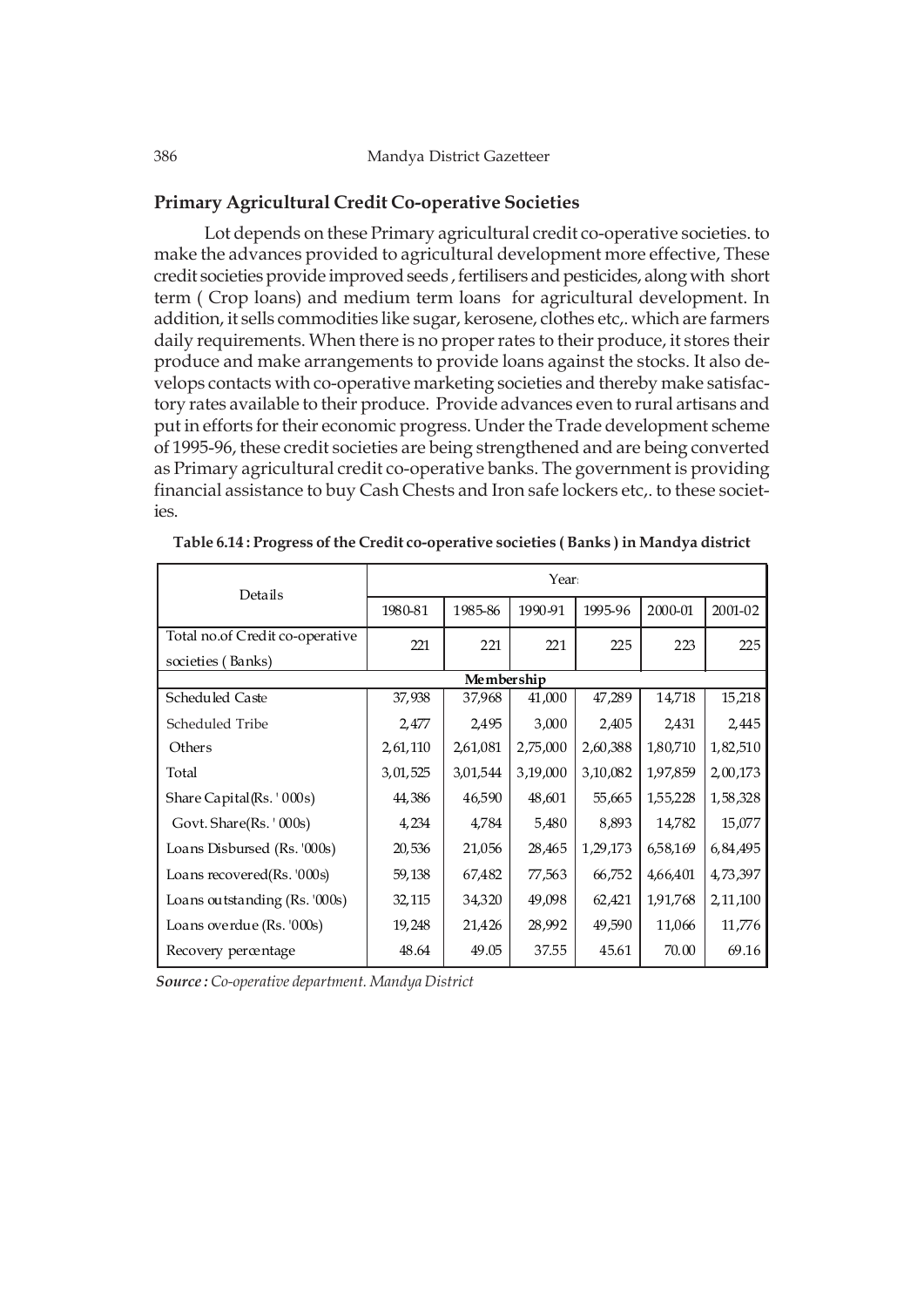In Mandya district, there are seven agricultural produce co-operative marketing societies one each for every taluk. The main objective of these societies is to provide sowing seeds, pesticides and chemical fertilisers to the members coming under their jurisdiction. In addition, it proposes to arrange for better prices to the farmer's commodities, to advance money against the stocks, to arrange for linking up the market for sale of the produce of the farmers and providing monetary assistance in advance against sales and to act as agents of the government. They also engage themselves in arranging for the sale of good quality products of daily use, textiles etc, at competitive rates to the public and such other services. These Marketing societies are being brought under trade development schemes and are being developed furthur.

| Details                     | Year                                       |                |                |         |         |         |
|-----------------------------|--------------------------------------------|----------------|----------------|---------|---------|---------|
|                             | 1980-81                                    | 1985-86        | 1990-91        | 1995-96 | 2000-01 | 2001-02 |
| No. of Total TAP MCS        | 7                                          | 7              | $\overline{7}$ | 7       | 7       | 7       |
| Membership                  | 10,180                                     | 10,650         | 11,344         | 20,853  | 15,487  | 16,211  |
| Share Capital (Rs.'000s)    | 4,566                                      | 5,030          | 6,060          | 10,433  | 8,265   | 5,502   |
| Govt. Share(Rs. '000s)      | 2,358                                      | 2,868          | 3,898          | 6,461   | 5,566   | 5,164   |
| Working Capital             | 38,459                                     | 42,504         | 48,196         | 64,656  | 90,595  | 78,806  |
| (Rs in' 000s)               |                                            |                |                |         |         |         |
| Reserves                    | 23,348                                     | 25,134         | 28,065         | 32,091  | 47,999  | 42,277  |
| and other funds             |                                            |                |                |         |         |         |
| (Rs in 000s)                |                                            |                |                |         |         |         |
| Loans obtained              | 10,245                                     | 11,840         | 12,971         | 19,006  | 5,269   | 3,791   |
| (Rs in 000s)                |                                            |                |                |         |         |         |
|                             | <b>Amount of Agricultural Produce Sold</b> |                |                |         |         |         |
| Seeds (Rs in'000s)          | 118                                        | 138            | 161            | 194     | 8,242   | 5,569   |
| Fertilisers(Rs in'000s)     | 1,066                                      | 1,184          | 1,399          | 68,000  | 59,471  | 52,114  |
| Other commodities           | 63                                         | 83             | 92             | 100     | 72,631  | 91,408  |
| (Rs in 000s)                |                                            |                |                |         |         |         |
| Godowns the Markets had     | 221                                        | 224            | 227            | 286     | 289     | 271     |
| societies that made profits | 7                                          | $\overline{4}$ | $\overline{2}$ | 6       | 7       | 6       |
| Profit earned(Rs in'000s)   | 2,568                                      | 1,621          | 800            | 4,506   | 7,615   | 5,882   |
| Societies under loss        |                                            | 3              | 5              |         |         |         |
| Loss incurred (Rs in'000s)  |                                            | 3,268          | 6,756          | 165     |         | 184     |

**Table 6.15 : Progress of the Taluk Agriculture Produce Marketing Co-operative Societies in the past two decades. (Rs. in 000s)**

*Source : District co-operation department, Mandya*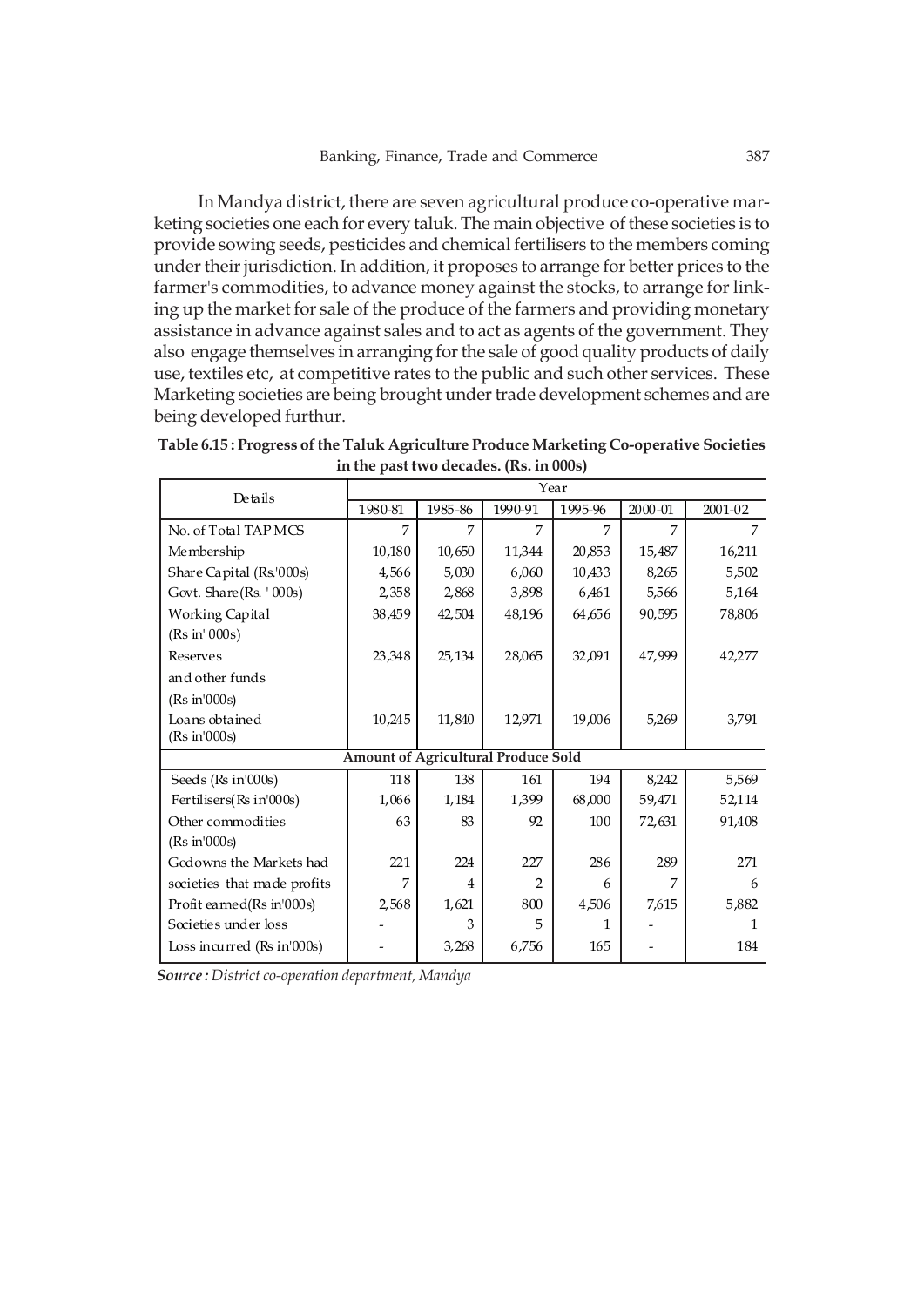### **Primary Milk Supply Societies**

The main objective of these societies is to help in providing the basic infrastructure that is conducive to dairy activities to the members in the rural area and also to make suitable arrangements for storage and marketing of the milk produced by the members. After 1976, such societies were established throughout the district. Later such societies were to get the encouragement from the government. As the Mandya Milk federation was established in Gejjalagere in 1987, the Milk Supply societies that were with the Mysore district Milk Federation, were brought under the Mnadya Milk federation in 1988. In 1988- 89, 683 Milk Supply societies were there in Mandya district. Among them about 200 were functioning extremely well.About 1.39 lakh of Milk was collected from these societies in 1988-89.

| Details                       | Year    |            |          |          |          |          |  |  |
|-------------------------------|---------|------------|----------|----------|----------|----------|--|--|
|                               | 1980-81 | 1985-86    | 1990-91  | 1995-96  | 2000-01  | 2001-02  |  |  |
| No.of Societies               | 216     | 344        | 524      | 595      | 706      | 722      |  |  |
| Membership                    | 72,450  | 1, 15, 384 | 1,50,348 | 1,56,896 | 2,02,995 | 2,06,114 |  |  |
| Share Capital                 | 725     | 1,155      | 1,504    | 1,740    | 5,255    | 5,345    |  |  |
| (Rs. in lakhs)                |         |            |          |          |          |          |  |  |
| Shares held by the Govt.      |         |            | 32       | 275      |          |          |  |  |
| (Rs. in '000's)               |         |            |          |          |          |          |  |  |
| <b>Working Capital</b>        | 8,984   | 13,798     | 22,344   | 30,950   | 74,417   | 71,895   |  |  |
| (Rs. in '000's)               |         |            |          |          |          |          |  |  |
| Reserves and Other            | 7,840   | 12,482     | 19,022   | 29,380   | 71,560   | 60,176   |  |  |
| funds $($ Rs. in $000$ 's $)$ |         |            |          |          |          |          |  |  |
| Purchase (Rs. in '000's)      | 18,427  | 29,348     | 44,705   | 59,120   | 4,88,070 | 4,61,271 |  |  |
| Sales $(Rs. in 000's)$        | 24,361  | 38,798     | 59,110   | 75,750   | 6,21,102 | 5,06,657 |  |  |
| Profit $(Rs.in'000's)$        | 3,201   | 5,099      | 7,768    | 8,341    | 17,939   | 23,758   |  |  |
| Loss(Rs. in 000's)            | 23      | 53         | 74       | 64       | 131      | 112      |  |  |

**Table 6.16 : Progress of Milk Supply Societies in Selected Years**

*Source : District co-operation department, Mandya*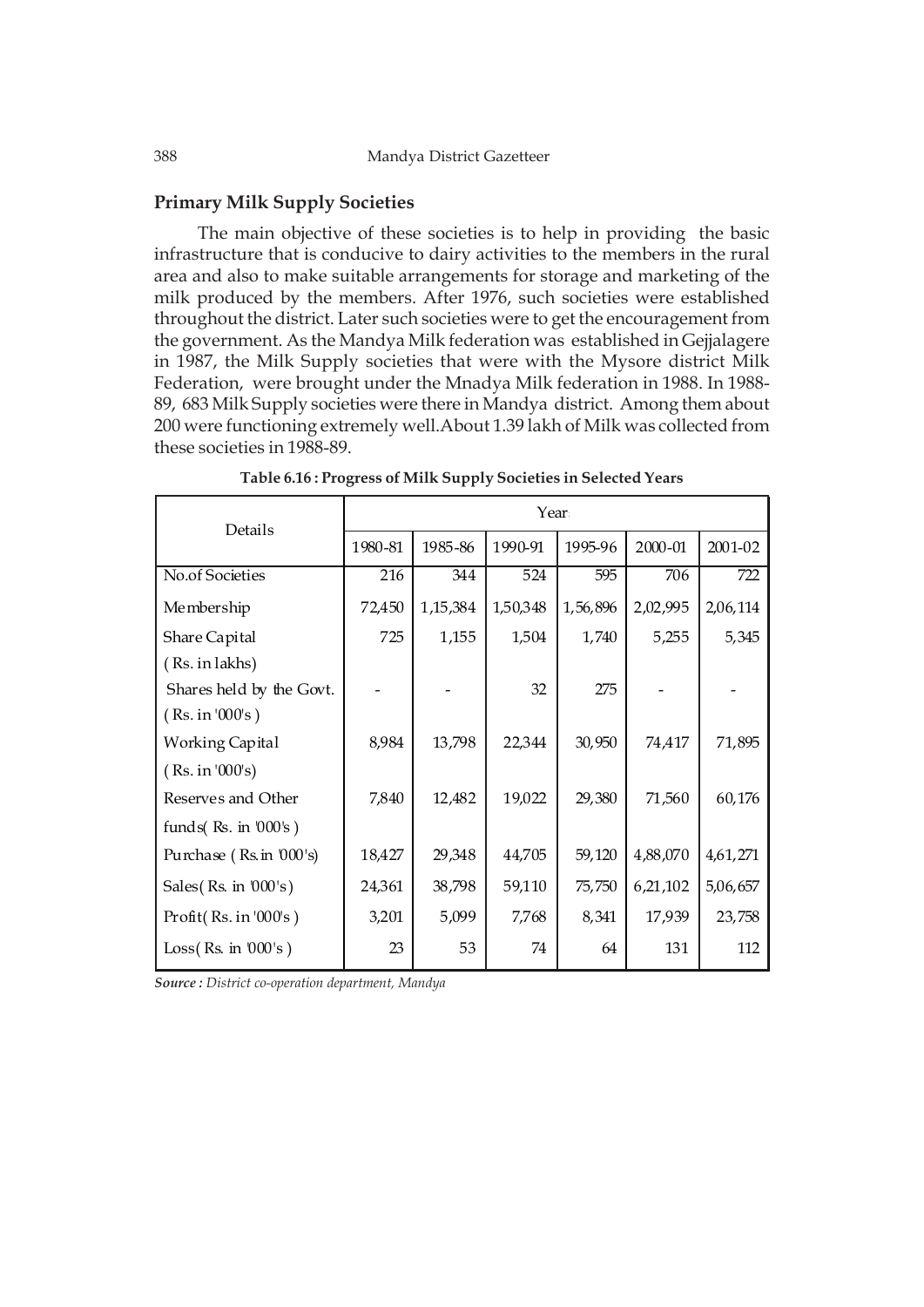### **Non - Agriculture advance sector**

In Non Agriculture advance sector, the Urban co-operative Banks and Employees credit co-operative societies are very important.Urban Banks by attracting deposits from the members and others, inculcate the savings habit. Moreover, it disburses loans to small traders, artisans and middle class people. Employees credit co-operative societies provide credit to the official class. Among the three such banks functioning in Mandya district, the Mandya urban co-operative Bank was established as the first such co-operative bank in Mandya district in 1984. The first women co-operative bank 'The Lokapavani women co-operative Bank was registered on 17th March, 1977.

# **Table 6.17: Details of the District Urban Co-operative Banks and Non-agriculture Credit Co-operative Societies.**

|                                          | Year    |         |         |         |         |          |  |  |
|------------------------------------------|---------|---------|---------|---------|---------|----------|--|--|
| Details                                  | 1980-81 | 1985-86 | 1990-91 | 1995-96 | 2000-01 | 2001-02  |  |  |
| No.                                      |         | 1       | 1       | 1       | 3       | 3        |  |  |
| Membership                               |         | 1,734   | 2,190   | 3,036   | 8,526   | 8,525    |  |  |
| Share Capital (Rs. in 000s)              |         | 982     | 1,029   | 1,295   | 12,388  | 11,268   |  |  |
| Reserves and other                       |         |         | 610     | 1,011   | 3,046   | 4,424    |  |  |
| Funds ( $\text{Rs.}$ in $000\text{′s}$ ) |         |         |         |         |         |          |  |  |
| Deposits (Rs. in '000's)                 |         | 5,235   | 8,755   | 10,064  | 82,037  | 1,04,637 |  |  |
| Advances (Rs. in '000's                  |         | 2,724   | 4,490   | 6,715   | 1,308   | 2,500    |  |  |
| Working Capital(Rs. in                   |         | 3,899   | 4,561   | 12,171  | 99,645  | 1,26,903 |  |  |
| '000's)                                  |         |         |         |         |         |          |  |  |
| Profit $(Rs.in'000's)$                   |         | 208     | 280     | 359     | 914     | 2,525    |  |  |

### **Urban Co-operative Banks**

## **Primary Consumers' Co-operative Societies**

In making available the commodities which people daily use, to consumers at reasonable rates, the role of the Consumers co-operative societies is very prominent. These societies are playing their part in checking the rise in prices of essential commodities to reasonable extent. In this regard, at primary levels Primary Consumers co-operative societies and at the district level, Central wholesale Marketing co-operative societies are functioning in Mandya district. Among the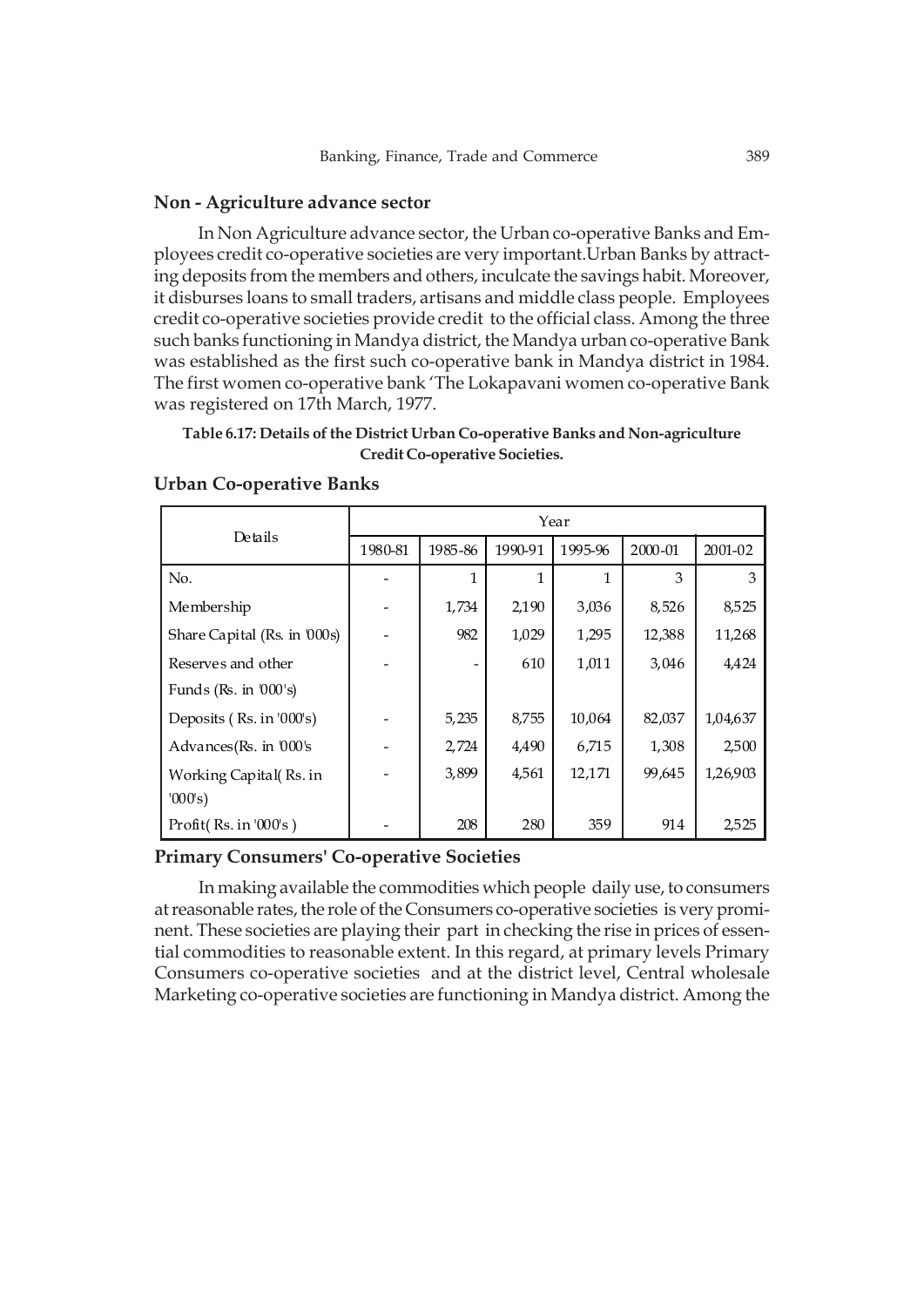societies formed with such purposes, Krishnarajasagara Consumers co-operative society is the first in the district to get registered in 1912.The Nagamangala Consumers co-operative society was registered in 1930. Later during the second world war, many such societies were established in the district. As the co-operative movement got encouragement in the third five year plan, in addition to organising such societies, in 1964, District Central Co-operative Wholesale Marketing Society was started in Mandya to augment supply of the commodities needed by such societies. Recently, even in these societies, 'Trade development plan' has been implemented to convert them into profitable units.

**Table 6.18 : Details of the Consumers Co-operative Societies in the District**

| Details                                     | Years   |         |         |         |         |         |  |  |
|---------------------------------------------|---------|---------|---------|---------|---------|---------|--|--|
|                                             | 1980-81 | 1985-86 | 1990-91 | 1995-96 | 2000-01 | 2001-02 |  |  |
| Societies                                   | 58      | 70      | 82      | 86      | 70      | 69      |  |  |
| Membership                                  | 16,521  | 18,341  | 20,931  | 22,556  | 31,414  | 29,645  |  |  |
| Share Capital (Rs. in 000s)                 | 598     | 752     | 978     | 3,005   | 3,141   | 2,964   |  |  |
| Shares held by the Govt.<br>(Rs. in '000's) | 154     | 176     | 192     | 201     | 434     | 344     |  |  |
| Reserves and Other funds<br>(Rs. in '000's) | 290     | 429     | 645     | 2,018   | 1,352   | 1,317   |  |  |
| Working Capital (Rs. in '000's)             | 959     | 1,281   | 1,610   | 5,510   | 6,198   | 6,140   |  |  |
| Purchase (Rs.in 000's)                      | 10,528  | 12,841  | 15,312  | 43,146  | 43,837  | 43,908  |  |  |
| Sales $(Rs. in '000's)$                     | 11,475  | 13,910  | 16,424  | 46,540  | 47,551  | 44,958  |  |  |
| Profit(Rs.in'000's)                         | 234     | 274     | 326     | 1,201   | 1,364   | 475     |  |  |
| Loss (Rs. in '000's)                        | 55      | 85      | 117     | 1,164   | 185     | 200     |  |  |

 *Source : District Co-operation Department, Mandya*

### **House Building Co-operative Societies**

To provide residential sites at reasonable prices , to lend money for House building, repairs, extension of houses and to purchase built houses are the main objectives of the House Building co-operative societies. Among such societies, there are some societies to provide shelter exclusively to scheduled castes and tribes. Among the usual House building co-operative societies, the Keragod House building co-operative society was the first registered on 20th Dec.1927. Later, on 28th of the same month, the Mandya House building co-operative society was registered as the second society. Among the House Building co-operative societies providing facilities exclusively to scheduled caste and Schedule tribes, the first one was Purigali House building co-operative society, established at Malavalli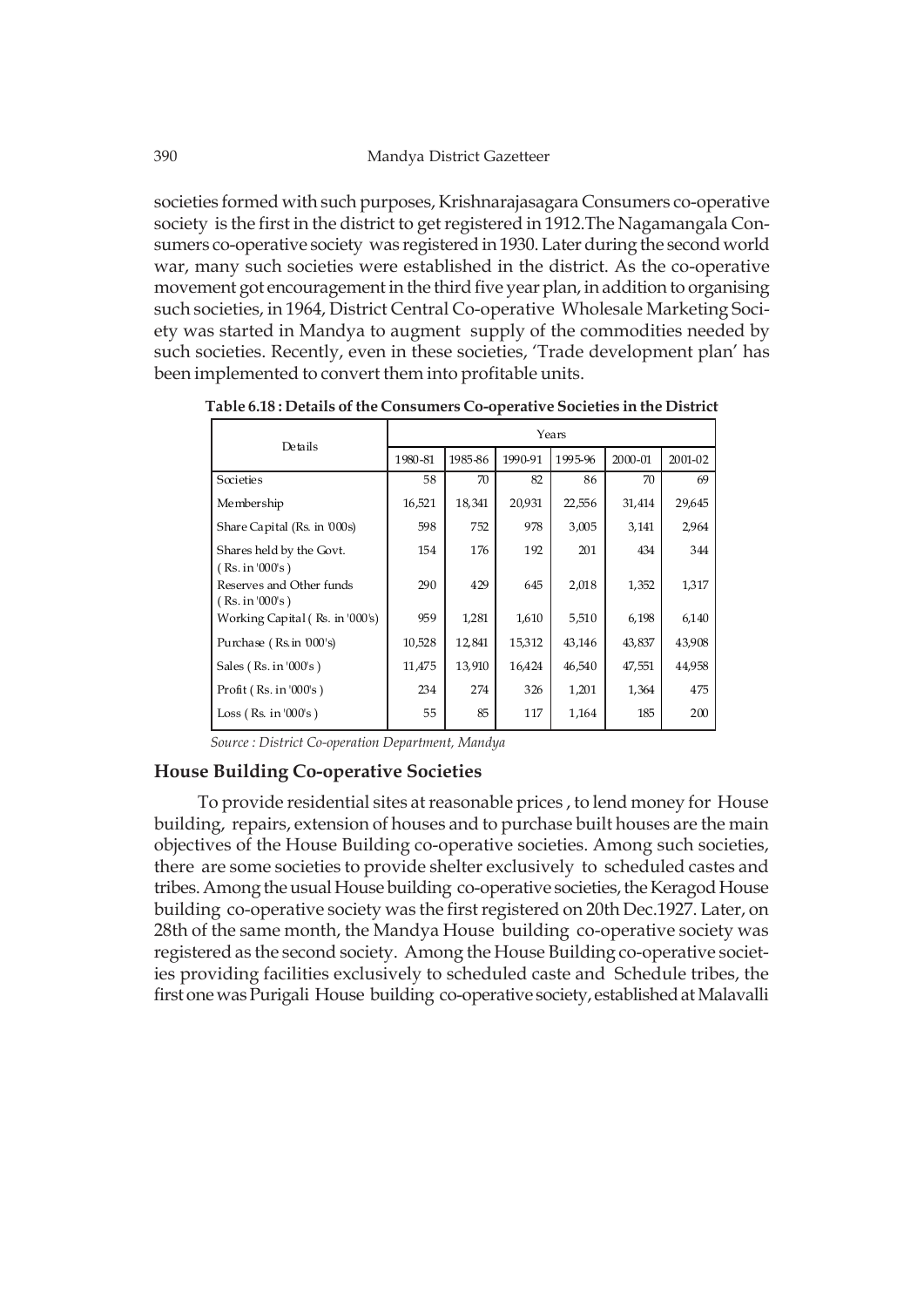and registered in 1947. As on 1998- 99, in Mandya district, there were 36 House Building co-operative societies. The District School employee's House Building co-operative society, Mandya (1983) and the Taluk House Building co-operative society , Pandavapura (1947) are functioning effectively in the district.

|                                                         | Years   |         |         |         |         |             |  |  |  |
|---------------------------------------------------------|---------|---------|---------|---------|---------|-------------|--|--|--|
| Details                                                 | 1980-81 | 1985-86 | 1990-91 | 1995-96 | 2000-01 | $2001 - 02$ |  |  |  |
| Societies                                               | 30      | 33      | 35      | 36      | 37      | 35          |  |  |  |
| Membership                                              | 9,839   | 10,632  | 11,214  | 11,809  | 9,545   | 10,740      |  |  |  |
| Share Capital (Rs. in 000s)                             | 2,102   | 2,116   | 2,127   | 2,153   | 15,697  | 5,718       |  |  |  |
| Working Capital (Rs. in '000's)                         | 13,678  | 13,697  | 13,712  | 13,746  | 93,380  | 50,452      |  |  |  |
| Loans ( $\text{Rs.}$ in $\text{'}000\text{'}\text{s}$ ) | 6,110   | 8,315   | 10,246  | 11,648  | 65,105  | 26,622      |  |  |  |
| Disbursed (Rs. in '000's)                               | 896     | 1,026   | 1,204   | 1,307   | 40,958  | 6,219       |  |  |  |
| Due ( $\text{Rs.}$ in $000\text{'s}$ )                  | 956     | 1,124   | 1,436   | 2,002   | 54,217  | 20,976      |  |  |  |
| Overdue ( $\text{Rs.}$ in '000's)                       | 136     | 268     | 724     | 1,578   | 35,832  | 16,617      |  |  |  |
| No. of sites distributed to<br>members                  | 199     | 254     | 152     | 244     | 33      | 40          |  |  |  |

**Table 6.19 : Details of House Building Co-operative Societies in the District (Rs. in 000's)**

*Source : District cooperation department, Mandya*

| No.                               | 30     | 32     | 33     | 36     | 42       | 43       |
|-----------------------------------|--------|--------|--------|--------|----------|----------|
| Membership                        | 10,232 | 11,821 | 12,743 | 16,825 | 19,843   | 20,239   |
| Share Capital (Rs. in 000s)       | 8,268  | 8,794  | 8,916  | 41,687 | 35,803   | 36,877   |
| Working Capital(Rs. in<br>'000's) | 28,488 | 29,534 | 31,638 | 54,981 | 2,56,430 | 2,94,463 |
| Reserves and Other                | 728    | 954    | 1,124  | 2,112  | 19,579   | 19,677   |
| Funds $(Ks. in 000's)$            |        |        |        |        |          |          |
| Deposits (Rs. in '000's)          | 752    | 824    | 972    | 8,337  | 27,968   | 20,068   |
| Advances(Rs. in '000's            | 7,820  | 9,970  | 12,560 | 23,997 | 1,08,386 | 1,15,013 |

# **Non-Agriculture Credit Co-operative Societies**

Non-agriculture credit co-operative societies are mainly, Employees credit co-operative societies and Teachers credit co-operative societies.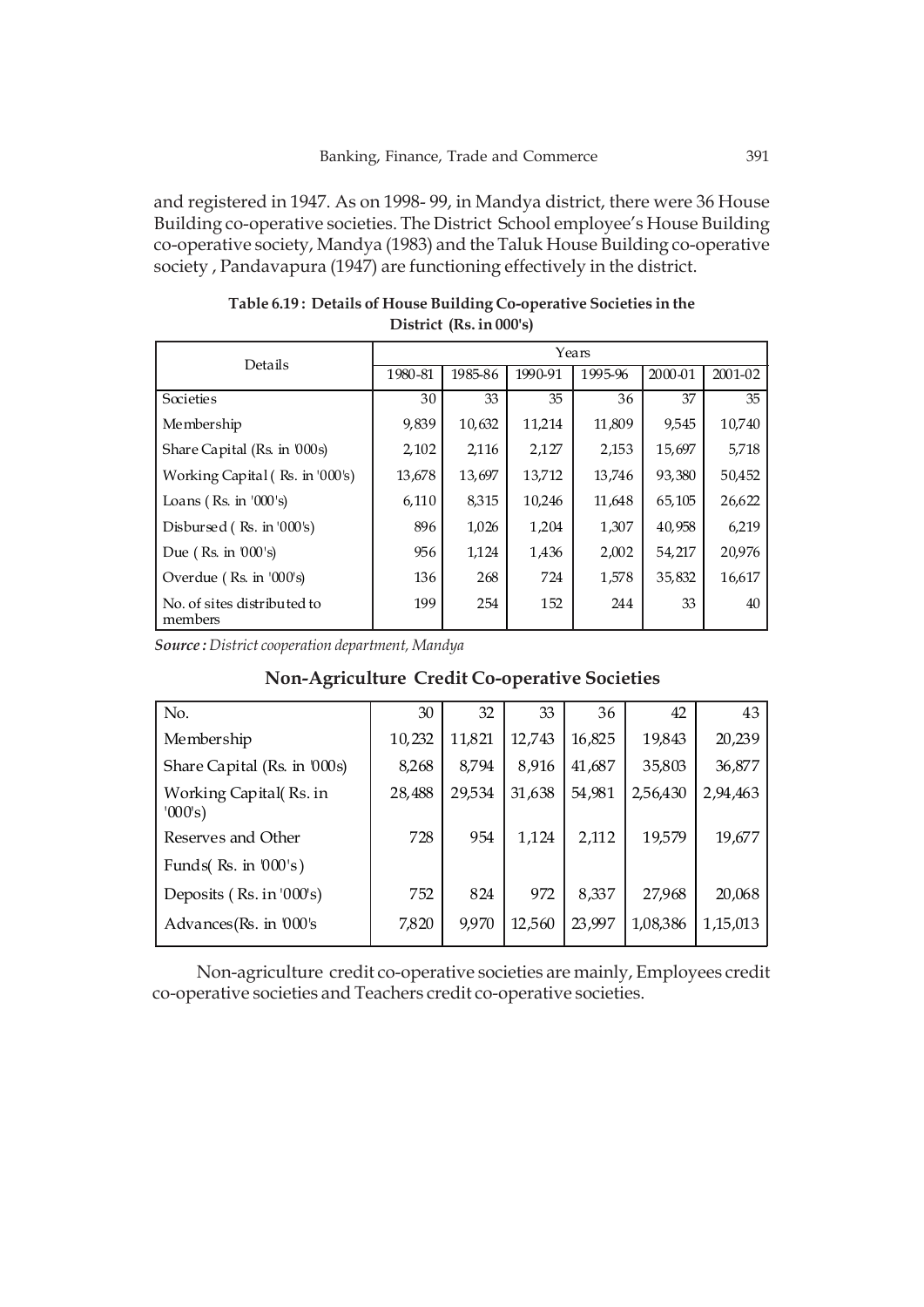### **Industrial Co-operative Societies**

The primary obective of forming Industrial co-operative societies was to provide credit facilities to those who took up cottage industries and village industries activities, to provide raw materials to members and to arrange for marketing of the products produced by the members. Even though there are many Industrial co-operative societies in the district engaged in various activities like oil mills, pottery, leather industry, beaten rice, jaggery, khandasari , jute industry, silk etc., mainly the Weavers co-operative societies and Industrial goods marketing cooperative societies are prominent.The first Industrial co-operative society, Sri Lakshminarayana Swamy Cotton and Silk weaver's co-operative society was registered at Hosaholalu village of Krishnarajapet Taluk in 1914.

| Details                           | Year    |         |         |         |         |  |  |  |  |  |
|-----------------------------------|---------|---------|---------|---------|---------|--|--|--|--|--|
|                                   | 1985-86 | 1990-91 | 1995-96 | 2000-01 | 2001-02 |  |  |  |  |  |
| Societies                         | 68      | 80      | 69      | 56      | 54      |  |  |  |  |  |
| Membership                        | 4,721   | 5,272   | 6,809   | 8,483   | 8,567   |  |  |  |  |  |
| Share Capital (Rs. in<br>'000s)   | 1,580   | 1,628   | 2,053   | 2,022   | 2,042   |  |  |  |  |  |
| Shares held by the                | 92      | 137     | 66      | 1,286   | 1,292   |  |  |  |  |  |
| Govt.(Rs. in '000's)              |         |         |         |         |         |  |  |  |  |  |
| Working Capital(Rs. in<br>'000's) | 5,240   | 5,919   | 9,321   | 5,611   | 6,833   |  |  |  |  |  |
| Purchase / Products               | 421     | 726     |         | 537     | 651     |  |  |  |  |  |
| (Rs.in '000's)                    |         |         |         |         |         |  |  |  |  |  |
| Sales $(Rs. in 000's)$            | 385     | 610     |         | 1,094   | 1,110   |  |  |  |  |  |
| Profit $(Rs.in'000's)$            | 29      | 26      | 1,616   | 98      | 106     |  |  |  |  |  |
| Loss $(Rs. in 000's)$             | 52      | 60      | 2,062   | 1,206   | 305     |  |  |  |  |  |

| Table 6.20 : Details of Industrial Co-operative Societies in the district. (Rs. in 000's) |  |  |  |
|-------------------------------------------------------------------------------------------|--|--|--|
|-------------------------------------------------------------------------------------------|--|--|--|

 *Source : District co-operation department, Mandya*

### **Mandya District Co-operative Union**

The co-operative unions have always been playing an important role in the congenial development of the co-operative movement. The promotion of basic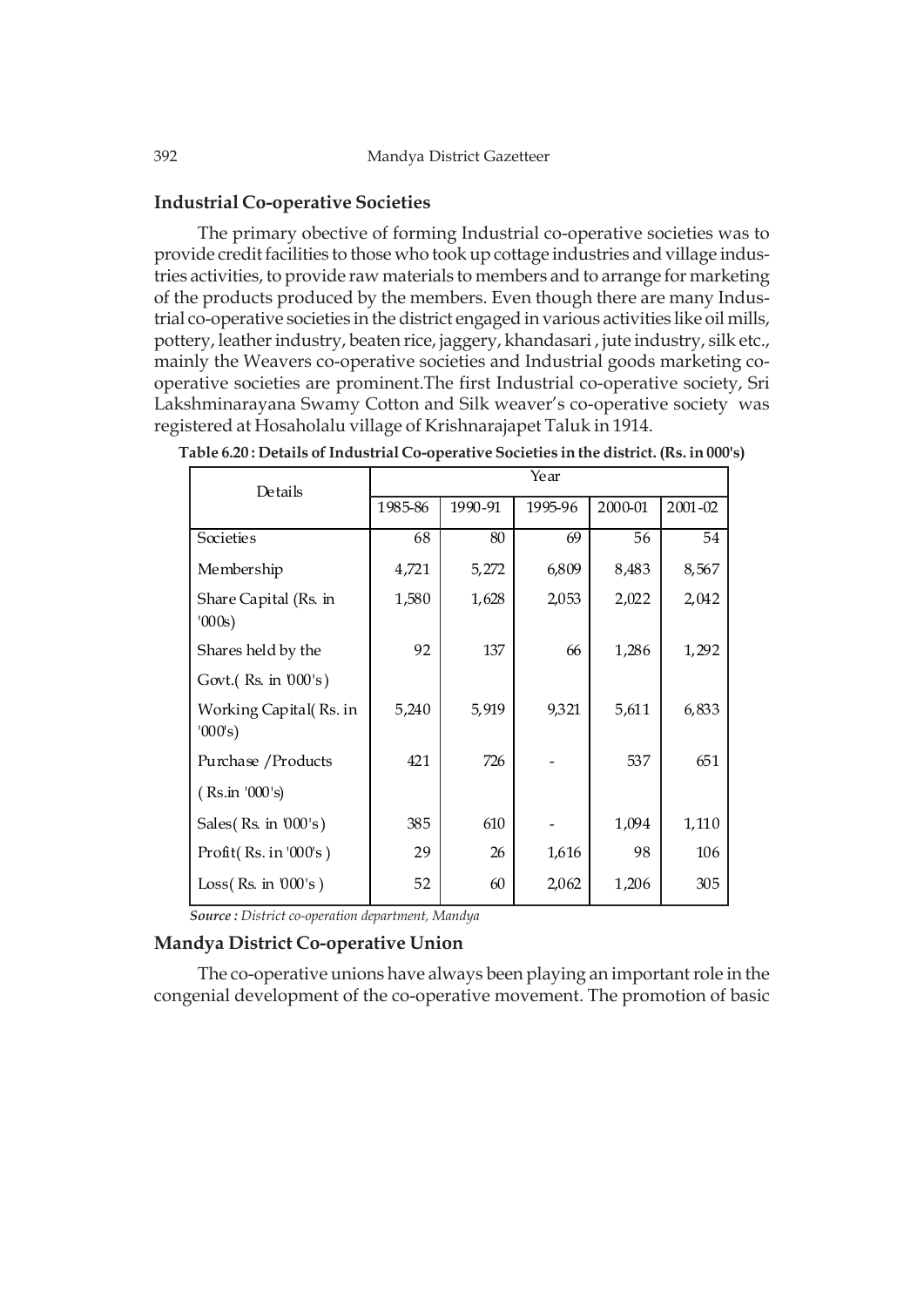co-operative principles, guidance to forming of the societies, training and guidance to members and adminstrators in evolving co-operative policy, publicity to co-operative training among members etc., are the obectives of the co-operative union. The State co-operative union formed after the reorganisation of states ( now, The Co-operative Federation) Bangalore is playing an effective role in guiding at district level. The federation of the district co-operative union itself has become Co-operative federation.

The Mandya district co-operative Union, founded in 1960, covering the entire Mandya district, is working hard for development of co-operative movement by implementing the co-operative education, training and publicity programmes under the guidance of the State co-operative Union and thus promoting the basic co-operative principles and objectives. In addition, to strengthen all the cooperative societies in the district and provide guidance in forming new societies are also there in the obectives of the institution. As on 2001-02, there were 94 societies which had paid lifetime subscription to this Union. Life subscription, building rent, the subsidy of the co-operative societies and their contributions and income coming from the co-op federation for special programmes etc., are the income sources of the Union. One field official employed by the State cooperative Federation is the chief executive officer of the Union with a manager, an assistant, an attender and a typist are working in this institution, they have been appointed by the District Co-operative Federation. The District Co-operative Union has its own large building in the central place at Mandya, built at a cost of around Rs.24 lakhs.

#### TRADE AND COMMERCE

No accurate information is available regarding the business transactions taking place in the archival days. Even though the political transformations taken place from time to time, this place resorted the free trade with goods of trade used to be sent to important markets. During the Hoysala period and later in Vijayangar period, though there was deficiency of good roads, certain amount of trade used to take place. Bullock carts and the animals were the main transport means. The roads improved for the movement of the army were being used for transportation of goods by loading them on animals from one palce to another. Till Tipu's regime, it is said that there were no restrictions on trade. Tipu, inspite of being in the warfield most of the time, had brought many trade restrictions into action. Hence he was called as the chief trader of the Kingdom. As soon as he took charge of the administration, brought into force, major transfor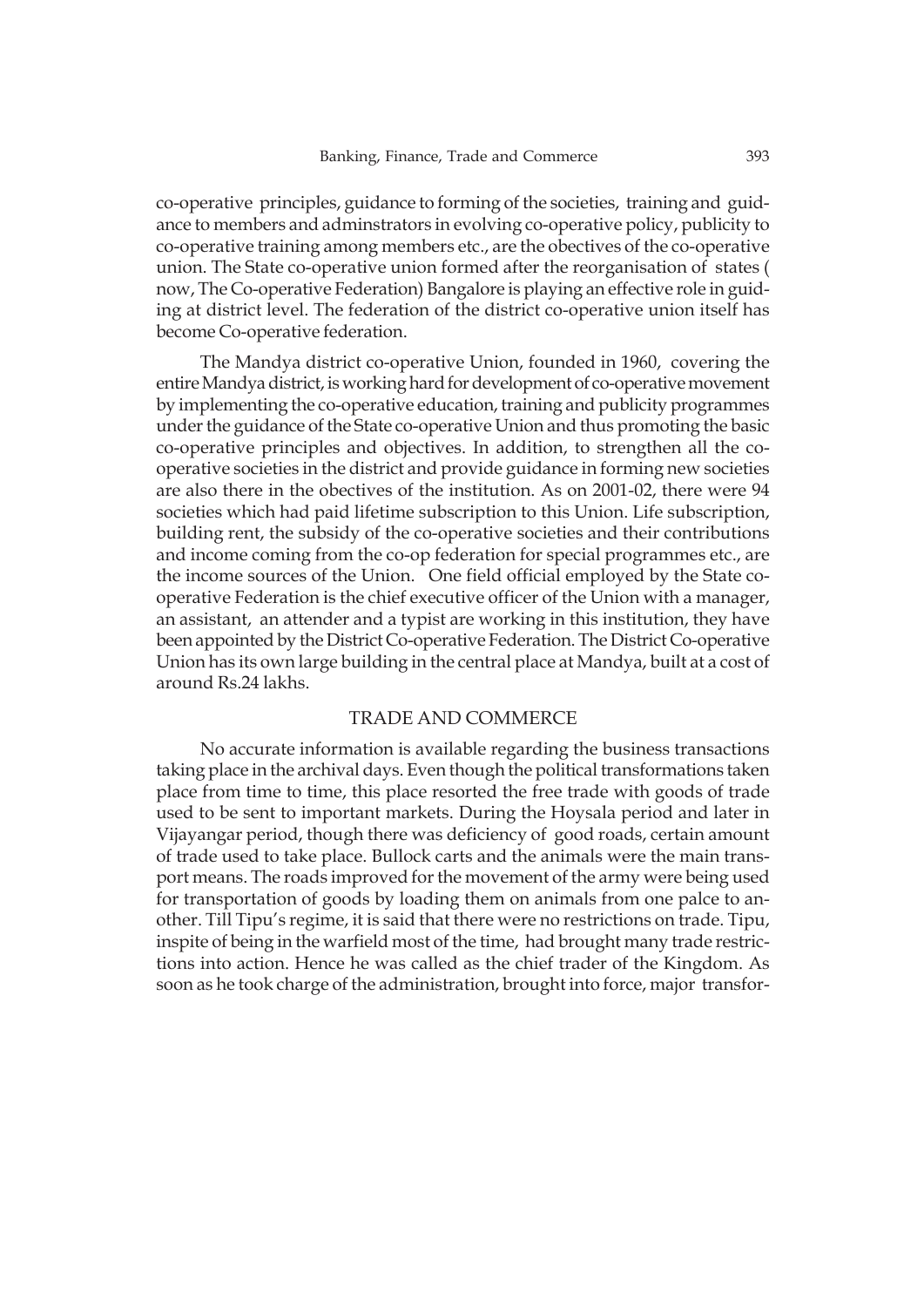mations in regulating trade. He had thought that any commercial transaction taken up with the foreigners was dangerous.In the initial years of his rule, he had completely banned export business.He had ordered that all the goods produced locally should be retained in the state. After banning the exports, he had taken measures to see that the locally produced products are used locally to the maximum extent. He had followed a two way approach of self reliance and constant prices. These measures gave encouragement to local manufacturing and products. It has been recorded that once Tipu compared a cloth manufactured in Ganjam of Srirangapatna against a kerchief cloth produced in a foreign country to uphold the high quality of the Ganjam cloth..

During Tipu's rule, trade and commerce activities had devloped well. Even though British were his arch enemies, he was not behind in learning the secretes of business skills they had.He had intiated measures to follow the British model with regard to internal trade in protecting and developing. the commercial sector. Tipu was both a strong warrior and a trader with efficient strong will power. He had established a government commerce department and for its governance, had appointed a fulltime representative board with full powers. He had opened retail stores owned by government in important cities, and had arranged retail sales of goods for the convenience of the consumers. Tipu had earlier thought that export business as a dangerous proposition for the internal economy. But once he realised that exports will bring in more money, he allowed export of surplus goods.

Tipu had control over the coastal ports. Groceries and readymade products used to be transported to Vynad and Bidanur via ghat sections. Tobacco, sandalwood, pepper and precious metals were owned by the government.Tipu had imposed several restrictions so that the public would be benfited by industry, trade and commerce. Ha had formulated ways to encourage the businessmen to invest in trade to gain profit.

### **Entry Tax**

Tipu knew that the trading system is one of the major source income of the government. The tax system beset with exploitation had blunted the trading activities. After Tipu's death this was cancelled. Rice and other foodgrains, oilseeds, silk, tobacco and sandalwood were the important goods of the exports from this region. Iron products, cloths, ghee, cotton, wheat and salt were getting imported to this region. Import and exports trade was depended on the conditions prevailed in monsoon and the rainy seasons. The trade was flowing from Mandya region to Coorg, Malabar, Nilgiris, South Canara and North Canara, and to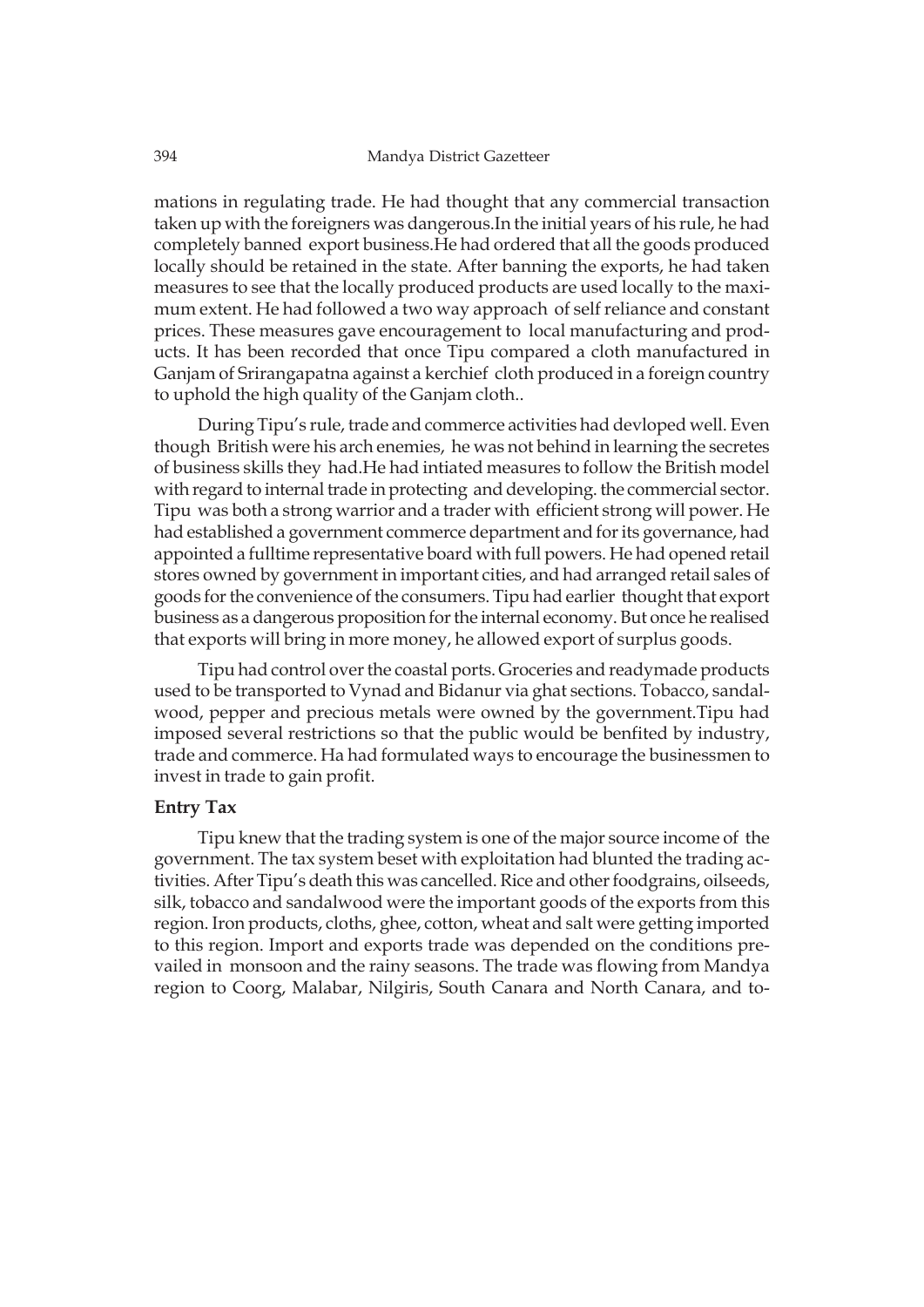wards east upto Chennai ( Madras). The rich traders of Mysore at a distance of forty kilometres from Mandya, used to control the export-import trade of Mandya region. These traders were getting the information about the local products from Mandya through their agents and purchasing as much goods as their finance would permit and getting them transported to Mysore and from Mysore used to retransport them to other places .

After Tipu's fall, no prominent progress took place in business and trading conditions. The exploitative tax system was the major reason for this situation. As in other places, in Mandya district also there were many tax centres . At this collection centres, taxes on local income, road income, and usual income, were levied on businessmen. The contractors who were given contract by government to run these centres would operate them. To some special category people, the taxes were partly or fully imposed by the then government. The strange tax system created confusion in the minds of the common people. Due to this system with heavy tax burden, entire trade in this region concentrated in the hands of tax beeders or their subordinates. The monopoly over trade by some influential merchants had due to favours blessed by the kingdom was infact detrimental in a way. Untill 1831 when British took charge of the adminisration, there was no change in the trading system. After taking over, the British studying the trade system and local conditions in detail, tried to do away with confusions that prevailed in the tax system till then. Accordingly, changes in tax system were brought about in stages and unneccessary taxes were abolished. For a systematic development of the trade, between 1879-82 administration of the old tax system was done away with and the new octroi system was brought into force.

#### **Modern Transport System.**

By 1850, good road connections between Mysore and Bangalore were established. Later the same was done from Bangalore to all the other places. By 1882, The Rail route from Mysore and Bangalore was laid. By the time the first world war had ended, the Railway work of Arasikere – Mysore route was completed. By this improvement in transport system, business from one part of the state to another part could run without any risk, ( for details see Chapter 7)

The fairs, festivals and special occasions have always contributed for the development of business in that area. In such instances the rural people took part with more enthusiasm and in large numbers. The fair at Melukote, an annual phenomenon, has a very long tradition and is very famous. The volume of business transactions carried out at the fair has always been very high. Along with such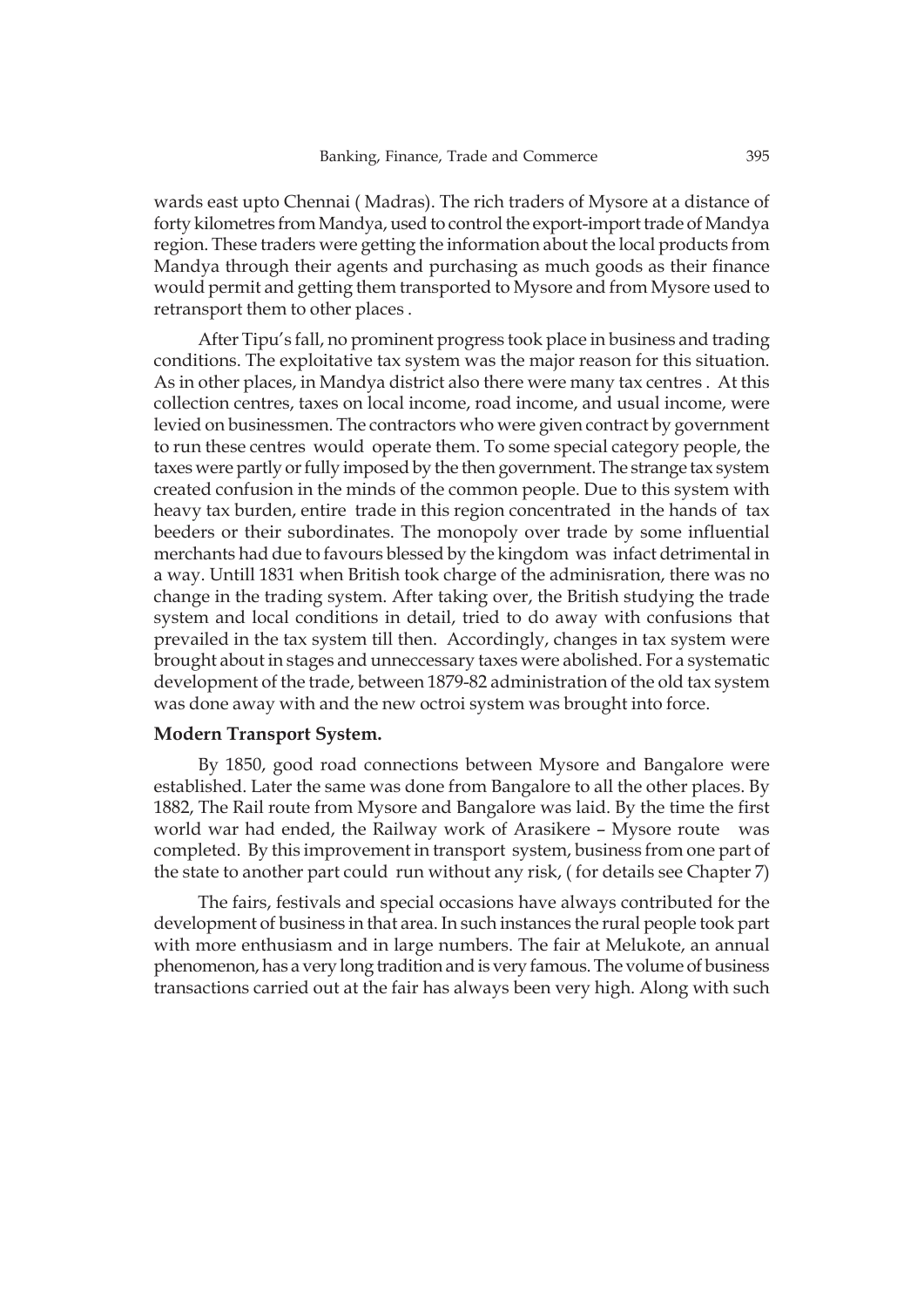fairs, the open bazaars called weekly 'shandy's in the district have also contributed to the development of the business in the district. Even the transport sector has also been improved considerably and presently, the buses are running between Mandya and far off places in the district . In all urban areas there are adequate number of shops and establishments and there is no dearth for business opportunities.

All the commerce and trade activities solely depended on the road and rail transport. The irregular rainfall often used to deter the business transactions. In 1889-94, when the rains failed , the then Diwan of Mysore, Sir K Seshadri Iyer visited Mandya region. At that time, he personally undertook to survey the shandy's and had ordered that the prices of goods be displayed. This measure intended to curb the rising prices.The construction of the Vishveswaraiah (earlier called as Irwin) Canal and the commissioning of the Mandya Sugar Factory increased the prominence of Mandya. The district , once a backward region, now could play an important role in the economic development of the state.

## **Import and Exports**

The import and exports of a region would not be same at all times. It depends on many things like the changing demands of the local population, local products, marketing facility, industrialisation, increase in population, urbanisation etc,. Much of the business transactions takes place at Mandya, Maddur, Pandavapura, Srirangapatna, Malavalli, Krishnarajpet, Nagamangala etc,. Among these the first four have rail connection. Mandya district was always known for cotton cloth, brass vessels and jaggery. Guns, knives, scissors and clocks were being manufactured in Tipu's time. Kirmani, the historian in Tipu's court, has written that the Iron factory at Srirangapatna was very famous. It is said that the products manufactured in that time would stand upto the mark of Europe products and the Ashtagrama Sugar works had been commissioned in 1847 at Palahalli in Srirangapatna taluk. The crystal sugar manufactured here had been exhibited in the London exhibition in 1851 and 1861 and had been considered as very good and secured prifes and medals. It secured fame even in the global meet at Paris and was considered as very good and had earned a place of honour. As a by-product of sugar, alcohol was produced. Inspite of all these, the factory closed down in 1894. The brass idols , vessels, the light stand etc., had got wide reputation. Kikkeri, Hosaholalu, Melukote, Thalagavadi, Kodiala, Srirangapatna and Sindhaghatta, were known for handloom silk and cotton cloth. Rough blankets were being manufactured in Malavalli and Mandya. The leather tanning and footwear manufacturing units were in Malavalli. Melukote was fa-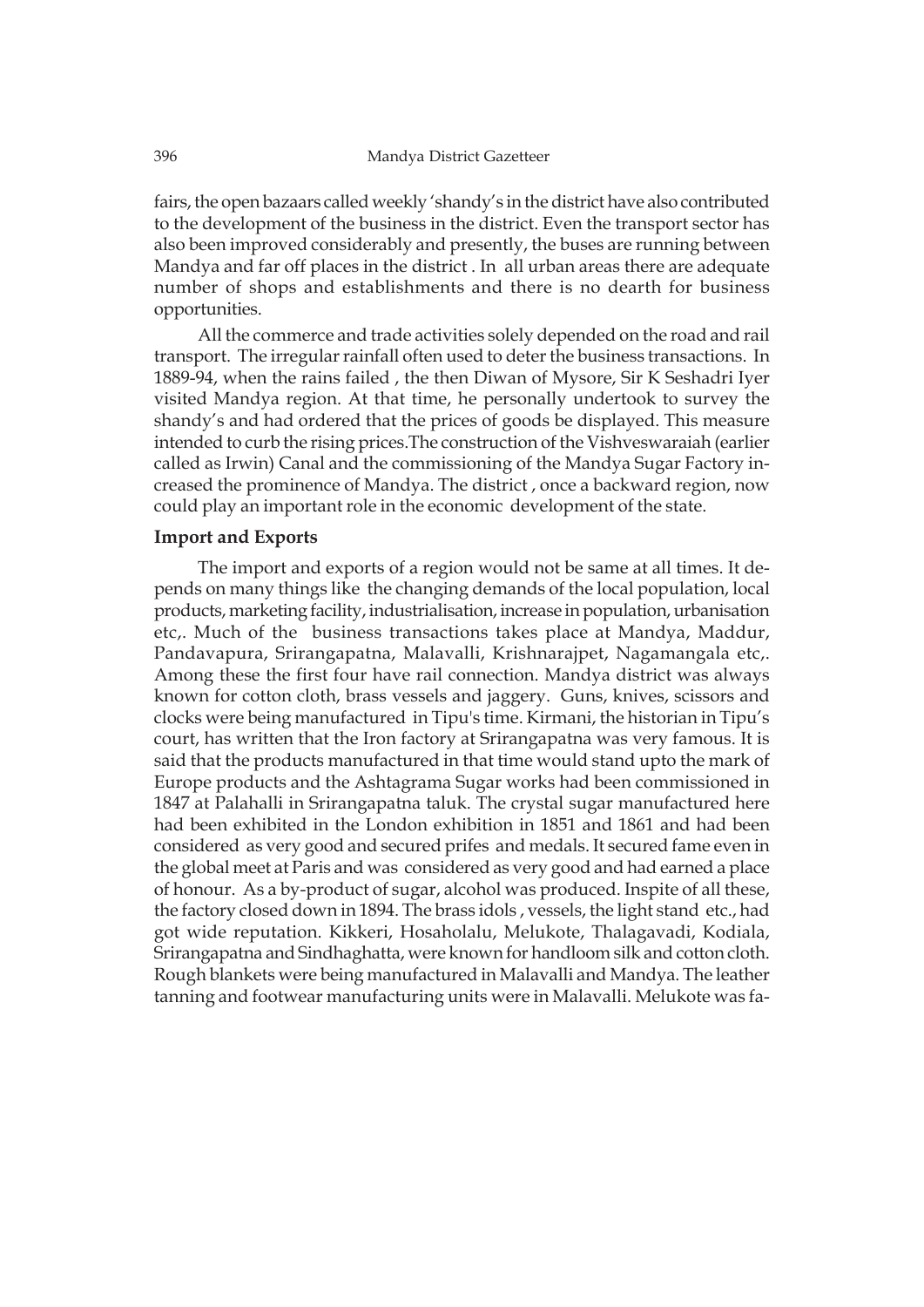mous for the decorative fans made out of fragrant roots of kus-kus grass. Paper was being manufactured at Belagola. The red and white sugar had earned a reputation in South India. In 1960's rice, jaggery, pulses, sugar, raw silk, handloom silk, wool, bullock cart, brass and bronze vessels were the important items that were exported from the district. Usually rice was exported to Bangalore, Chitradurga and Nilgiri ; pulses to Coorg, tanned leather to Bangalore and Mumbai. The Jaggry manufactured in Mandya district , the Bullock Carts made in Ganjam and the brass and bronze vessels made in Nagamangala had earned a name in the neighbouring districts. The butter produced in Mandya district had a good demand in Mysore and Bangalore. Wheat from Dharwar, dhaniya, beaten rice, onion and others were imported from Bangalore. Betelnuts from Tiptur and Birur; coconut and copra from Tiptur; Ragi from Tumkur; Coffee seeds from Coorg, Coimbator and Nilgiri; Pepper from Shimoga; cardamom, orange, honey, wax and timber from Coorg area, and other products from Mysore and Bangalore were imported into the district. (see table 6.21).

#### **Agricultural Produce Marketing Society**

Among the aspects that are complementary to agricultural development, the well organized agricultural products does play a prominent role. Prior to the advent of regulated markets, agro products were being sold, based on the demand and supply through private merchants. The Farmers used to sell the produce at the time of harvest itself, as the need for the money was imminent. At that time, the demand would be less and supply more. The merchants used to exploit the farmer's in such situation. The farmers had to sell the goods at rates suggested by the merchants. This was of no use either to the farmer or to the user. Before the reorganisation of states, Mysore state which included Mandya district also, had enacted the Mysore Markets regulations in 1939 itself and had provided marketing facilities at reasonable prices. In 1947, the Mysore Agro products Market regulations were formulated and these paved the way for formation of Regulated Markets in the State. Accordingly, in 1959, The first regulated market committee with a jurisdiction of the entire district was formed.

To bring the markets which were operating under five different regulations under one roof , the government in 1966 enacted the Karnataka Agricultural Produce Market (regulations) Act. But, after bringing the Agricultural Produce Market (regulations) Act.1968 , from May 1968, this regulation was made applicable throughout Karnataka. Later to oversee the District APMCs business, the office of the Assistant Directors Agro Marketing were opened in each district. Even in Mandya, one such office was opened. Assistant Directors Agro Marketing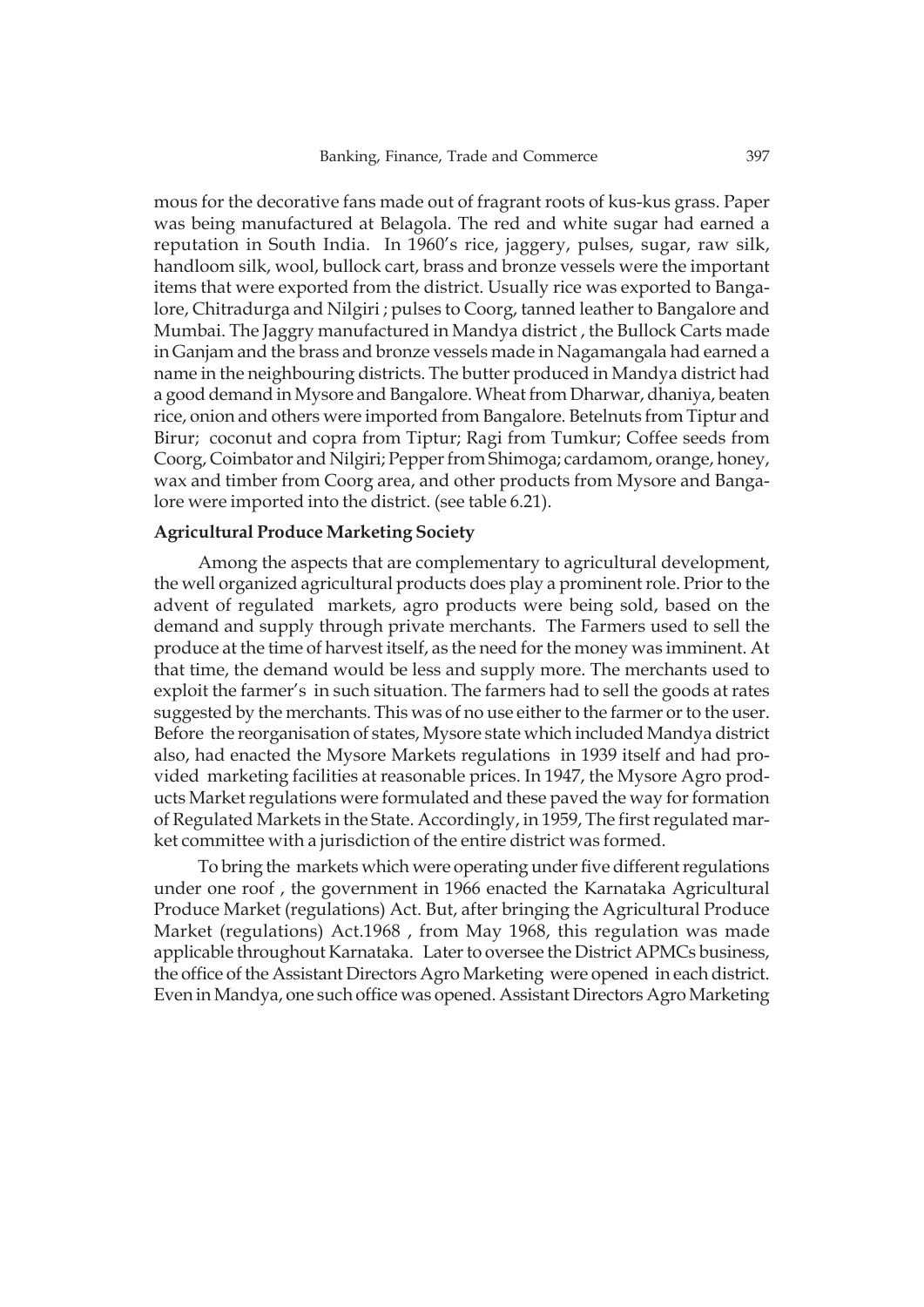shall be responsible for implementing the Karnataka Agricultural produce Market (regulations) act 1966, Karnataka Godown & Stores Act 1961, and Central Governments Agricultural Produce (Classification and sales) Act 1937 in the district.

| Place         | Three main products                                                     | Three main products                                     | Three main products                                       |
|---------------|-------------------------------------------------------------------------|---------------------------------------------------------|-----------------------------------------------------------|
|               | Largely Produced                                                        | imported                                                | exported                                                  |
| Mandya        | Sugar, alocohol and Jaggery                                             | sugarcane, Chemical<br>fertilisers, wheat               | sugar, alocohal and<br>Jaggery                            |
| Maddur        | Ground nut oil, Rice, Bamboo<br>plates and chandrike's                  | Ground nut, Food<br>grains, Building<br>materials       | Ground nut oil, Rice,<br>Bamboo plates and<br>chandrike's |
| Malavalli     | Paper, Beedi and Footwear                                               | Chemical fertilisers,<br>Tobacco, Leather               | Paper, Beedi and<br>Footwear                              |
| Srirangapatna | Wooden bars, Boardsetc.,<br>Perfume sticks, Beedi                       | Chemical fertilisers.<br>Tobacco, Paddy                 | Ground nut oil, Rice,<br>Bee di                           |
| Pandavapura   | Sugar, Beaten Rice, Soap                                                | Edible oil, Sugar cane,<br>Food grains                  | Sheep and Goat skin, Rice<br>sugar, Beaten Rice           |
| KrishnarajPet | Silk Sarees, Wooden bars,<br>Boards Soapnut etc,                        | Food grains, Cloths,<br>Chemical fertilisersA           | Silk Sarees, Rice,<br>Wooden bars, Boards etc,            |
| Nagamangala   | Jute products, Wooden bars,<br>Boards, Brass and fine metal<br>articles | Paddy,<br>Cloths<br>and<br>Medicine                     | Jute products, Brass and<br>fine metal articles, Butter   |
| Melukote      | Silk Sarees and Dhothi                                                  | Medicine, Food grains,<br>Silk yarn                     | Cotton, Silk Sarees                                       |
| Belakawadi    | Agarbathi, Beedi, Silk yarn                                             | Food grains, Tobacco,<br>Raw materials for              | Silk Cocoons, Agarbathi,<br><b>Bee di</b>                 |
| Bellur        | Groundnut oil                                                           | Agarbathi<br>Medicine, Tobacco<br>Products, Food grains | Coconut, Tamarind,<br>Groundnut oil                       |
| <b>KRS</b>    |                                                                         | Food grains, Groceries,<br>Cloths                       |                                                           |

| Table 6.21: Detalils of the three main products of imports and exports from the three |
|---------------------------------------------------------------------------------------|
| main commercial centres of the district                                               |

To monitor the activities of the Regulated markets, the 1966 act provides for the formation of a committee in each market, comprising of representatives from Farmers, Purchasers, Co-op processing society and government (Marketing department). The Market Committee not only monitors the marketing arrangements in its jurisdiction, it also has to bear the responsibility for providing road, drinking water, light, auctioning hall , canteen, rest house and the facility for classification of the agricultural products (in selected Markets). The major sources of income for the Marketing Committee are the Market fee and the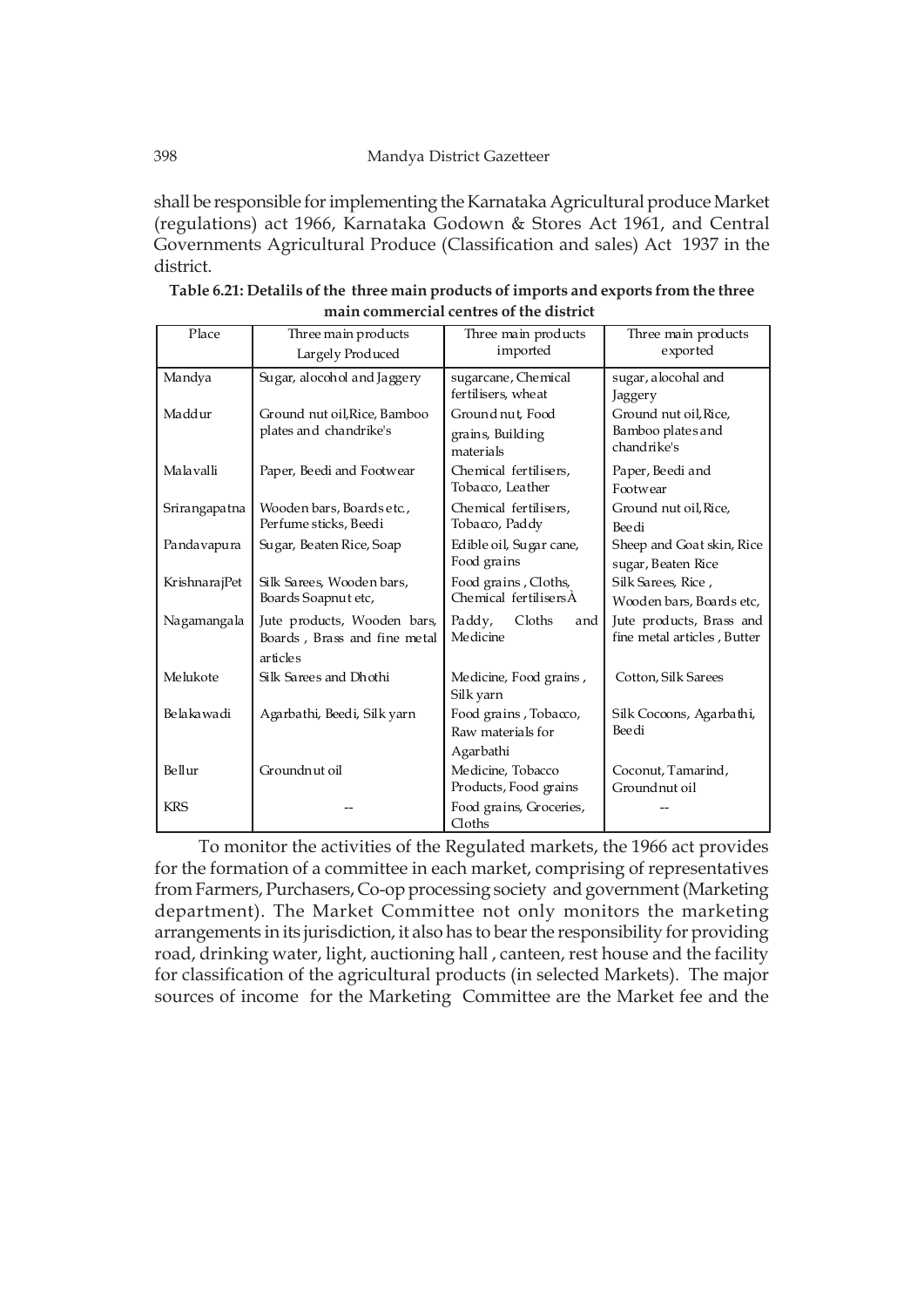Licensing fee. All the expenses of the Marketing Committee are to be met by these income. The maximum fee that can be charged on market operators is recorded in the regulations. But one percent of the total value of the sales of regulated agricultural products is levied and Rs.0.25/- per sheep or goat and Rs.2/- per cattle is levied.

| Name Of the Main Market<br>and the year of<br>establishment | The Jurisdiction of the<br><b>APMC</b> | The Sub Markets<br>under the Main<br>Markets         |
|-------------------------------------------------------------|----------------------------------------|------------------------------------------------------|
| Mandya - 1959                                               | Mandya and<br>Srirangapatna taluks     |                                                      |
| Maddur - 1992                                               | Maddur and Malavalli<br>taluks         | Malavalli<br>Kirugavalu<br>Nidaghatta                |
| KrishnarajPet 1992                                          | Krishnarajpet taluk                    | Kikkeri<br>Santhebachahalli                          |
| Nagamangala 1997                                            | Nagamangala and<br>Pandavapura Taluks  | Pandavapura<br>Kadaballi.<br>Bindiganavile<br>Bellur |

**Table 6.22 : Details Of the APMC Yards of the district**

The Maddur and Krishnaraj pet sub markets were bifurcated and converted into main markets in 1992. The Nagamangala submarket, earlier coming under Krishnaraj pet main market was also bifurcated and upgrated to main market status.

### **Regulated Goods**

Generally, a survey is conducted about the agricultural products, and if the products are grown or collected in that area, then such products are regulated. Accordingly, the chief products that are regulated in the district are paddy, rice, jowar, corn, horsegram, cowgram, groundnut, copra, dry chilly, tamarind, onion, green chilly, peas, beetroot, bittergourd, brinjal, ashgourd, pumpkin, beans, snakegourd, ladiesfinger, cali flower, cabbage, radish, tomato, carrot, cattle, sheep and goat.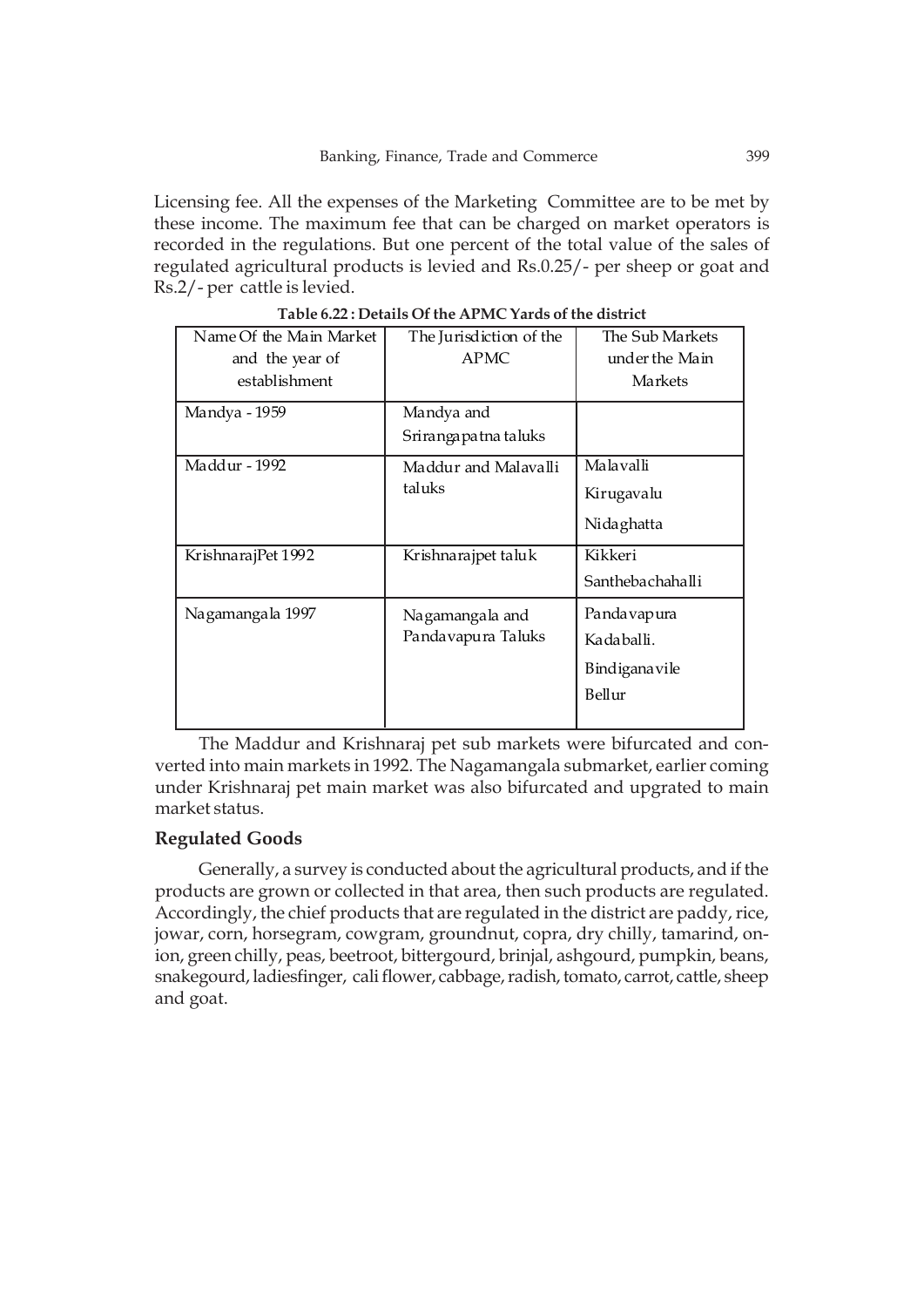In Maddur Market, along with these products, sugarcane, tender coconut, *hirekai* (ridge gourd) and in Nagamangala Market, Sugarcane and all type of flowers are declared as regulated products.

The Maddur Market Yard known for tender coconuts has earned the fame as the biggest tender coconut market in the country, where the sales of tender coconuts touches 2.75 lakh units and has customers in Delhi, Mumbai, Pune, Hyderabad and Bangalore Cities. In the yard of Mandya Market a big market for jaggery is there and is a well known jaggery market in South Karnataka.

| Year        | Income (Rs. In lakhs) |        |               |             | Expenditure (Rs. in lakhs) |        |               |             |
|-------------|-----------------------|--------|---------------|-------------|----------------------------|--------|---------------|-------------|
|             | Mandya                | Maddur | KrishnarajPet | Nagamangala | Mandya                     | Maddur | KrishnarajPet | Nagamangala |
| 1990-91     | 59.25                 |        |               |             | 29.44                      |        |               |             |
| 1991-92     | 54.35                 |        |               |             | 27.68                      |        |               |             |
| 1992-93     | 45.23                 | 5.91   | 4.32          |             | 14.42                      | 1.55   | 1.58          |             |
| 1993-94     | 83.58                 | 14.30  | $11.16\,$     |             | 39.01                      | 7.83   | 6.67          |             |
| 1994-95     | 81.36                 | 21.90  | 13.08         |             | 38.73                      | 9.89   | 6.76          |             |
| 1995-96     | 100.22                | 21.10  | 15.60         |             | 41.86                      | 9.56   | 9.62          |             |
| 1996-97     | 122.25                | 20.81  | 19.87         |             | 78.01                      | 45.28  | 55.63         |             |
| 1997-98     | 62.04                 | 19.64  | 15.27         | 3.39        | 43.45                      | 39.08  | 17.45         | 1.38        |
| 1998-99     | 119.66                | 31.79  | 20.18         | 13.20       | 46.84                      | 21.13  | 13.46         | 4.88        |
| 1999-2000   | 137.15                | 39.14  | 27.00         | 19.78       | 41.00                      | 22.06  | 19.30         | 11.39       |
| 2000-01     | 120.08                | 41.62  | 17.81         | 20.47       | 118.45                     | 19.05  | 9.98          | 12.30       |
| $2001 - 02$ | 210.59                | 61.74  | 19.13         | 32.28       | 81.68                      | 24.65  | 8.28          | 12.34       |

**Table. 6.23 Income and Expenditure of the APMCs in the District from 1990-91 to 2001-02**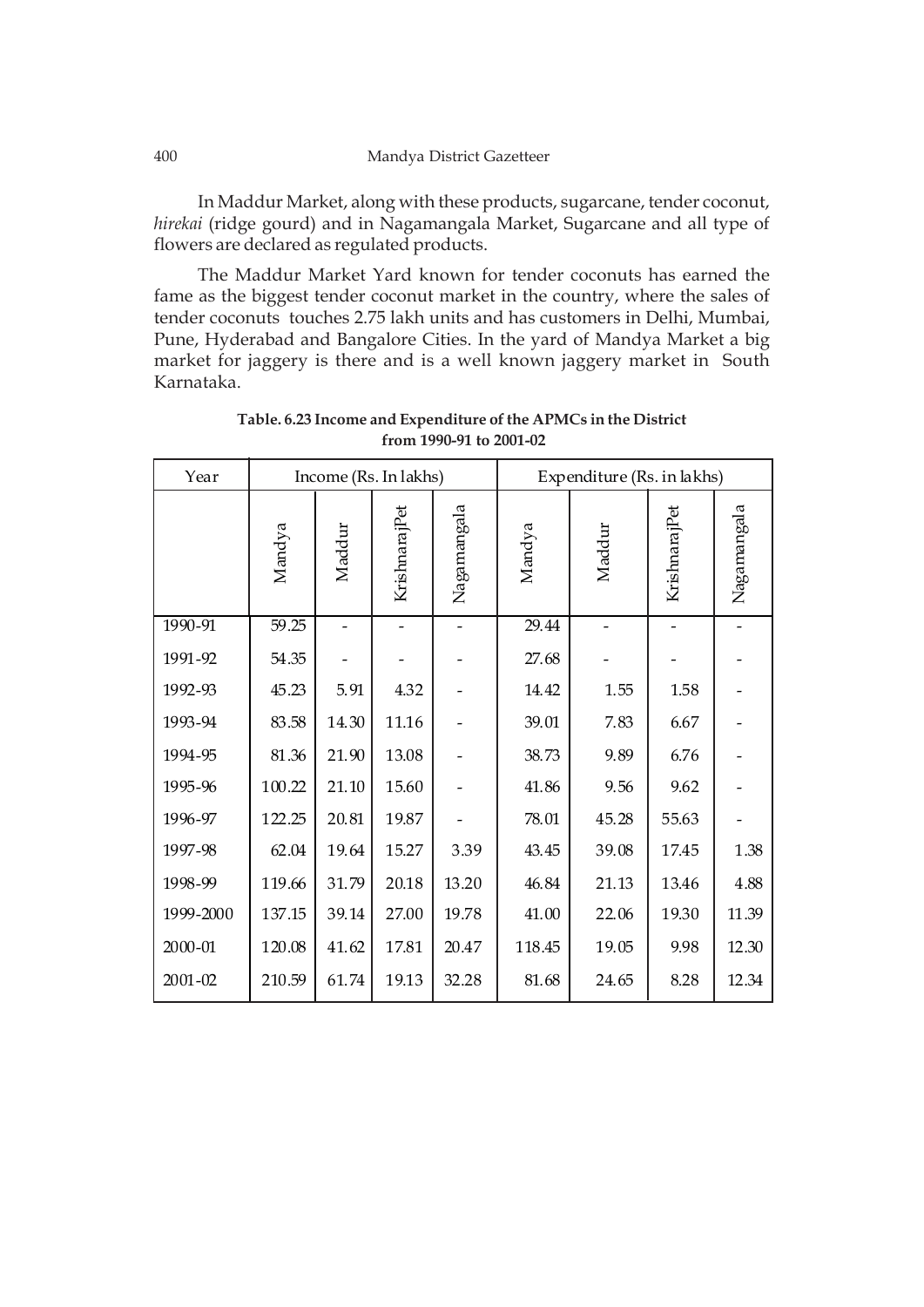| Market                   | <b>APMC</b> |         |         |              |              |              |               |              |                |              |              |                |
|--------------------------|-------------|---------|---------|--------------|--------------|--------------|---------------|--------------|----------------|--------------|--------------|----------------|
| Activists                |             | Mandya  |         |              | Maddur       |              | KrishnarajPet |              |                | Nagamangala  |              |                |
|                          | 1995-96     | 2000-01 | 2001-02 | 1995-96      | 2000-01      | 2001-02      | 1995-96       | 2000-01      | 2001-02        | 1995-96      | 2000-01      | 2001-02        |
| Merchants/<br>Purchasers | 168         | 156     | 158     | 81           | 126          | 128          | 69            | 45           | 47             | 23           | 30           | 46             |
| Retail                   | $100\,$     | 9       | 10      | 115          | 99           | 98           | 97            | 26           | 02             | 61           | 53           | 67             |
| traders                  |             |         |         |              |              |              |               |              |                |              |              |                |
| Agents                   | 103         | 88      | 107     |              |              |              |               |              |                | 8            | 13           | 15             |
| Temporary                |             |         |         |              |              |              | 59            | 428          | 450            | 198          |              |                |
| traders                  |             |         |         |              |              |              |               |              |                |              |              |                |
| Importers                | 95          | 58      | 73      | 42           | 75           | 78           | 15            |              | 6              |              | $\mathbf{1}$ | $\overline{4}$ |
| Exporters                | 151         | 90      | 149     | 60           | 105          | 102          | 15            | 35           | 39             | 13           | 20           | 31             |
| Processors               | 92          | 58      | 65      | 55           | 62           | 63           | 15            | 9            | 7              | 16           | 19           | 26             |
| Stockists                | 70          | 108     | 69      | 40           | 56           | 61           | 13            | 09           | 09             | 21           | 29           | 34             |
| Coolies                  | 139         | 111     | 134     | 31           | 96           | 95           |               |              |                |              |              |                |
| Store                    | 1           |         |         | $\mathbf{1}$ | $\mathbf{1}$ | $\mathbf{1}$ | $\mathbf{1}$  | $\mathbf{1}$ | $\overline{1}$ | $\mathbf{1}$ |              |                |
| Keepers                  |             |         |         |              |              |              |               |              |                |              |              |                |
| Transport                |             |         |         | $\mathbf{1}$ |              |              | 12            | 29           | 33             |              | 1            | 7              |
| Workers                  |             |         |         |              |              |              |               |              |                |              |              |                |

**Table 6.24 : Details of the Licenced Market activists in the district APMCs.**

### FOOD AND CIVIL SUPPLIES

Observing the gap between the supply and demand for the essential goods, the government has been controlling the supply and the distribution. After the Second World War, specially, the control on food grains was enforced. The Department of Food and Civil Supplies operates in the district on the basis of twenty eight different rules framed by Central and State Governments, for the equitable distribution of essential goods, and to implement the various controlling laws in order to maintain consistency in price levels and operate the nonformal ration system, are the important functions of the department.

# **Collection of Levy**

The levy collections with regard to foodgrains like paddy, rice, jowar etc,. are done in accordance with the Karnataka Levy Act. 1966. The collection of grains levy is taken up by the Food Corporation Of India. The one third or 33 1/ 3 % of the total rice produced by the Mill owners and the businessmen is col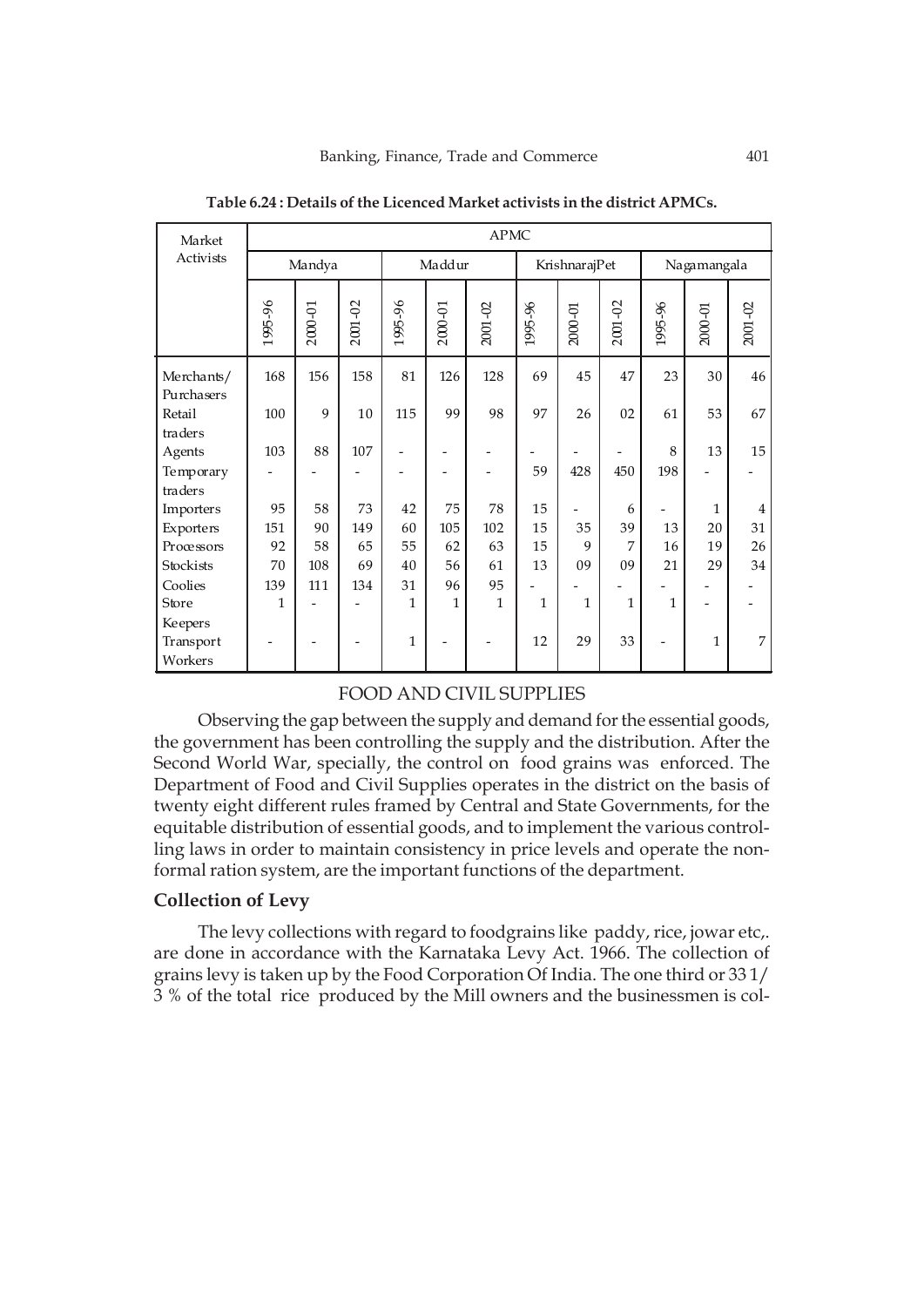lected as levy. The levy thus collected in Mandya for the last three years (1997 to 2000) is given below.

| Levy      |               |             | collection      | Achievement $(\%)$ |
|-----------|---------------|-------------|-----------------|--------------------|
| Year      | Target        | Achievement | In Metric tons) |                    |
|           | (Metric tons) |             |                 |                    |
| 1997-98   | 10,000        | 7,677       | 150             | 76                 |
| 1998-99   | 16,000        | 7,461       | 091             | 47                 |
| 1999-2000 | 11,400        | 8,199       | 905             | 71.92              |

**Table 6.25 Details of the Levy collections**

| Levied Grain      | Grade    | Rate of acquisition<br>(Per quintal in Rs.) |        |        |  |  |  |
|-------------------|----------|---------------------------------------------|--------|--------|--|--|--|
|                   |          | 1999-2000<br>1998-99<br>1997-98             |        |        |  |  |  |
| Rice              | Ordinary | 679.40                                      | 724.30 | 801.40 |  |  |  |
| <b>Rice</b>       | A Grade  | 724.60                                      | 769.60 | 846.70 |  |  |  |
| Rice (Par Boiled) | Ordinary | 683.80                                      | 728.10 | 804.00 |  |  |  |
| Rice (Par Boiled) | A Grade  | 728.30                                      | 772.60 | 848.60 |  |  |  |
|                   |          |                                             |        |        |  |  |  |

### **Public Distribution System**

In Karnataka, the distribution of essential goods and other commodities to public was started in 1944 in selected cities. In Mandya district ration system came into being in 1966 for the first time. But Mandya city was subjected to non formal ration system.

Essential goods like rice, wheat, sugar, kerosene and palmolene oil are being distributed to the public through Fair Price Shops both in urban and rural places through ration cards. Food grains at concessional rates are being distributed to rural population with an annual income of less than Rs.6,400 in the rural area and to urban population with an annual income of less than Rs.11,850/ through Green cards. To rural population with annual income more than Rs.6,400/- were issued Saffron Cards. To Urban families with annual income more than Rs.11,850/- ration cards with photo are being issued,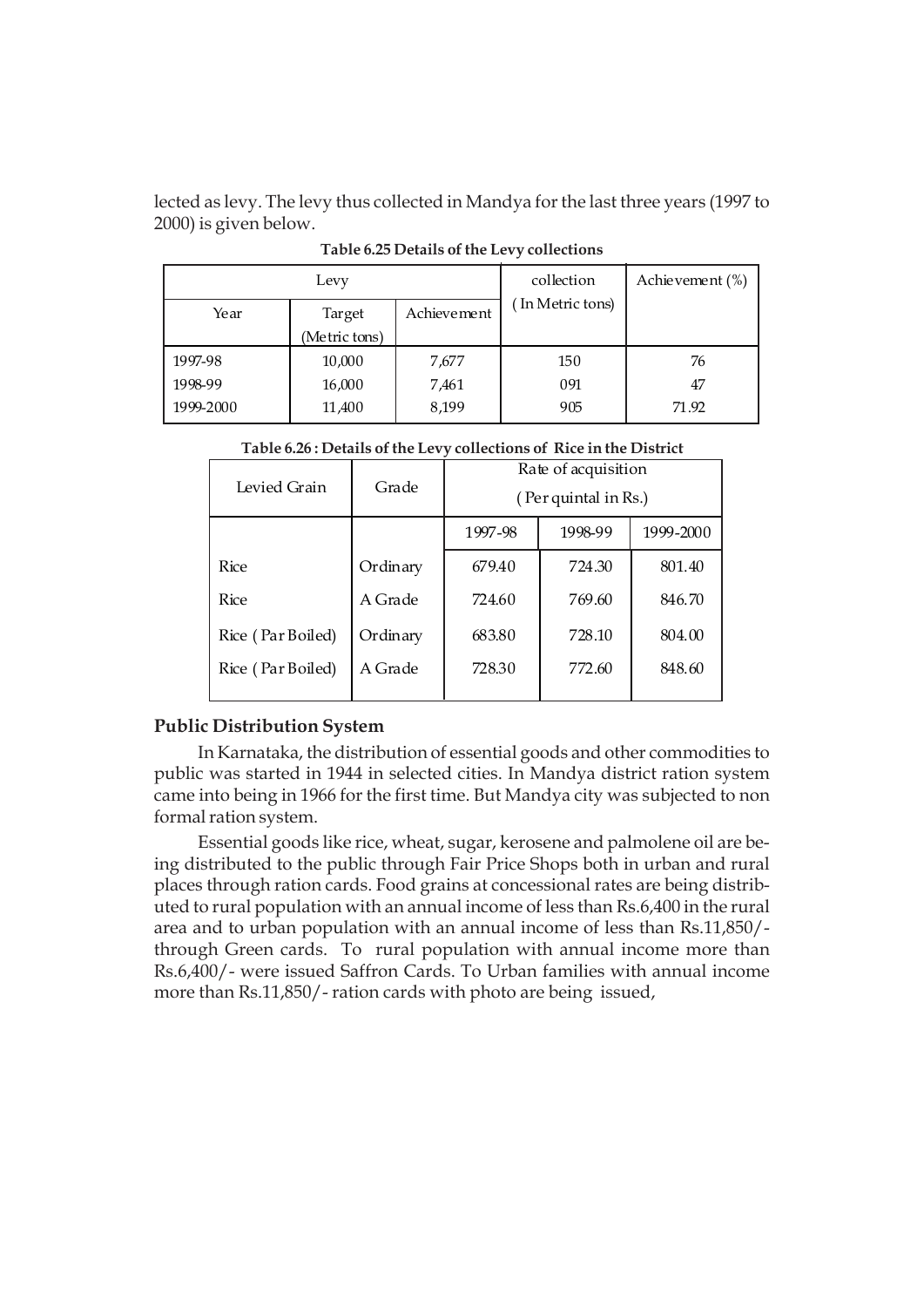| Photo Ration Cards |         |         | Saffron Cards | Green Cards |         | Rural           |         | No. Of Fair Price |         |               |
|--------------------|---------|---------|---------------|-------------|---------|-----------------|---------|-------------------|---------|---------------|
|                    |         |         |               |             |         | Urban/Cities    |         | Shops             |         | Taluk         |
| 1995-96*           | 1990-91 | 1995-96 | 1990-91       | 1995-96     | 1990-91 | 1995-96         | 1990-91 | 1995-96           | 1990-91 |               |
| 22,742             | 21,769  | 24,558  | 23,869        | 39,676      | 24,791  | 50              | 48      | 103               | 94      | Mandya        |
| 3,698              | 3,863   | 23,392  | 24,182        | 32,963      | 24,963  | 8               | 8       | 121               | 109     | Ma ddur       |
| 4.988              | 4.707   | 16,633  | 13,250        | 21,761      | 26,920  | $\overline{11}$ | 12      | 94                | 77      | Ma lavalli    |
| 3,005              | 3,195   | 10,954  | 10.954        | 30,885      | 16,327  | 6               | 4       | 54                | 53      | Pandavapura   |
| 5,552              | 4,575   | 8.800   | 8.490         | 26,670      | 18,248  | 8               | 7       | 41                | 41      | Srimagapa tna |
| 60                 |         | 15,885  | 19,543        | 32,123      | 20,627  |                 |         | 70                | 86      | K R Pet       |
| 92                 |         | 16,980  | 13,891        | 36,250      | 20,500  |                 |         | 98                | 95      | Nagamangala   |

**Table 6.27 : Details of the Fair Price Shops in the District during 1990-91 and 1995-96**

With an object of providing food to the poorest of the families, the central government has started a scheme 'Antyodaya', and the state government is also implementing the same from 2001-02. As per this scheme, each of the every poorest families will get 25 kg of food grain at a concessional rate (presently Rs.3/- for rice and Rs,2/- for wheat).

**Table 6.28 : Details of the Fair Price Shops and the various types of** Ration cards as on 2001-02

| Ration Cards   |              |                              |                  |                |        |                    |       | No. of Fair              | Taluk  |                 |
|----------------|--------------|------------------------------|------------------|----------------|--------|--------------------|-------|--------------------------|--------|-----------------|
| Photo<br>Cards | Police Cards |                              | Saffron<br>Cards | Green Cards    |        | Antyodaya<br>Cards |       | Fair Price<br>Shops      |        |                 |
| City           | <b>City</b>  | Rural                        | Rural            | City           | Rural  | City               | Rural | City                     | Rural  |                 |
| 26,694         | 840          |                              | 27,140           | 5,750          | 38,688 | 1,015              | 2,454 | 55                       | 112    | Mandya          |
| 4,469          | 142          | $\overline{\phantom{a}}$     | 26,108           | 2,571          | 36,996 | 455                | 2,249 | $\theta$                 | 124    | Maddur          |
| 7,070          | 143          | $\overline{\phantom{a}}$     | 19,070           | 1,003          | 43,089 | 177                | 2,585 | 11                       | 96     | Malavalli       |
| 3,393          | 41           | $\qquad \qquad \blacksquare$ | 6,711            | 2,261          | 35,581 | 399                | 1,495 | $\overline{4}$           | 60     | Pandavapura     |
| 6,004          | 148          | $\overline{\phantom{a}}$     | 10,997           | 1,641          | 24,856 | 285                | 1,216 | 6                        | $41\,$ | Srirangapattana |
|                |              | 75                           | 17,179           | $\blacksquare$ | 35,392 | -                  | 1,604 | $\overline{\phantom{0}}$ | 96     | $K$ R Pet       |
|                |              | 94                           | 8,701            |                | 34,878 | -                  | 1,255 | -                        | 98     | Nagamangala     |

### **Weekly (Shandy) Bazars**

There is a long tradition that all the local producers and traders meet on a fixed place of a village or a town and exchange the essential and other goods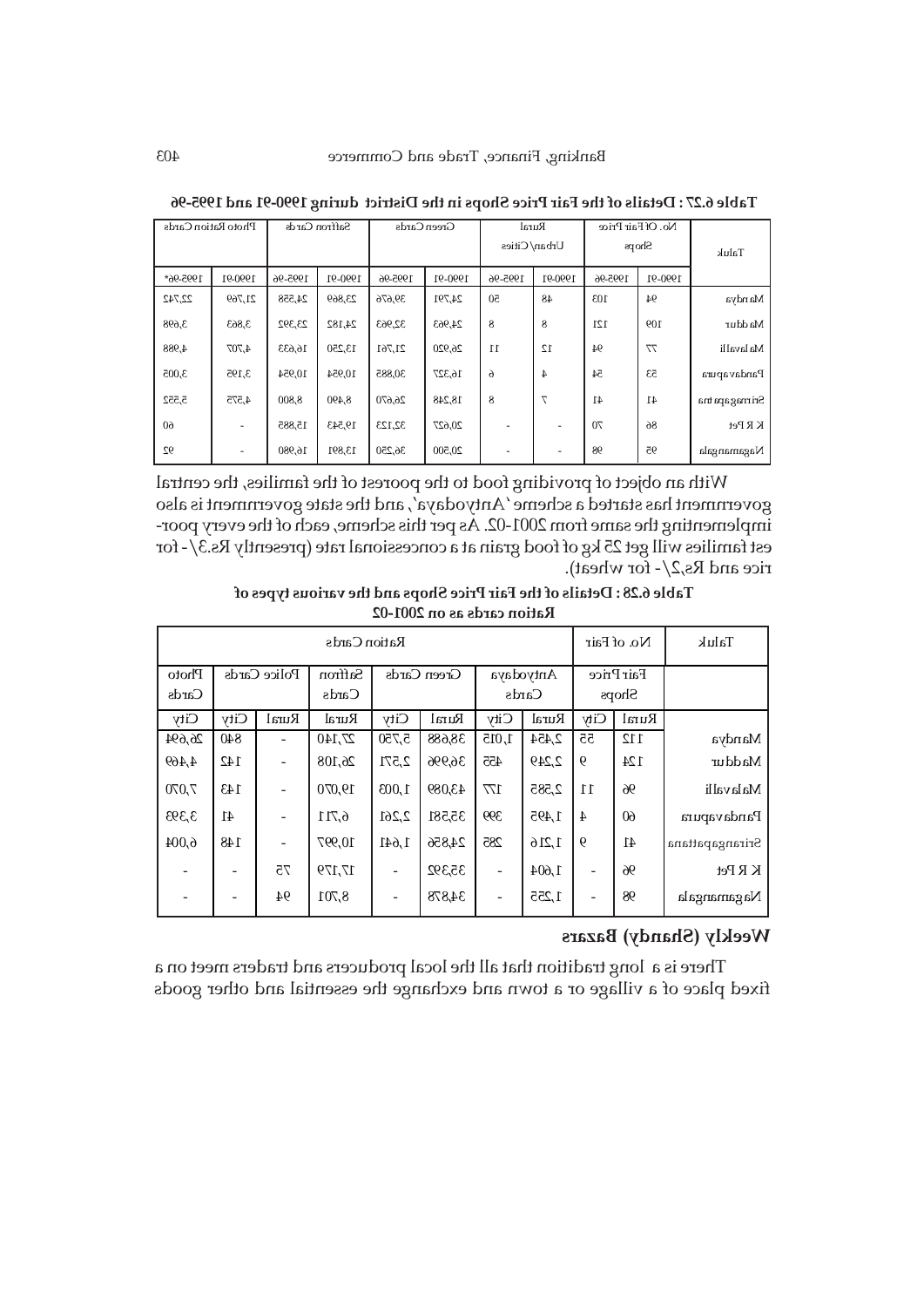with the local population, normally once in a week. This is called Shandy or weekly bazaar. This bazaar is a useful market place for all the villagers residing in and around ten kilometres distance from the place of the weekly bazaar, to make arrangements to buy the necessary items of food and other things for that week. Hundreds of things like the pulses, fruits, vegetables, coconut, copra, jaggery, betel leaves, betelnuts etc., come to bazaar for sale, produced by farmers. Farmers do sell their products and buy things that they require.There are some Marchants, who have made participating in the weekly bazaars itself, their main business. These traders open grocery shops at bazaar.

The economic history reveals details of information regarding weekly fairs. It has been mentioned even in epigraphs. The bazaars will assemble in different places on different days of the week. There will be a specific site called Santhemala (Market Place) for these bazaars in each place, In this 'Santhemalas', there will be conventions that only a specific item to be sold in a particular place. The local institutions will manage these bazaars. Traders wishing to participate in bazaars have to pay a fee based on the value of their total stock. In addition, fee has to be paid even for the place. Usually , there is a practice of holding bazaars on the day of worship of the village deity. The bazaar will be a market place for not only the agricultural products produced in the villages but also for products of the cottage industries. It is observed that the big merchants also buy the raw materials, jaggery, and other finished goods through their agents in the bazaars. In the weekly bazaars, as the products like cloths, cooking vessels, glass tumblers, plates, soaps and other items of daily use are also sold by the retail traders at a lesser rate beneficial for the villagers. Apart from the bazaars, once in a year there will be annual fairs at the time of celebrations of the village deity festival. The items sold in the annual fairs are different from the items that are sold in the bazaars. If at weekly bazaars, items of daily use are sold in large quantities, in annual fairs, items that last longer like brass, steel, alluminium vessels, garments, footwear, umbrellas, ladies cosmetics, glass bangles, toys, items used for worship, eatables etc., will appear in the market. The weekly bazaars held at Mandya , Nidaghatta, Nagamangala, Bellur, K R Pet, Pandavapura and Srirangapatna are very important. (see table 6.29).

**Animal Fair/Cattle Fair :** As the agricultural products are regulated, trading of live stock is also being done under the supervision of regulated markets. In some places where weekly bazaars are held, the regulated market committees arrange for marketing of live stock and cattle. Apart from this, on some special occasions like the annual fair, festivals, cattle shows etc,special trading of live stock will take place. On such occasions, the live stock fair will last for one or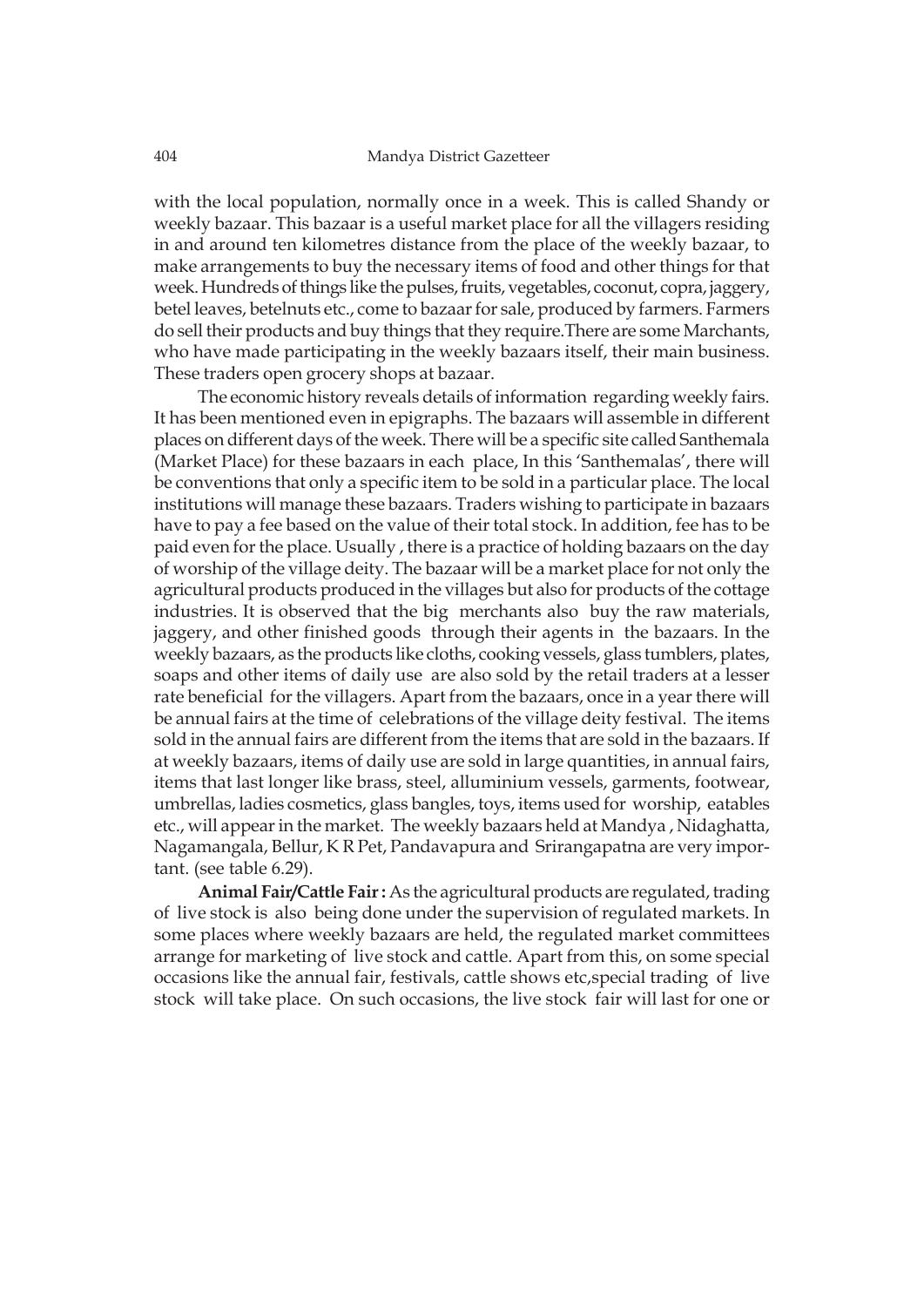two weeks. Usually, these fairs will take place in between the harvest and the rainy season . The Hemagiri live stock fair in KR Pet taluk, Basavanagudi cattle fair in Maddur taluk, Maddurammas fair in Maddur, Atmalingeshvara fair in Hanumanthanagar, are very important. The volume of trading of cattle in these fairs will be very high. The vestock fairs, taking place at Baby, Karighatta, Bindiganavile, Kotebetta, Adichunchanagiri, Chikkakanahalli, Melkote, Bellundagere, Sundahalli, and Hulikere hava also earned importance. (See table 6.29).

#### **Weights and Measures**

Before the metric system of Weights and Measures were brought into practice, in Mandya district the following weights and measures were in vogue; One Mana equaling to 40 seers. one seer eqalling to 24 tolas, one visa or pancher . The liquids were measured in local weights and measures that were in practice locally**.** Vise to measure butter and seer for measuring oil was in practice. For retail trading of petrol and diesel, a unit named gallon was used.

As per the decision of the Central government to follow metric system of weights and measures, Karnataka government enacted Karnataka Weights and Measures (Regulation) act 1958 applicable to the whole state from first June 1960 regarding all weights and measures in Karnataka. In the begining, it was implemented in Bangalore, Raichur and Dharawad districts and all the regulated market areas, Industrial concerns, and factories from first October 1958.. Later, it was extended to all parts of Karnataka from first June 1960 . The new weights have been made compulsory from 1<sup>st</sup> April 1962.

The weights and measures department, which was a part of Marketing department was bifurcated into a separate, independent department in 1976. From 1970, it has been renamed as Legal Meteology department. To manage the administration of this department. the Office of the Assistant controller, Legal Meteology was opened in Pandavapura and Maddur in 1983.

 Legal Meteology department, in addition to implement the regulations relating to Weights and Measures , check the Weights and Measures as they are in use, stamp the seal to them, and also take action against the traders who violate the regulations. This department, will also bring into force legally, ' The Weights and Measures ( Packaged goods) act 1977' . According to this, it has been made compulsory, legally that every manufacturer, should indicate the name of the packer, the name of the item, the date of manufacturing and packing, the net weight and net price of the item.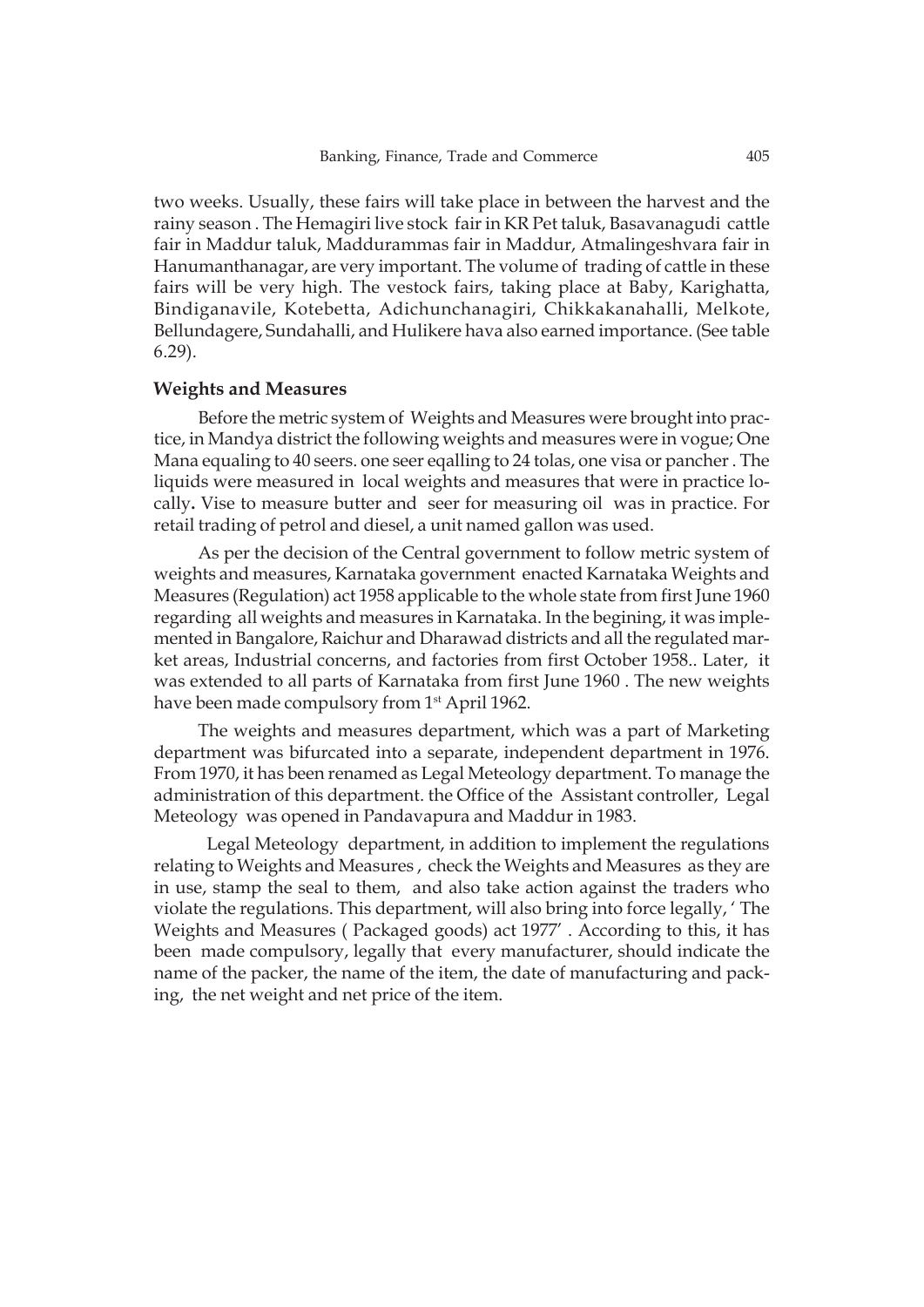As per the information given by the Assistant controller, Legal Meteology, as on 1999-2000, in Mandya district , 217 Industrial organisations, 211 central and state organisations, 28 fuel pumps, 10174 merchants and 1.36 Auto and Taxi meters were under the purview of observation for cheking of the weights and measures. (See table 6.30)

| Taluk         | Place of the Weely<br>Bazaar held | Week day<br>of the<br>Bazaar | Wholesale<br>Trade  | Retail trade.                       | Animal Fair               |
|---------------|-----------------------------------|------------------------------|---------------------|-------------------------------------|---------------------------|
| $\mathbf{1}$  | $\mathcal{P}$                     | 3                            | 4                   | 5                                   | 6                         |
| Mandya        | Mandya                            | Thursday                     |                     | Coconut, Jaggery,<br>Rice etc.,     |                           |
|               | Basaralu                          | Saturday                     |                     | Ragi,Coconut,<br>Jaggery, etc.,     | Buffallow,<br>Sheep, goat |
|               | Hallegere                         | Wednesday                    |                     | Ragi,Coconut,<br>Jaggery, etc.,     |                           |
| Srirangapatna | Srirangapatna                     | Saturday                     |                     | Ragi,Coconut,<br>Jaggery, etc.,     |                           |
|               | Krishna Raja<br>sagara            | Sunday                       |                     | Ragi,Coconut,<br>Jaggery, etc.,     |                           |
| Maddur        | Nidaghatta                        | Wednesday                    | $C_{\alpha}$ conut, | Ragi,Coconut,<br>vegetables, etc.,  |                           |
|               | Koppa                             | Sunday                       | Coconut,            | Ragi,Coconut,<br>vegetables, etc.,  |                           |
| Malavalli     | Malavalli                         | Saturday                     |                     | Ragi, Coconut,<br>vegetables, etc., | Sheep, goat               |
|               | Halagur                           | Sunday                       |                     | Ragi,Coconut,<br>vegetables, etc.,  |                           |
|               | Kirugavalu                        | Saturday                     |                     | Ragi,Coconut,<br>vegetables, etc.,  | Sheep, goat               |
| K R Pet       | Tendegere                         | Monday                       |                     | Ragi,Coconut,<br>vegetables, etc.,  | Sheep, goat               |
|               | Akkihebbalu                       | Monday                       |                     | Ragi,Coconut,<br>vegetables, etc.,  |                           |
|               | Hosaholalu                        | Sunday                       |                     | Ragi,Coconut,<br>vegetables, etc.,  |                           |
|               | Kikkeri                           | Friday                       | Coconut,            |                                     |                           |
|               | Santhebachahalli                  | Thursday                     | Coconut,            |                                     |                           |

**Table 6.29 : Details of the Weekly Bazaars in different places of the district**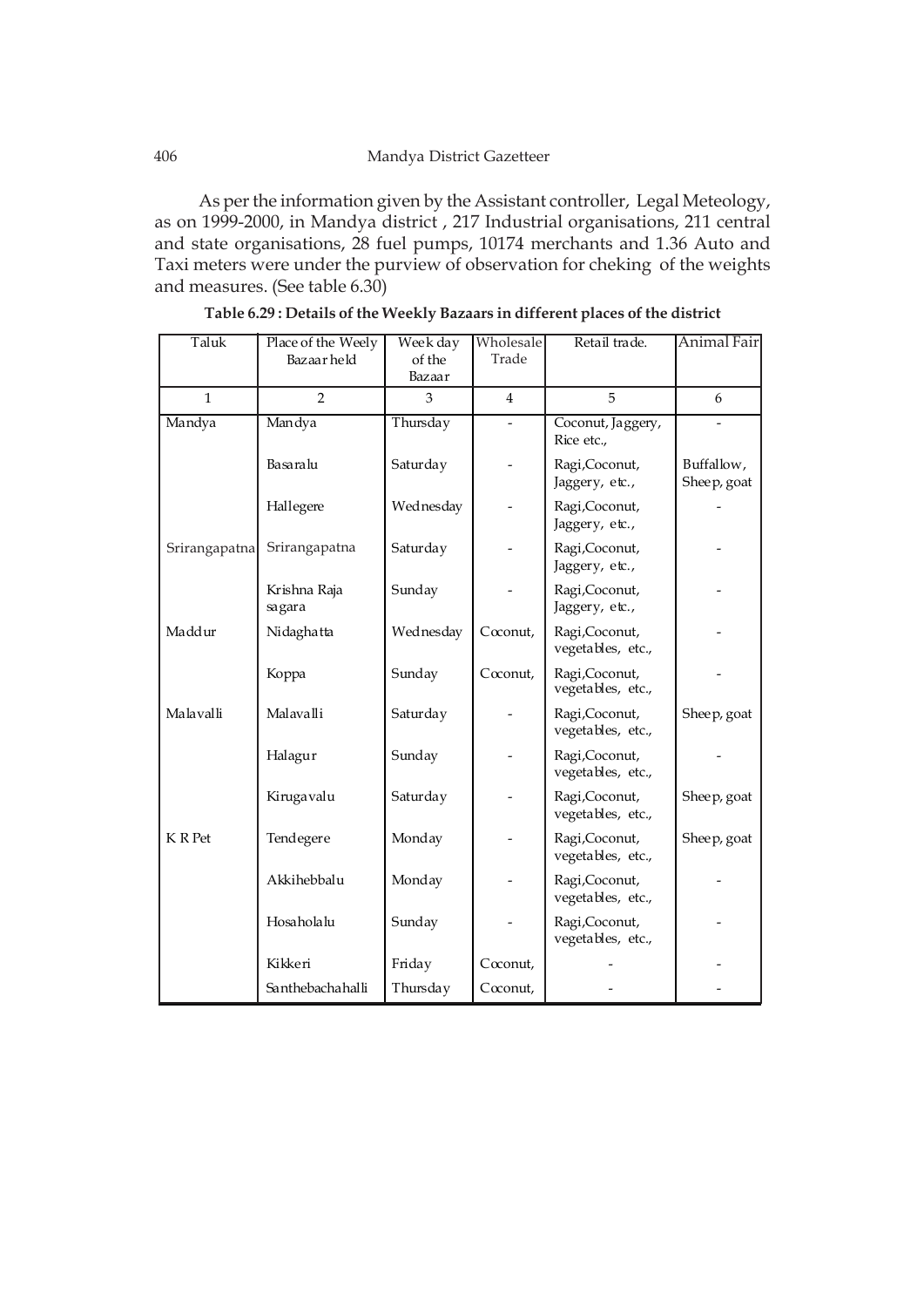| $\mathbf{1}$ | $\overline{2}$ | 3         | $\overline{4}$      | 5                                   | 6                         |
|--------------|----------------|-----------|---------------------|-------------------------------------|---------------------------|
|              | Bookanakere    | Saturday  |                     | Ragi, Coconut,<br>vegetables, etc., |                           |
|              | Hariharapura   | Thursday  |                     | Ragi,Coconut,<br>vegetables, etc.,  |                           |
|              | Somanahalli    | Wednesday |                     | Ragi,Coconut,<br>vegetables, etc.,  |                           |
|              | Mandagere      | Wednesday |                     | Ragi,Coconut,<br>vegetables, etc.,  |                           |
|              | Anagola        | Wednesday |                     | Ragi,Coconut,<br>vegetables, etc.,  |                           |
| Nagamangala  | Nagamangala    | Friday    | Coconut,            | Ragi,Coconut,<br>vegetables, etc.,  |                           |
|              | Bindiganavile  | Monday    | $C$ conut,          | Ragi,Coconut,<br>vegetables, etc.,  |                           |
|              | Kadaballi      | Saturday  | Coconut,            | Ragi,Coconut,<br>vegetables, etc.,  | Sheep, goat<br>and cattle |
|              | Bogadi         | Saturday  | Coconut,            | Ragi,Coconut,<br>vegetables, etc.,  |                           |
|              | Bellur         | Monday    | Coconut,<br>copra   | Ragi,Coconut,<br>vegetables, etc.,  |                           |
|              | Devalapura     | Monday    |                     | Ragi,Coconut,<br>vegetables, etc.,  |                           |
|              | Honnavara      | Wednesday |                     | Ragi,Coconut,<br>vegetables, etc.,  |                           |
| Pandavapura  | Pandavapura    | Thursday  | $C_{\alpha}$ conut, | Ragi,Coconut,<br>vegetables, etc.,  |                           |
|              | Jakkanahalli   | Monday    |                     | Ragi,Coconut,                       |                           |
|              | Melkote        | Tuesday   |                     | vegetables, etc.,                   |                           |
|              | Kayathanahalli | Tuesday   |                     | Ragi,Coconut,<br>vegetables, etc.,  |                           |
|              | Chinakuruli    | Sunday    |                     | Ragi,Coconut,<br>vegetables, etc.,  |                           |

# **Godown and Ware houses**

During the harvest season, after the harvest is over and the produce is piled up, the farmers will store them in the underground barn and other storage systems for use throughout the year. By storing the agricultural produces in these traditional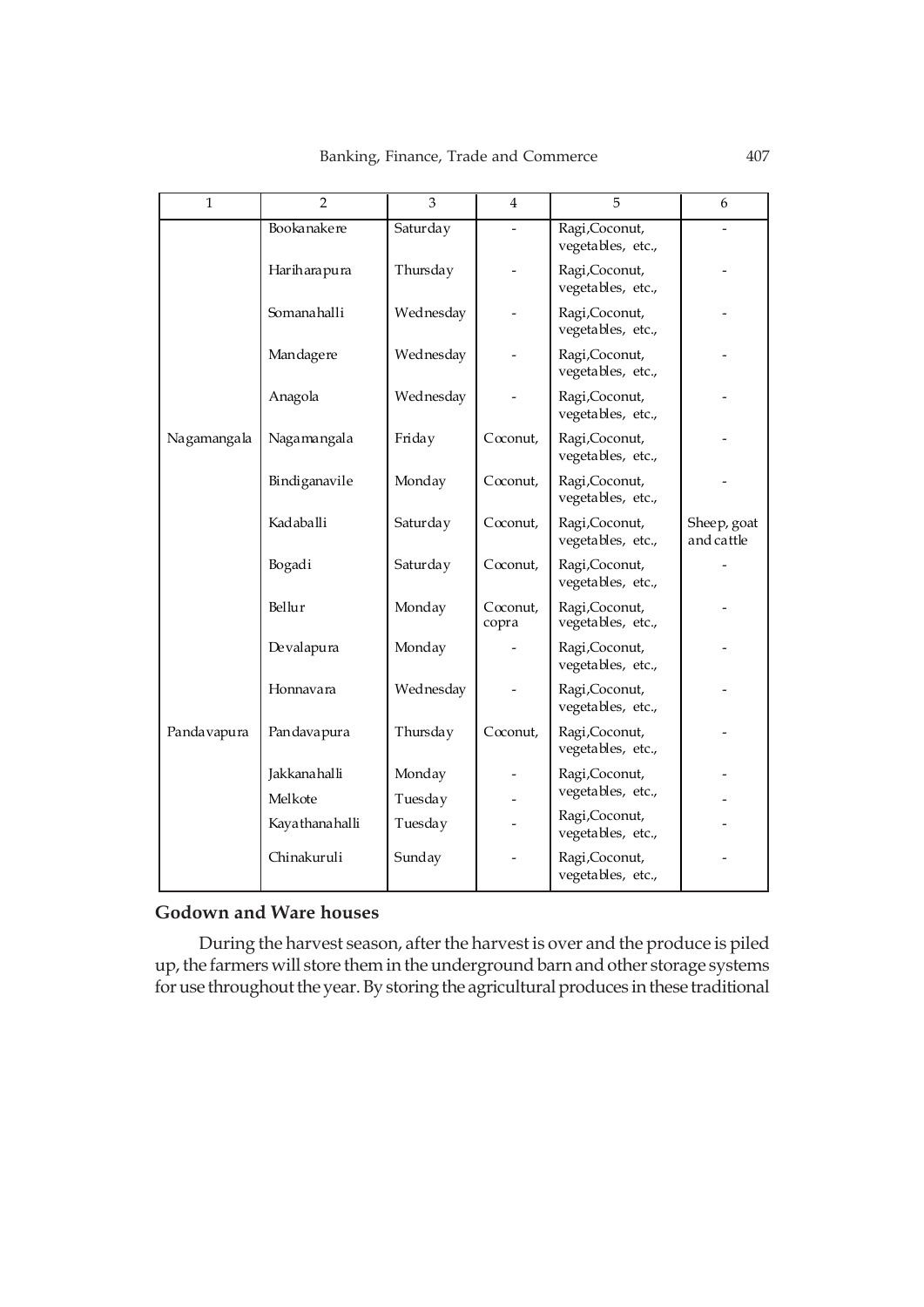way, they may get spoiled. The barns underneath the earth may not be cent percent satisfactory. To improve this system scientifically, government formulated a scheme. It guided the farmers about building good warehouses and decided to build the warehouses by itself to protect the farmers produce. During the first and second five year plans, the central and state governments accepted the warehousing schemes. At the national level, the central government established the Central Warehousing Corporation and at state level, the states established State Warehousing Corporation. Central Warehousing Corporation has built a Ware house with a capacity of 4,864 Metric tons in Acetate town of Mandya in February 1999 and has made the storage facility available. The store in this Warehouse, had conducted a business of a total of 9,828 M.T of goods in the year 1999-2000. The Karnataka State Warehousing Corporation has built its own warehouse at Mandya in 1969 at Maddur in 1979 at K R Pet in 1986 at Pandavapura in 1996 and at Srinrangapatna in 1996 respectively. State Warehousing corporation is operating rented Warehouses at Malavalli and some other places , mentioned above. The details of the average storage capacity and space capacity (in Metric tons) of both Central and State Warehousing Corporations were as under ; Mandya - 20,390( 19,210), Maddur - 6,279 (9,470), KR Pet - 811 ( 658), Srirangapatna - 1,437( 1,430), Malavalli - 1,955 ( 2,701) and the figure in brackets shows the capacity of the place in the warehouse. Warehousing corporation not only provides storage facilty to the farmers, it also provides, fumigation and medicine spraying facilities. The stockists can also avail loans against the warehouse receipts in banks.

|                          | Years   |         |         |         |         |             |  |  |
|--------------------------|---------|---------|---------|---------|---------|-------------|--|--|
| Details                  | 1995-96 | 1996-97 | 1997-98 | 1998-99 | 1999-00 | $2001 - 02$ |  |  |
| Weights                  | 54,385  | 61,093  | 58,352  | 60,807  | 66,041  | 76,329      |  |  |
| Measures                 | 17,626  | 19,531  | 18,490  | 17,811  | 19,405  | 18,904      |  |  |
| Weighing<br>instruments  | 12,986  | 14,224  | 14,053  | 14,269  | 15,151  | 16,521      |  |  |
| Measuring<br>instruments | 156     | 295     | 231     | 499     | 257     | 239         |  |  |

**Table 6.30 : Details of the Weights, Measures, weighing and measuring instruments under the preview of the department in recent years.**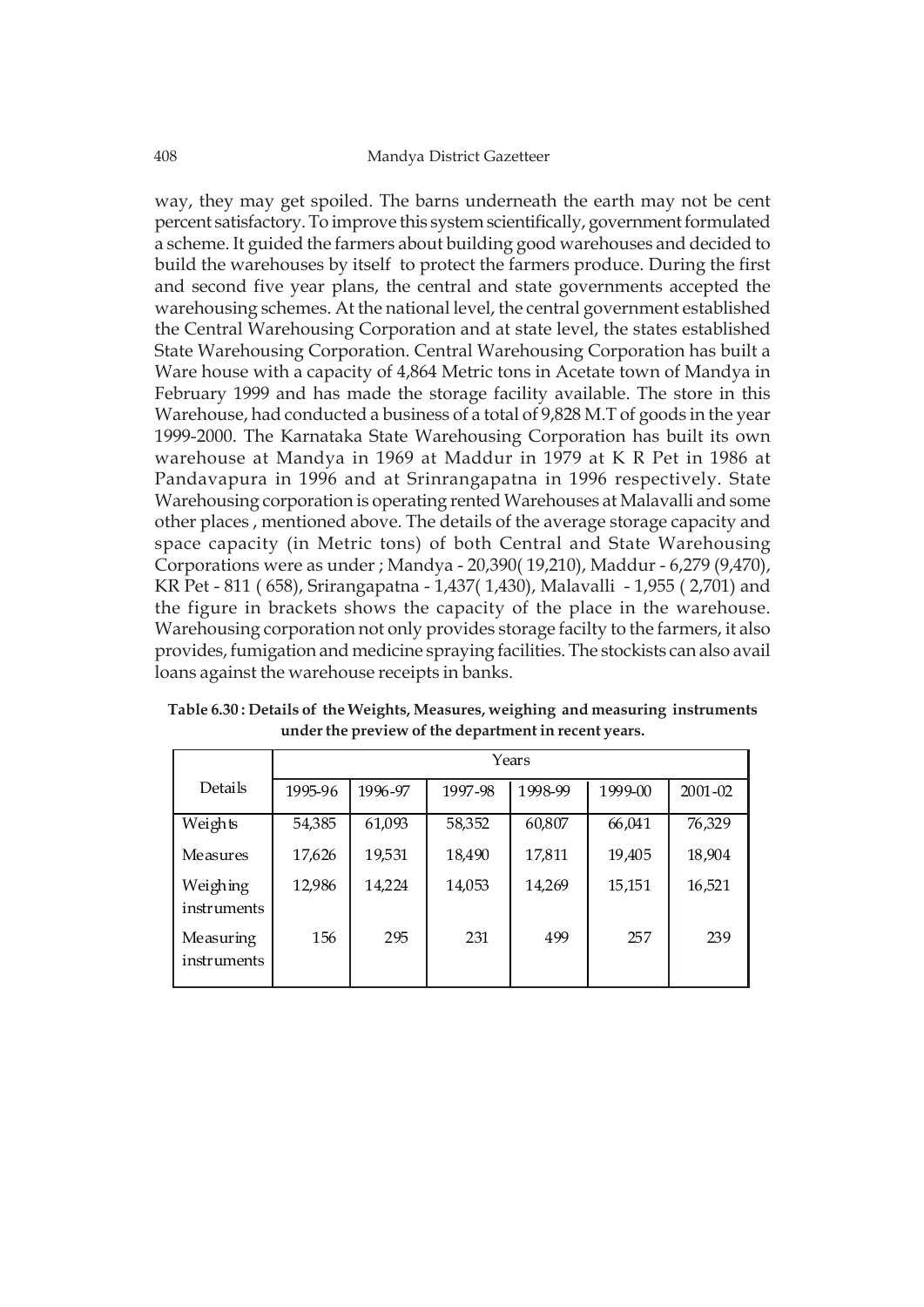| Details                                       | Years    |          |            |                |  |  |  |
|-----------------------------------------------|----------|----------|------------|----------------|--|--|--|
|                                               | 1997-98  | 1998-99  | 1999-2000  | 2001-02        |  |  |  |
| Verification fee collected in Rs.             | 5,66,091 | 6,47,471 | 7,22,231   | 8,77,402       |  |  |  |
| Cases booked in respect of violation of rules |          |          |            |                |  |  |  |
| A. Weights and Measures                       | 718      | 676      | 702        | 794            |  |  |  |
| B. Package goods                              | 18       | 30       | 34         | 44             |  |  |  |
| Cases compromised                             |          |          |            |                |  |  |  |
| A. Weights and Measures                       | 664      | 615      | 697        | 734            |  |  |  |
| B Package goods                               | 13       | 18       | 34         | 33             |  |  |  |
| Penal fee collected                           |          |          |            |                |  |  |  |
| A. Weights and Measures                       | 92,525   | 93,385   | 1, 11, 740 | 1,44,870       |  |  |  |
| B Package goods                               | 5,700    | 5,550    | 11,500     | 17,000         |  |  |  |
| Cases dicided in the court of law             |          |          |            |                |  |  |  |
| A. Weights and Measures                       | 15       | 22       | 34         | 27             |  |  |  |
| B Package goods                               | 3        | 4        | 5          | $\overline{2}$ |  |  |  |
| Fine imposed in the court of law              |          |          |            |                |  |  |  |
| A. Weights and Measures                       | 4,000    | 6,180    | 9,450      | 1,050          |  |  |  |
| B Package goods                               | 850      | 1050     | 700        |                |  |  |  |

**Table 6.31 : Details of progress achieved by the department in recent years.**

### **District Consumers Disputes Redressal Forum**

However be, the consumer being praised as 'leader', and the 'sole purpose', the customer is very alert, he is being exploited by merchants, distributors, intermediaries, government and semi government organisations. To redress this continuing exploitation to some extent and to create awareness about their rights and to help improve the economic values and services,central government has implemented the Consumer protection act and has established Consumer's Forum in all the central places of the districts in the state. Under this act, when the value of the complaints about the goods/ services is less than Rs. five lakhs, the complaint may be lodged to the District Forum and when the value of the complaint about the goods/ services is between Rs.5.00 lakhs and Rs.20.0 lakhs, the complaint may be lodged to State level forum and if the value is more than